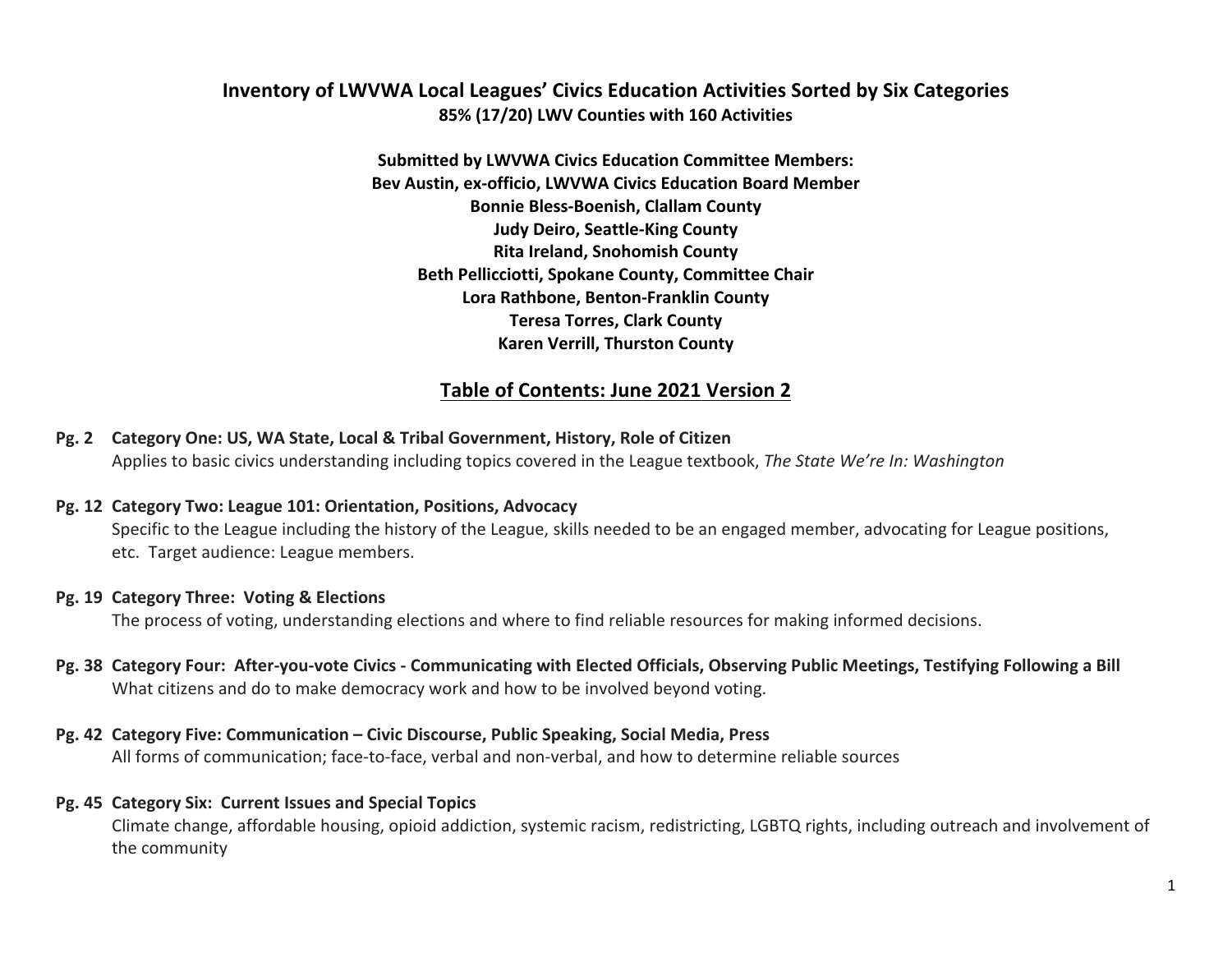| <b>Civics Education Activity for Adults</b>                                                                                                                                                                                                                                                                                                           | <b>Why Your League Values</b>                                                                                                                                                                                                                                    | <b>Population Served</b>                                   | <b>Potential Resources to Share and</b>                                                                                                                                                                                                                                                                            |
|-------------------------------------------------------------------------------------------------------------------------------------------------------------------------------------------------------------------------------------------------------------------------------------------------------------------------------------------------------|------------------------------------------------------------------------------------------------------------------------------------------------------------------------------------------------------------------------------------------------------------------|------------------------------------------------------------|--------------------------------------------------------------------------------------------------------------------------------------------------------------------------------------------------------------------------------------------------------------------------------------------------------------------|
|                                                                                                                                                                                                                                                                                                                                                       | this Activity                                                                                                                                                                                                                                                    |                                                            | <b>Contact Information</b>                                                                                                                                                                                                                                                                                         |
| This category applies to basic civics understanding including topics covered in the League textbook, The State We're In: Washington. Target                                                                                                                                                                                                           | Category One: US, WA State, Local & Tribal Government, History, Role of Citizen-30 activities<br>audience: community and/or League members.                                                                                                                      |                                                            |                                                                                                                                                                                                                                                                                                                    |
| 1 "Civics in a Window"<br>Bookstore Window Civics Display at Village<br>Books, at Fairhaven:<br>A visual delight of books/LWV signs, voting<br>info, anti-racism books - all in an artistic<br>design in a large window where many locals<br>and tourists pass by.<br>Collaboration with LWVBWC committee &<br>Village Books. Displayed for 2 months. | Easy way to promote<br>League's presence, quality<br>books to read, information<br>about upcoming voting<br>deadlines, and encouraging<br>reading of anti-racism books<br>- all with a patriotic flair of<br>creativity. The joint effort<br>was fun to produce. | Local bookstore, League<br>committee, and the<br>community | Bellingham/Whatcom<br>membership@lwvbellinghamwhatco<br>m.org<br>(360) 734-2366<br>Linda Lambert and Jayne<br>Freudenberger, co-authors<br>https://www.lwvbellinghamwhatco<br>m.org/52-women-of-whatcom-p2<br>Contact Rita Ireland to view window<br>display photo.<br>irelandri@gmail.com                         |
|                                                                                                                                                                                                                                                                                                                                                       |                                                                                                                                                                                                                                                                  |                                                            | Contact Rita Ireland to view window<br>display photo. irelandri@gmail.com                                                                                                                                                                                                                                          |
| 1 "52 Women of Whatcom" - Book<br>Local women leaders - promoted at Village<br>Books, the Cascade Weekly, and on a<br>podcast on KGMI radio, Bellingham.<br>Researched and written by 2 LWVBWC<br>members - in honor of Women's 100 years<br>Suffrage.                                                                                                | Stories of 52 local women<br>who were honored because<br>they made a big difference<br>through their<br>accomplishments &<br>community involvement.<br>Inspiring representation in a<br>wide variety of fields.                                                  | League, Bellingham, county<br>and state.                   | Bellingham/Whatcom<br>Linda Lambert and Jayne<br>Freudenberger, co-authors<br>https://www.lwvbellinghamwhatco<br>m.org/52-women-of-whatcom-p2<br>Purchase online at Village Books:<br>paperback.<br>See article in LWVWA December<br>2020. This Month in League<br>Purchase online at Village Books:<br>paperback. |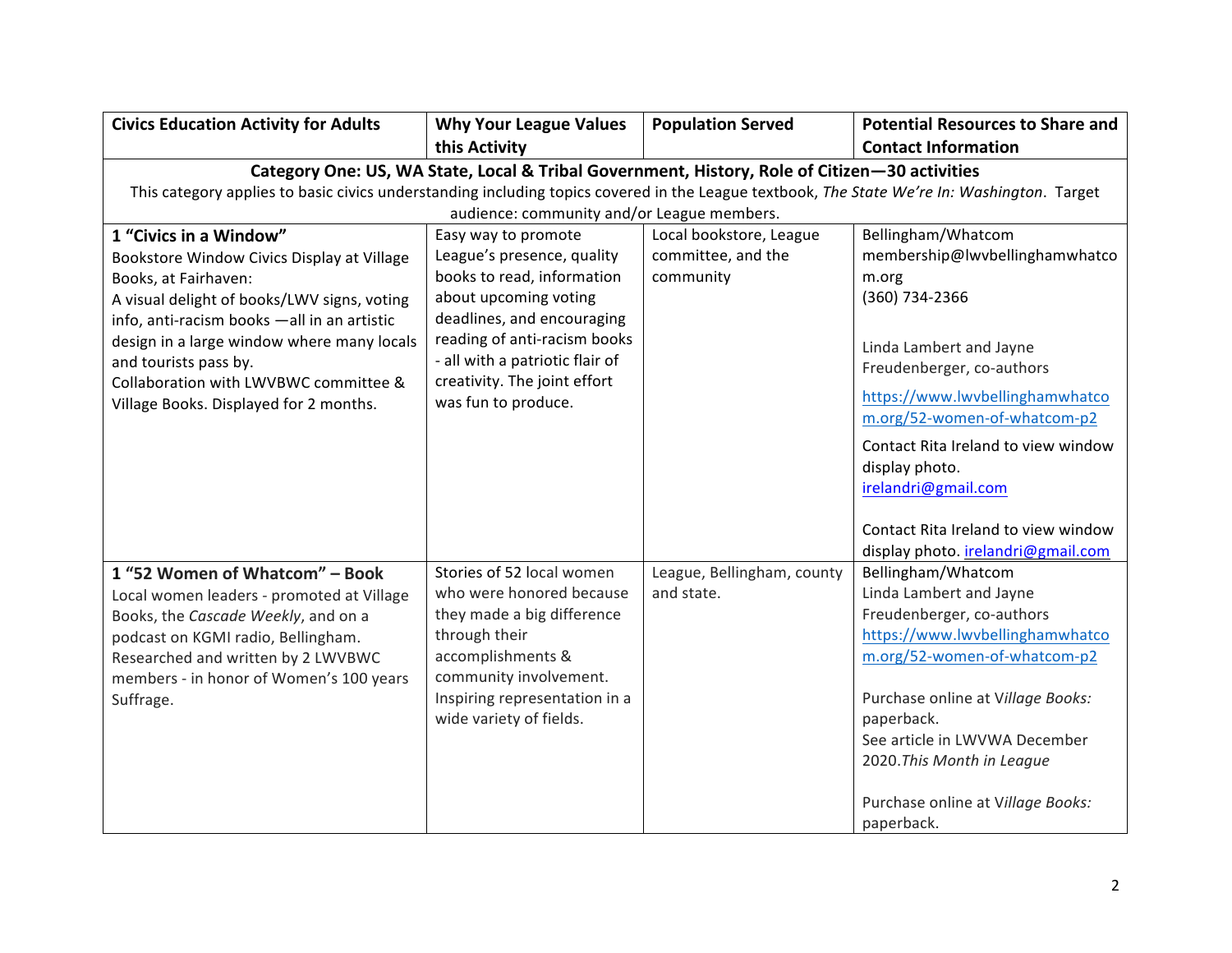| <b>Civics Education Activity for Adults</b>                                                                                                                                                                                                                                                                                                                                                     | <b>Why Your League Values</b>                                                                                                                                                                                                                                                                     | <b>Population Served</b>                                                                                                                        | <b>Potential Resources to Share and</b>                                                                                                                                                                                                    |
|-------------------------------------------------------------------------------------------------------------------------------------------------------------------------------------------------------------------------------------------------------------------------------------------------------------------------------------------------------------------------------------------------|---------------------------------------------------------------------------------------------------------------------------------------------------------------------------------------------------------------------------------------------------------------------------------------------------|-------------------------------------------------------------------------------------------------------------------------------------------------|--------------------------------------------------------------------------------------------------------------------------------------------------------------------------------------------------------------------------------------------|
|                                                                                                                                                                                                                                                                                                                                                                                                 | this Activity                                                                                                                                                                                                                                                                                     |                                                                                                                                                 | <b>Contact Information</b>                                                                                                                                                                                                                 |
| <b>1 Civics Education</b><br>Civics education for high school students.                                                                                                                                                                                                                                                                                                                         | Encourages voting in a<br>demographic with lower                                                                                                                                                                                                                                                  | High school students or<br>adults                                                                                                               | Benton/Franklin<br>PowerPoint presentation available.                                                                                                                                                                                      |
| Presentation could be offered for adults.<br>Includes services of the league, history of                                                                                                                                                                                                                                                                                                        | voter frequency.                                                                                                                                                                                                                                                                                  |                                                                                                                                                 | LWV Benton/Franklin Counties<br>P.O. Box 765                                                                                                                                                                                               |
| voting rights, branches of government, who<br>decides what laws are passed, Vote 411,                                                                                                                                                                                                                                                                                                           |                                                                                                                                                                                                                                                                                                   |                                                                                                                                                 | Richland, WA 99352                                                                                                                                                                                                                         |
| fact checking, advocacy, and more.<br>Centennial High School Essay Contest with                                                                                                                                                                                                                                                                                                                 |                                                                                                                                                                                                                                                                                                   |                                                                                                                                                 | Email: lwv.of.bf@gmail.com<br>(general info/questions)                                                                                                                                                                                     |
| community donations for prizes and media<br>coverage.                                                                                                                                                                                                                                                                                                                                           |                                                                                                                                                                                                                                                                                                   |                                                                                                                                                 |                                                                                                                                                                                                                                            |
| 1 Teacher Workshops -<br>On the Kids Voting USA program and civics<br>education: a 6-hour "Orientation to Kids<br>Voting USA" which includes Washington-<br>specific information and how our local<br>League can support teachers and a series of<br>three, 2-hour workshops in Sept/Oct,<br>"Voting with Your Students", where<br>teachers prepare election/voting lessons<br>and share ideas. | We want to develop strong<br>partnerships with the<br>teachers in our county.<br>Clock hour credit is offered<br>through our local ESD.                                                                                                                                                           | K-12 educators. Many of<br>the activities also include a<br>family component, so civics<br>education is provided to<br>parents/caregivers, too. | Clallam<br>Agenda/outline and handouts for<br>both workshops.<br>Contact: info@lwvcla.org subject<br>line: Kids Voting USA.<br>League Website: Iwvcla.org Kids<br>Voting USA tab.<br><b>Bonnie Bless-Boenish</b><br>blessboenish@gmail.com |
| 1 Civics and History Through the Arts<br>Plays: Quilters and Miss Lillinan, A Life of<br>Some Significance, Shattered Ceilings. Art<br>Quilt: suffragist history, Documentary Film:<br>For the Rights of All: Elizabeth Peratrovich                                                                                                                                                             | Civics education topics and<br>history can be shown<br>through the arts. These<br>events allowed us to partner<br>with local groups including:<br>Olympic Theatre Arts,<br>Studium Generale at<br>Peninsula College,<br>Sunbonnet Sue Quilters, and<br>the Jamestown S'Klallam<br>Tribal Library. | Community members<br>interested in the arts.                                                                                                    | Clallam<br>Contact: info@lwvcla.org subject<br>line: civics in arts.<br>Plays contact: Linda Benson<br>Quilt contact: Sue Stednick<br>Film: Bonnie Bless-Boenish                                                                           |
| 1 Weekly Civics 102 Class - Civics "Hot                                                                                                                                                                                                                                                                                                                                                         | Engage with mainly mature                                                                                                                                                                                                                                                                         | Older adults                                                                                                                                    | Clark                                                                                                                                                                                                                                      |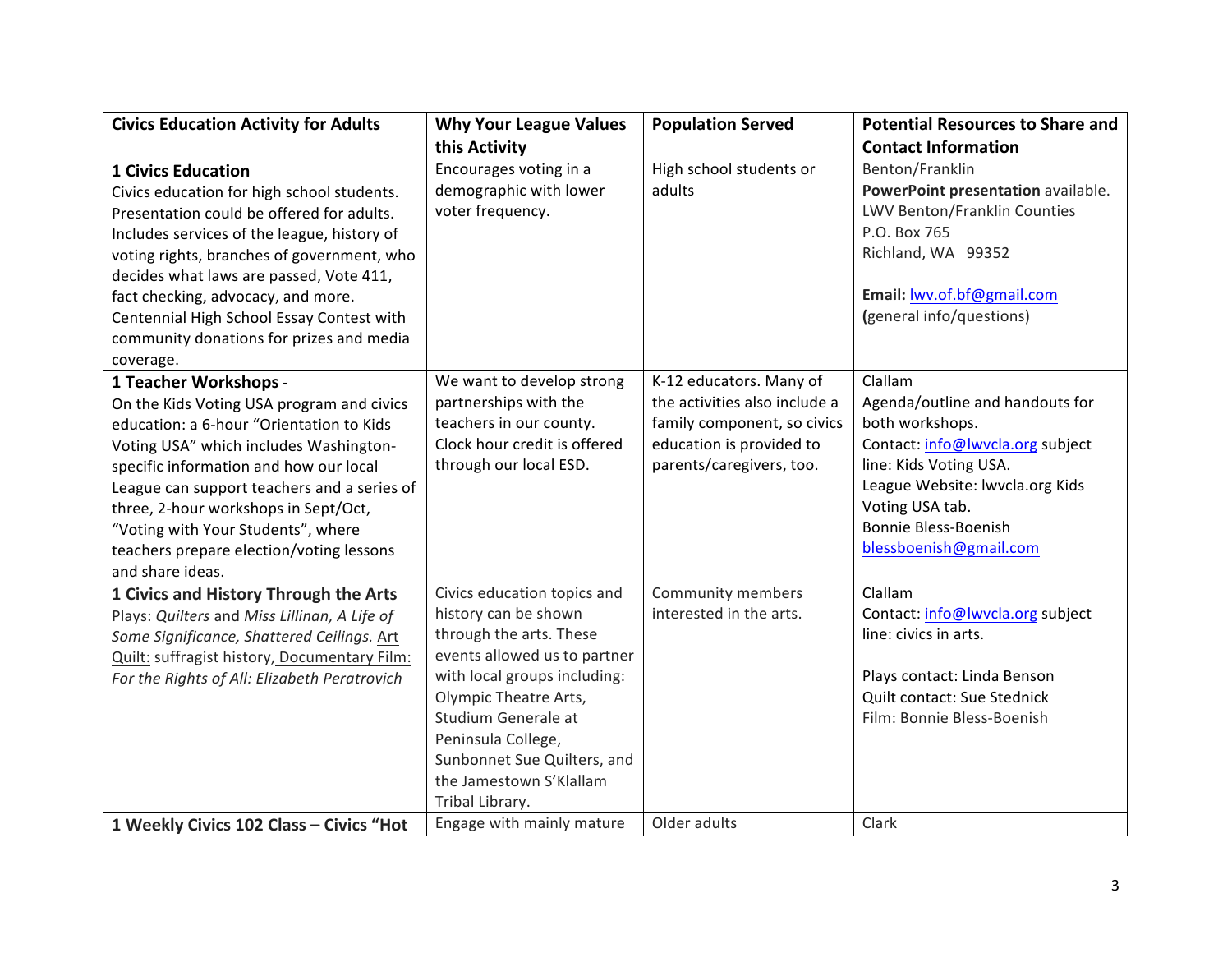| <b>Civics Education Activity for Adults</b>                                                                                                                                                                                                                                                                                                                                                                    | <b>Why Your League Values</b>                                                                                                                                                                                                           | <b>Population Served</b> | <b>Potential Resources to Share and</b>                                                                 |
|----------------------------------------------------------------------------------------------------------------------------------------------------------------------------------------------------------------------------------------------------------------------------------------------------------------------------------------------------------------------------------------------------------------|-----------------------------------------------------------------------------------------------------------------------------------------------------------------------------------------------------------------------------------------|--------------------------|---------------------------------------------------------------------------------------------------------|
|                                                                                                                                                                                                                                                                                                                                                                                                                | this Activity                                                                                                                                                                                                                           |                          | <b>Contact Information</b>                                                                              |
| Topics"<br>Through Clark College's ZOOM platform.<br>September 28 - October 26, 2020.<br>Featuring speakers from NAACP, former                                                                                                                                                                                                                                                                                 | learners in the community<br>and maintain partnership<br>with local community<br>college.                                                                                                                                               |                          | Contact:<br>lwvclarkcounty@gmail.com                                                                    |
| elected officials, and current county auditor<br>on wide range of topics including the<br>Common Good, implicit bias, fake news,<br>and how government works.                                                                                                                                                                                                                                                  |                                                                                                                                                                                                                                         |                          |                                                                                                         |
| 1 Series of Presentations by League<br><b>Members to an AP class at Fort</b><br><b>Vancouver High School</b><br>At the request of the class instructor. April<br>- May, 2019. Presentations addressed:<br>Implicit Bias, Post Civil War Amendments<br>and Civil Rights Laws, Being a Smart<br>Consumer of News, and Tribal and Indian<br>Law. Also provided instructor games and<br>puzzles related to civics. | After much outreach to<br>schools in the area, this was<br>one of the first times we<br>were invited as the League<br>into an area high school in<br>many years.                                                                        | High school students     | Clark-past years<br>Contact: lwvclarkcounty@gmail.com                                                   |
| 1 Clark College Mature Learning<br>Program<br>January - February 2019, League members<br>presented on the basics of the Constitution,<br>Civil Rights Laws, government structure,<br>local government, etc. to a class of Clark<br>College Mature Learning Program students<br>over the course of several weeks.                                                                                               | Per the Clark College<br>instructor, civics education<br>was one of the most<br>requested subjects by the<br>program's students. This<br>class built our partnership<br>with Clark College and<br>helped recruit new league<br>members. | Older adults             | Clark-past years<br>Contact: lwvclarkcounty@gmail.com                                                   |
| 1 Civics is Fundamental Project<br>spearheaded by Katherine Murphy<br><b>Primary Focus 2018: Community</b><br><b>Building One Vote at a Time</b>                                                                                                                                                                                                                                                               | Helped launch a great<br>partnership with Fort<br>Vancouver Regional Library<br>(serving Clark, Skamania and<br>Klickitat Counties) and the                                                                                             | Mix of adults and youth. | Clark-past years<br>Contact: Katherine Murphy, at that<br>time, LWVWA Secretary and<br>member of LWVCC. |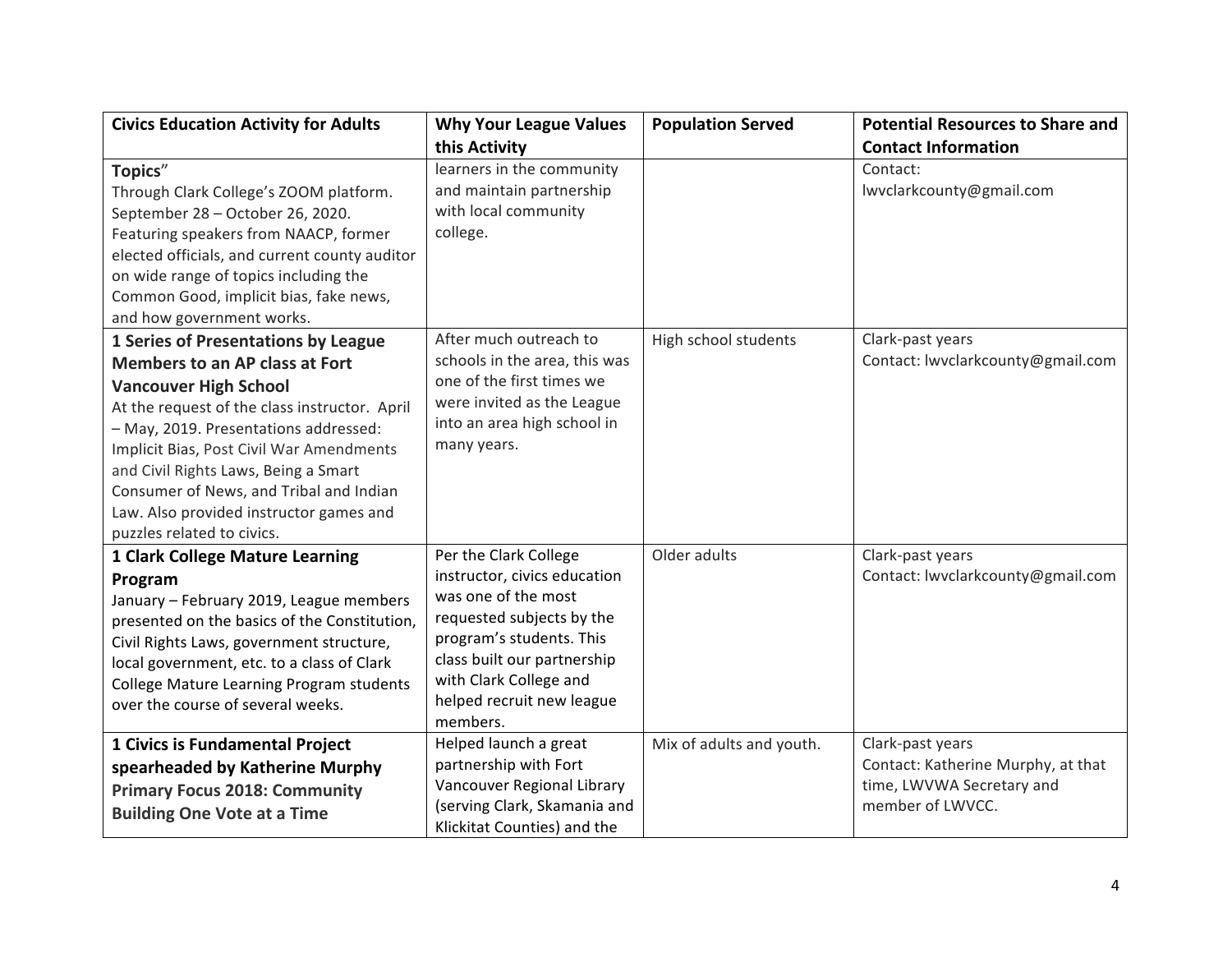| <b>Civics Education Activity for Adults</b>                                                                                                                                                                                                                                                                                                                                                                                                                                            | <b>Why Your League Values</b>                                                                                                                                                                                                                                                                                                                                                                                                                 | <b>Population Served</b>                                                                                                    | <b>Potential Resources to Share and</b>                                                                                                                                                          |
|----------------------------------------------------------------------------------------------------------------------------------------------------------------------------------------------------------------------------------------------------------------------------------------------------------------------------------------------------------------------------------------------------------------------------------------------------------------------------------------|-----------------------------------------------------------------------------------------------------------------------------------------------------------------------------------------------------------------------------------------------------------------------------------------------------------------------------------------------------------------------------------------------------------------------------------------------|-----------------------------------------------------------------------------------------------------------------------------|--------------------------------------------------------------------------------------------------------------------------------------------------------------------------------------------------|
|                                                                                                                                                                                                                                                                                                                                                                                                                                                                                        | this Activity                                                                                                                                                                                                                                                                                                                                                                                                                                 |                                                                                                                             | <b>Contact Information</b>                                                                                                                                                                       |
| Part of a series of presentations at area<br>libraries in Summer and Fall 2018 and 2019.                                                                                                                                                                                                                                                                                                                                                                                               | Camas City Library.                                                                                                                                                                                                                                                                                                                                                                                                                           |                                                                                                                             | kbmurphy@lvwwa.org                                                                                                                                                                               |
|                                                                                                                                                                                                                                                                                                                                                                                                                                                                                        | Later events built on<br>partnerships with FVRL and<br>with Camas City Library.                                                                                                                                                                                                                                                                                                                                                               |                                                                                                                             |                                                                                                                                                                                                  |
| 1 Civics 101: Building Resilient<br><b>Communities.</b><br>Summer and Fall, 2019. A series of<br>workshops presented by Katherine Murphy<br>in four branches of the Fort Vancouver<br>Regional Library (FVRL), each focusing on<br>political literacy and featuring past and<br>present office holders as guest speakers.<br>League volunteers passed out handouts,<br>greeted participants and registered voters.<br>Live events with handouts, greeters, voter<br>registration, etc. | Built partnership with FVRL<br>and involved new League<br>members in civics education<br>on the ground level.                                                                                                                                                                                                                                                                                                                                 | Mix of adults and youth.                                                                                                    | Clark-past years<br>Contact: Katherine Murphy, then<br>the LWVWA Secretary and member<br>of LWVCC. Now with Kittitas LWV.<br>kbmurphy@lvwwa.org<br>Handouts: Contact<br>lwvclarkcounty@gmail.com |
| 1 Democracy Rocks Treasure Hunt<br>The Democracy Rocks! Treasure Hunt was<br>held from July 1 - August 31. Its purpose<br>was to celebrate 1) 100 years of the 19th<br>Amendment granting women the right to<br>vote, 2) 100 years of the League of Women<br>Voters, and 3) to support our communities<br>during this unprecedented time through a<br>socially distanced activity to learn more<br>about voting rights, suffrage and LWV, and<br>the importance of voting.             | <b>Democracy Rocks! Treasure</b><br>Hunt was a success, with<br>over 200 downloads of the<br>treasure hunt log, hundreds<br>of views of our hints and<br>clues, thousands of<br>impressions. Over 3 dozen<br>membership forms were<br>downloaded during the<br>treasure hunt, and just the<br>month of July saw nearly the<br>same level of traffic as the<br>entire 2018 year. We<br>awarded treasure hunters'<br>prizes totally \$520 (gift | <b>Entire Kittitas County</b><br>community. This activity<br>was most interesting to<br>multigenerational family<br>groups. | Kittitas<br>Contact Charli Sorenson to see the<br>graphics, templates for the tags, and<br>social media campaign.<br>sorensonkvlwv@gmail.com                                                     |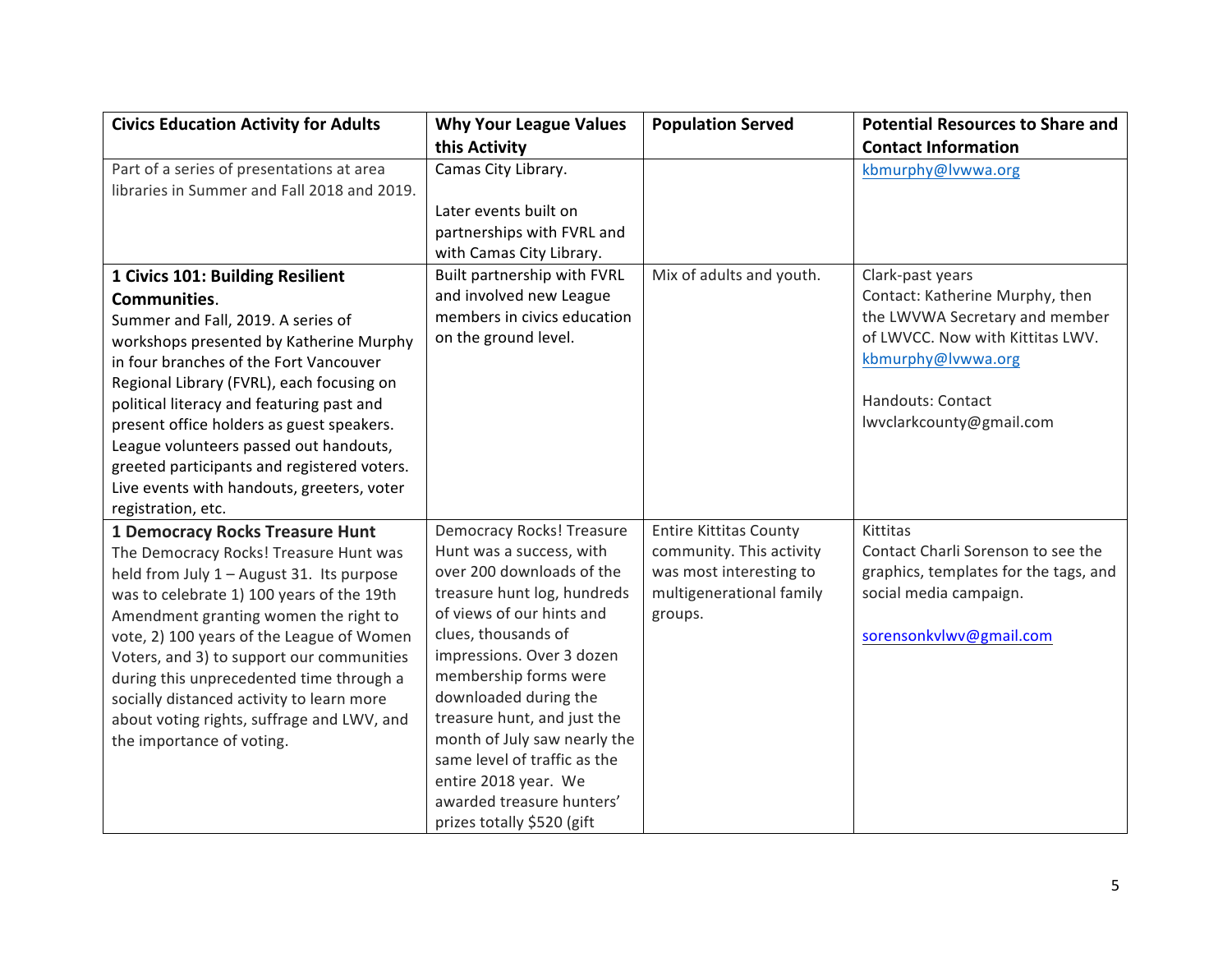| <b>Civics Education Activity for Adults</b>  | <b>Why Your League Values</b>   | <b>Population Served</b>   | <b>Potential Resources to Share and</b> |
|----------------------------------------------|---------------------------------|----------------------------|-----------------------------------------|
|                                              | this Activity                   |                            | <b>Contact Information</b>              |
|                                              | certificates purchased and      |                            |                                         |
|                                              | donated by LWV members).        |                            |                                         |
| <b>1 Cultivating Civic Conversations</b>     | Builds community; increases     | League members and         | Kittitas                                |
| Partnership with LWV of Skagit County.       | knowledge of civics, history,   | interested community       | Model for creating a virtual group      |
| Groups study a particular book, chapter by   | diversity; teaches and offers   | members throughout         | and robust resource lists generated     |
| chapter, paired with a podcast on the same   | time to practice skills like    | Washington State and       | from the discussions.                   |
| topic. First session was 20 weeks and used   | listening, open inquiry,        | beyond                     |                                         |
| The State We're In: Washington and the       | storytelling, curiosity;        |                            | See companion document:                 |
| second is using Becoming Better Grownups.    | remote community building.      | Interested older           | <b>Cultivating Civic Conversations:</b> |
|                                              | Increases League impact.        | community members          | Answers for DEI Success Stories         |
|                                              | Promotes intra-League           |                            | Contact: Katherine Murphy,              |
|                                              | networking                      |                            | kbmurphy@lwvwa.org                      |
|                                              |                                 | Unitarian Church members   |                                         |
|                                              | Beginning partnership with      |                            |                                         |
|                                              | the On Being Civil              |                            |                                         |
|                                              | <b>Conversations and Social</b> |                            |                                         |
|                                              | Healing Project.                |                            |                                         |
| <b>1 Making Ripples: Building Strong</b>     | Brings together disparate       | Senior community           | Kittitas                                |
| <b>Communities One Vote at a Time</b>        | elder community for             |                            | Making Ripples-Contact: Katherine       |
| A civics presentation to senior community    | discussion of the               |                            | Murphy, kbmurphy@lwvwa.org              |
| by Katherine Murphy moved to ZOOM after      | importance of civics in a       |                            |                                         |
| pandemic lockdown July 1, 2020               | diverse environment             |                            |                                         |
|                                              |                                 |                            |                                         |
|                                              |                                 |                            |                                         |
| 1 Co-sponsored Civic Education &             | These events allow us to        | Community members          | Kittitas                                |
| <b>Engagement Forums &amp; Presentations</b> | provide valuable and timely     | throughout Kittitas County | Contact Katherine Murphy,               |
| Let's Taco 'Bout Presidential Primary-held   | information about voting,       |                            | kbmurphy@lvwwa.org or Charli            |
| at Central Washington University (CWU)       | elections, and how              |                            | Sorenson,                               |
| campus and repeated at Cle Elem              | government works. We            |                            | sorensonkvlwv@gmail.com                 |
| Community Center. Panel with Chairs of       | partnered with a variety of     |                            |                                         |
| Republican & Democratic Parties and          | institutions including the      |                            |                                         |
|                                              | Associated Students of          |                            |                                         |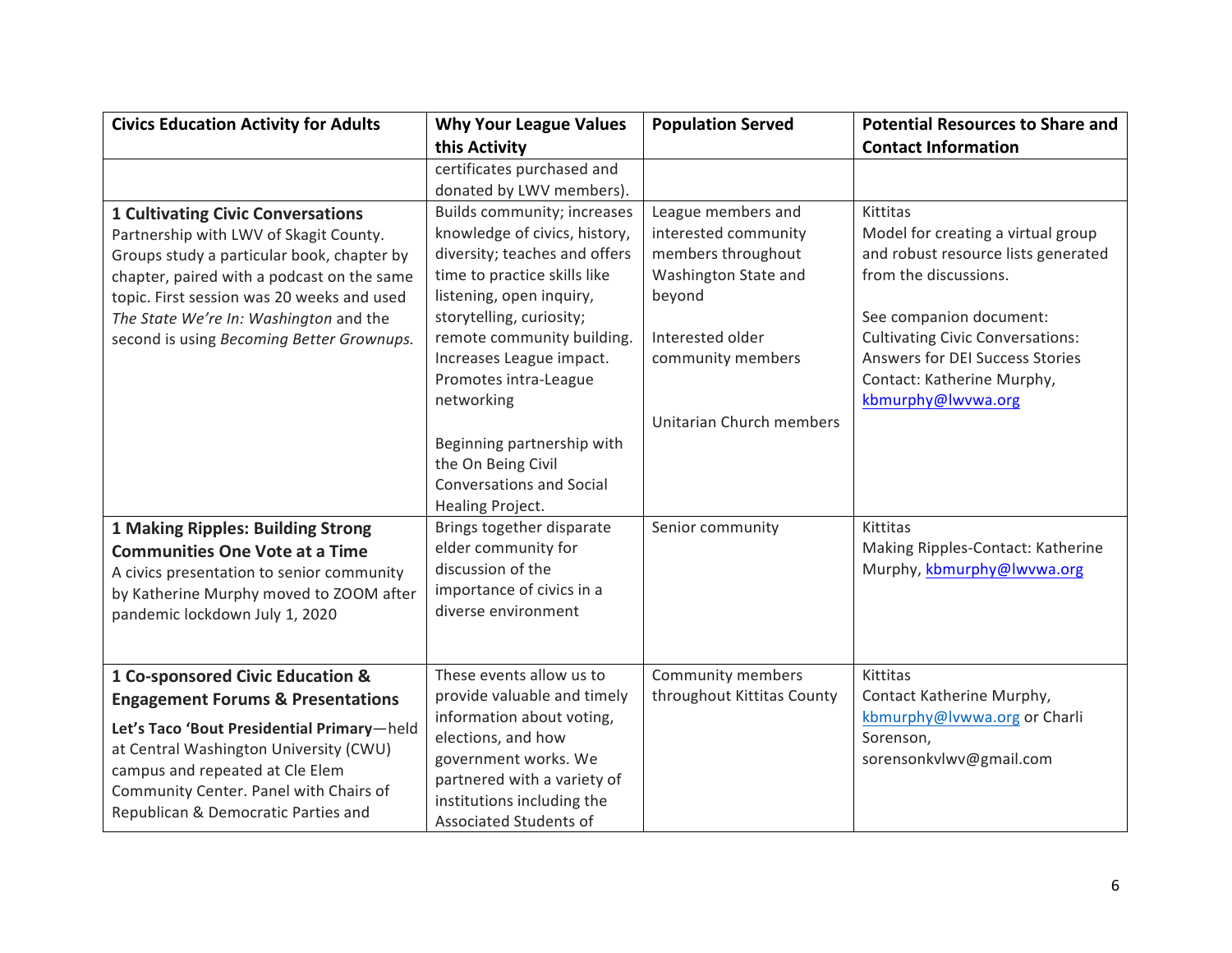| <b>Civics Education Activity for Adults</b>                                                                                                                                                                                                                                            | <b>Why Your League Values</b>                                                                                                                                                                                                 | <b>Population Served</b>                                                                                                                                                               | <b>Potential Resources to Share and</b>                                                                                                                                                                                                                                  |
|----------------------------------------------------------------------------------------------------------------------------------------------------------------------------------------------------------------------------------------------------------------------------------------|-------------------------------------------------------------------------------------------------------------------------------------------------------------------------------------------------------------------------------|----------------------------------------------------------------------------------------------------------------------------------------------------------------------------------------|--------------------------------------------------------------------------------------------------------------------------------------------------------------------------------------------------------------------------------------------------------------------------|
|                                                                                                                                                                                                                                                                                        | this Activity                                                                                                                                                                                                                 |                                                                                                                                                                                        | <b>Contact Information</b>                                                                                                                                                                                                                                               |
| County Auditor to explain the new<br>presidential primary. Cosponsor was<br>Associated Students Central Washington<br>University (ASCWU).                                                                                                                                              | Central Washington<br>University (ASCWU), CWU<br>libraries and museums, the<br>local political parties, the                                                                                                                   |                                                                                                                                                                                        |                                                                                                                                                                                                                                                                          |
| Ready. Set. Vote. - October 20, a virtual<br>live-streamed event cosponsored by<br>ASCWU, CWU Department of Law & Justice,<br>LWVKC, CWU Museum of Culture &<br>Environment. Katherine Murphy & I joined<br>a panel to discuss voting, voter registration,<br>ballot issues, and more. | First Count Committee.<br>These connections help us<br>get new members and offer<br>small ways for members to<br>participate.                                                                                                 |                                                                                                                                                                                        |                                                                                                                                                                                                                                                                          |
| Making Ripples presentation to CWU<br>S*I*S*T*E*R*S group.                                                                                                                                                                                                                             |                                                                                                                                                                                                                               |                                                                                                                                                                                        |                                                                                                                                                                                                                                                                          |
| Presentation about LWV to Kittitas County<br>Unitarian Universalist congregation.                                                                                                                                                                                                      |                                                                                                                                                                                                                               |                                                                                                                                                                                        |                                                                                                                                                                                                                                                                          |
| <b>1 Community Outreach</b><br>We have a page in the Pullman Chamber of<br>Commerce's monthly Update magazine<br>twice a year.                                                                                                                                                         | The page reports on League<br>activities, provides a<br>calendar of upcoming<br>events, and provides<br>information on issues such<br>as redistricting, the census,<br>and voting.                                            | Pullman residents                                                                                                                                                                      | Pullman<br>lwvpull@yahoo.com                                                                                                                                                                                                                                             |
| 1 Teaching Civics Using the Case Study<br><b>Method (Harvard Project)</b><br>This is a way to teach high school seniors<br>civics using case studies. The case studies<br>are written to include the perspective of<br>significant events in the history of the time.                  | The students learn about<br>Civics and US History in an<br>interactive way, answering<br>thought-provoking<br>discussion questions. This<br>helps them become critical<br>thinkers and excited to<br>become engaged citizens. | <b>Teachers of High School</b><br>Civics, US History, or Social<br>Studies and their students.<br>When these sessions are<br>presented to the<br>community, they also teach<br>adults. | Seattle King<br>LWV of Greenwich, CT, partnered<br>with Harvard Case Method Institute<br>and the program is now offered to<br>Leagues across the US.<br>League contact: Deirdre Kamlani,<br>civics@lwvgreenwich.org<br>CMI contact is Toni Okada,<br>info@seattlelwv.org |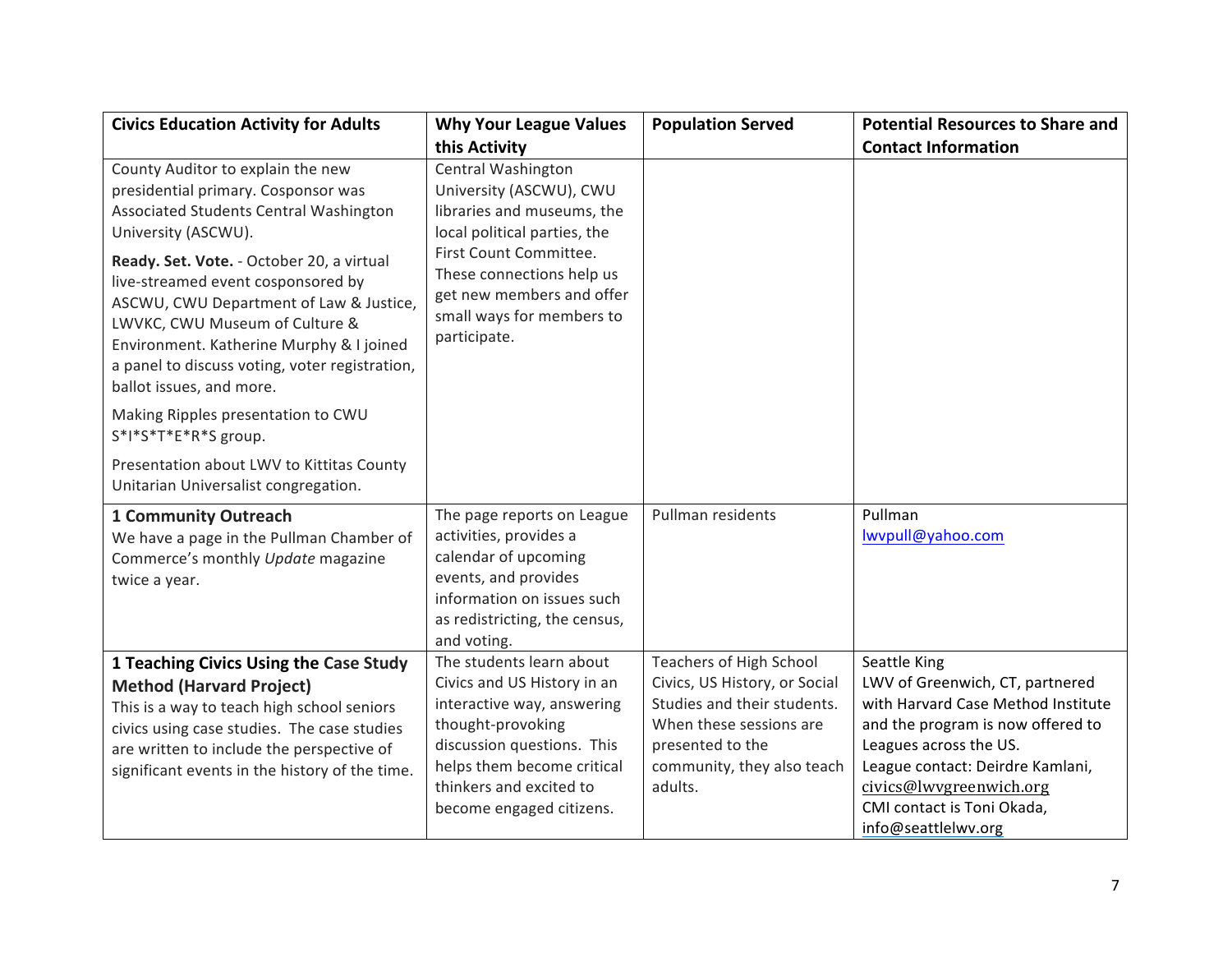| <b>Civics Education Activity for Adults</b>                                                                                                                                                                                                          | <b>Why Your League Values</b><br>this Activity                                                                                                                                                                                                                                                                                                                                                                                           | <b>Population Served</b>                        | <b>Potential Resources to Share and</b><br><b>Contact Information</b>                                                                       |
|------------------------------------------------------------------------------------------------------------------------------------------------------------------------------------------------------------------------------------------------------|------------------------------------------------------------------------------------------------------------------------------------------------------------------------------------------------------------------------------------------------------------------------------------------------------------------------------------------------------------------------------------------------------------------------------------------|-------------------------------------------------|---------------------------------------------------------------------------------------------------------------------------------------------|
|                                                                                                                                                                                                                                                      |                                                                                                                                                                                                                                                                                                                                                                                                                                          |                                                 |                                                                                                                                             |
| 1 MOHAI Battle for the Ballot: Women<br>and the Vote<br>Digital panel moderated by Dr. Shirley Yee<br>explored the complex history behind the<br>fight for suffrage. Presented in<br>collaboration with the LWVWA and LWV<br>Seattle King County.    | Members hope to have a<br>better understanding of the<br>history of the fight for<br>suffrage.                                                                                                                                                                                                                                                                                                                                           | Open to anyone who<br>registered                | Seattle King<br>Contact: info@seattlelwv.org                                                                                                |
| <b>1 Author Elaine Weiss Presentation</b><br>Author Elaine Weiss discussed the themes<br>of her new book, The Woman's Hour: The<br>Great Fight to Win the Vote, which is being<br>adapted for television by Steven Spielberg<br>and Hillary Clinton. | Lessons learned from the<br>suffrage movement and<br>how Carrie Chapman Catt<br>envisioned the future of the<br>League of Women Voters<br>were covered.                                                                                                                                                                                                                                                                                  | Open to the public; first<br>come first served. | Seattle King<br>Contact: info@seattlelwv.org                                                                                                |
| 1 Learn More about the Roles of Local<br>and National Government<br>LWV Mercer Island Unit monthly meetings<br>dig deeper with presentations by experts<br>who share local to federal perspectives.                                                  | Several times a year we<br>invite speakers to our<br>meetings to educate adults<br>about the local and national<br>governments. Ex: Neil<br>Ericsson, staff economist at<br>the Federal Reserve, Lance<br>Matteson, Executive<br>Director of SE Effective<br>Development (Seattle), and<br>Jessi Bon & Paul West, City<br>of Mercer Island.<br>All have shared information<br>about their organizations<br>and their role in our federal | League members and<br>public are invited.       | Seattle King<br>Contact: Allison Feher<br>info@seattlelwv.org for information<br>re: Mercer Island unit facilitators<br>and their contacts. |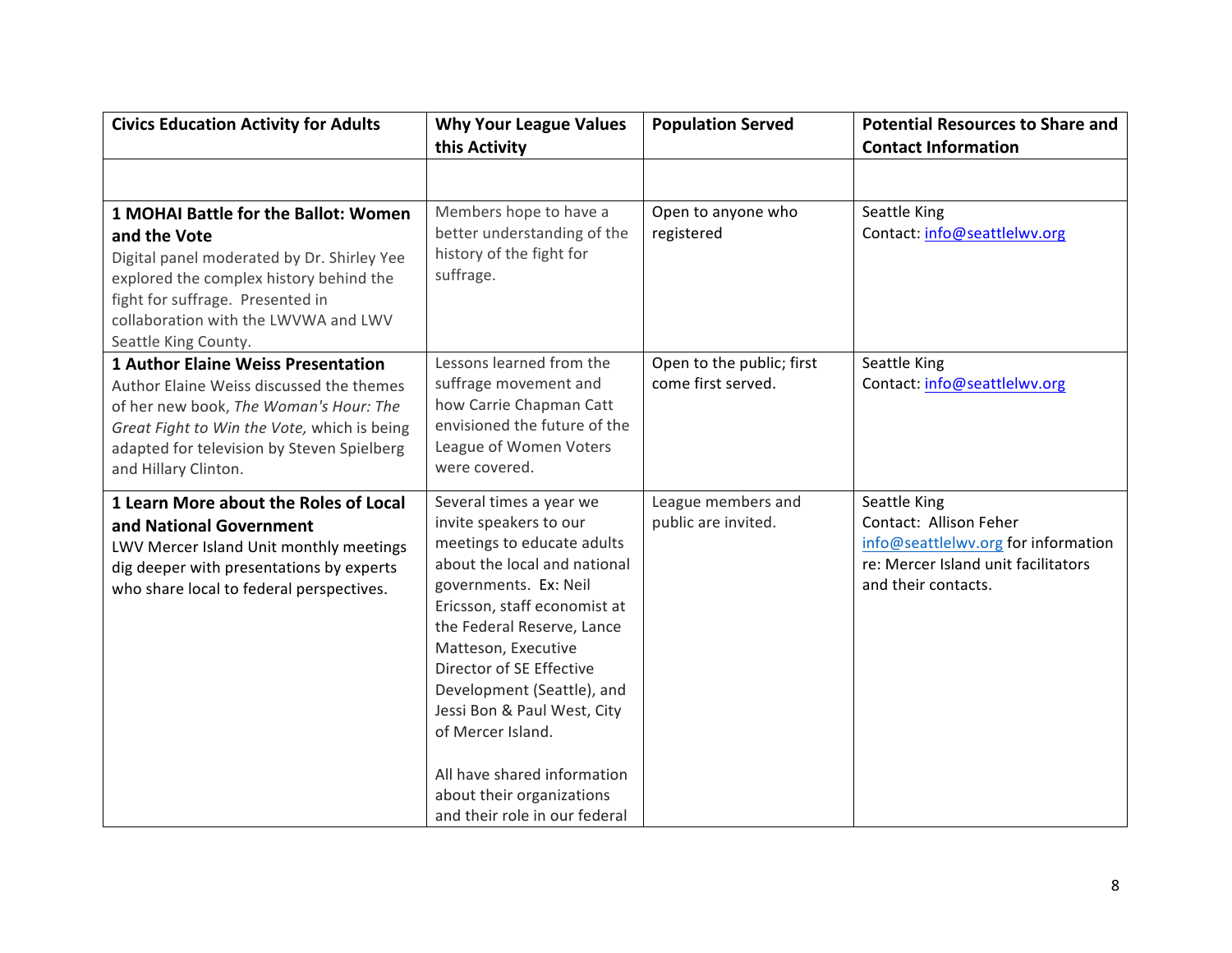| <b>Civics Education Activity for Adults</b>                                                                            | <b>Why Your League Values</b>     | <b>Population Served</b>    | <b>Potential Resources to Share and</b> |
|------------------------------------------------------------------------------------------------------------------------|-----------------------------------|-----------------------------|-----------------------------------------|
|                                                                                                                        | this Activity                     |                             | <b>Contact Information</b>              |
|                                                                                                                        | and city governments.             |                             |                                         |
| 1 Collaborative Partnership with                                                                                       | This project gives LWV            | College age youth           | Seattle King                            |
| <b>Shoreline College</b>                                                                                               | Seattle King County               |                             | Contact: info@seattlelwv.org            |
| Developed between the President of                                                                                     | members access to youth           |                             |                                         |
| Shoreline College and LWV Seattle King                                                                                 | and unregistered citizens         |                             |                                         |
| County 1) to work together on programs to                                                                              | and has strengthened the          |                             |                                         |
| register students to vote quarterly and 2) to                                                                          | League's ability to work with     |                             |                                         |
| educate students on civics education                                                                                   | important organization in         |                             |                                         |
| through collaborative workshops.                                                                                       | our community, and                |                             |                                         |
|                                                                                                                        | encourages political              |                             |                                         |
|                                                                                                                        | advocacy with young               |                             |                                         |
|                                                                                                                        | people.                           |                             |                                         |
| 1 Fun with Civics                                                                                                      | Through song and story, a         | LWV members who             | Skagit                                  |
| Intro to U.S. Constitutional Amendments                                                                                | fun and easy way to learn         | committed to 10 weekly      | Contact                                 |
| through song and story (moderated                                                                                      | basics of the 27                  | discussions of the podcasts | info@skagitlwv.org                      |
| discussions)                                                                                                           | <b>Constitutional Amendments.</b> |                             | More Perfect Union Podcasts             |
|                                                                                                                        | Led to additional session on      |                             | (see below for accessing podcast)       |
| https://podcasts.google.com/feed/aHR0cDovL2ZIZWRzLndueWMub3JnL21vcmVwZXJmZWN0/episode/MmYwYzVlYjUtYzdiZS00YmM2LWEzZGIt | the electoral college.            |                             |                                         |
| MDFiNmVlZGZkODVj?hl=en&ved=2ahUKEwjCjZyE-7TtAhWdGTQIHVNKCzYQieUEegQIDhAg&ep=6                                          |                                   |                             |                                         |
| 1 WA Secretary of State Visit to Mount                                                                                 | Learn from top WA State           | Session attended by local   | Skagit                                  |
|                                                                                                                        | elections official value of       | high school seniors about   | Further details from Skagit LWV         |
| <b>Vernon High School (MVHS) Civics</b>                                                                                | voting and participating in       | to become voters. The WA    | president,                              |
| Classes (Sept. 2019)                                                                                                   | our democracy.                    | Secretary of State was in   | Wende Sanderson at                      |
|                                                                                                                        |                                   | the audience for a MVHS     | wende.sanderson@gmail.com               |
|                                                                                                                        |                                   | Debate Club discussion of   |                                         |
|                                                                                                                        |                                   | lowering voting age to 16.  |                                         |
| <b>1 Cultivating Civic Conversations</b>                                                                               | Opportunity to learn basic        | League members statewide    | Skagit                                  |
| ZOOM class                                                                                                             | structure of WA State             | who committed to 20         | Curriculum developed by Katherine       |
|                                                                                                                        | government with LWV               | weekly sessions (two times  | Murphy                                  |
|                                                                                                                        | members statewide, discuss        | to choose from each week)   | kbmurphy@lwvwa.org                      |
|                                                                                                                        | relevant podcasts.                | plus time to read or listen |                                         |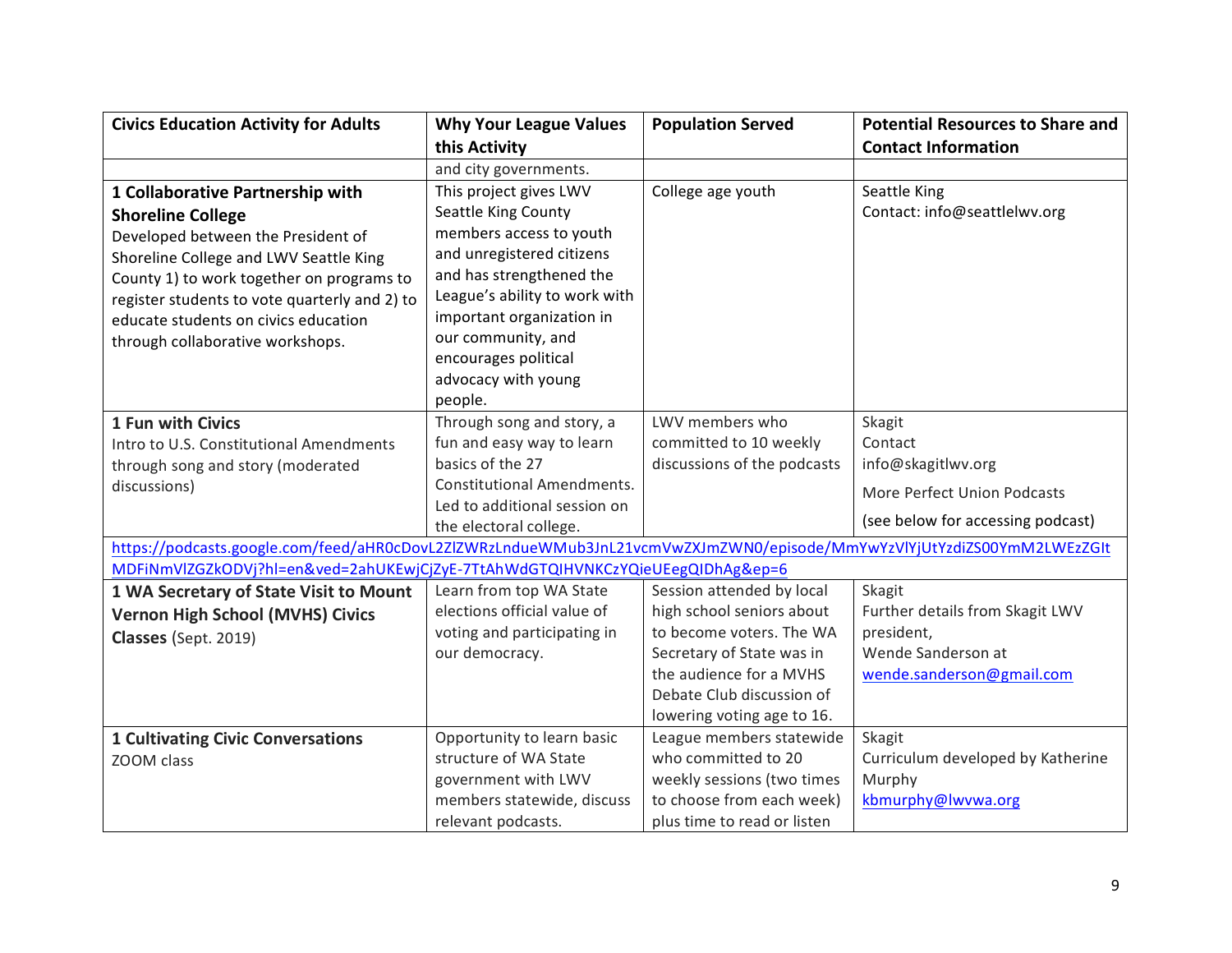| <b>Civics Education Activity for Adults</b>                                                                                                                                                                                          | <b>Why Your League Values</b>                                                                                                                                                               | <b>Population Served</b>                                                                                                      | <b>Potential Resources to Share and</b>                                                                                                                                                                      |
|--------------------------------------------------------------------------------------------------------------------------------------------------------------------------------------------------------------------------------------|---------------------------------------------------------------------------------------------------------------------------------------------------------------------------------------------|-------------------------------------------------------------------------------------------------------------------------------|--------------------------------------------------------------------------------------------------------------------------------------------------------------------------------------------------------------|
|                                                                                                                                                                                                                                      | this Activity                                                                                                                                                                               |                                                                                                                               | <b>Contact Information</b>                                                                                                                                                                                   |
|                                                                                                                                                                                                                                      |                                                                                                                                                                                             | to podcast. Kittitas and<br>Skagit League collaboration                                                                       | Contact: Wende Sanderson,<br>LWV Skagit President<br>wende.sanderson@gmail.com)                                                                                                                              |
| <b>1 Reader's Theater Production</b><br>"Interview with our Foremothers" to<br>celebrate 100th anniversary of LWV                                                                                                                    | Historical perspective of the<br>women behind passage of<br>the 19th Amendment, as<br>portrayed by Skagit LWV<br>members                                                                    | Via ZOOM, the audience<br>included League members,<br>family and friends - local<br>and nationwide, as well as<br>the author. | Skagit<br>Written by Vicki Roberts-Gassler,<br>President, Snohomish LWV<br>Vicki Roberts-Gassler,<br>vickijrg@gmail.com                                                                                      |
| 1 Women's Suffrage Biographies:<br>"Centennial Minutes"<br>Monthly suffragist biographies in 3<br>locations: online LWVSC Voter, LWVSC<br>website, and spoken on our radio show.<br>Researched by members of Centennial<br>Committee | Adult education of historical<br>importance, seldom<br>discussed women's<br>movement.<br>Timely: Centennial of 19th<br>Amendment<br>Members learned about<br>national to local suffragists. | LWVSC members and<br>public radio listeners of<br>KSER (90.7)                                                                 | Snohomish<br>Vicki Roberts-Gassler,<br>vickijrg@gmail.com<br>"Centennial Minutes"<br>https://lwvsnoho.org/centennial/                                                                                        |
| 1 Presentation<br><b>Women's Suffrage Movement</b><br>Guest speaker: Dr. Amy Kinsel<br>Annual Planning Meeting,<br>August 2020                                                                                                       | Greater reach to members<br>about oft-forgotten<br>women's history in a visual<br>format. Stimulating slides<br>and discussion.<br>Centennial Committee saw                                 | <b>LWVSC members on Zoom</b>                                                                                                  | Snohomish<br>Shoreline CC History<br>Dr. Amy Kinsel<br>PowerPoint<br>AKinsel@shoreline.edu<br>Videotaped for other members:<br>LWV Snohomish County website<br>https://lwvsnoho.org/centennial/<br>Snohomish |
| 1 Suffrage History Outreach<br>Podcasts, reading lists, "best practices" by<br>members, visiting 3rd graders at 70+ school<br>libraries. Two suffrage books read/donated.                                                            | need--lack of knowledge<br>about women in suffrage<br>movement.                                                                                                                             | Community and LWVSC<br>members                                                                                                | Mary Ross, LWVSC Webmaster,<br>mbucherross@gmail.com                                                                                                                                                         |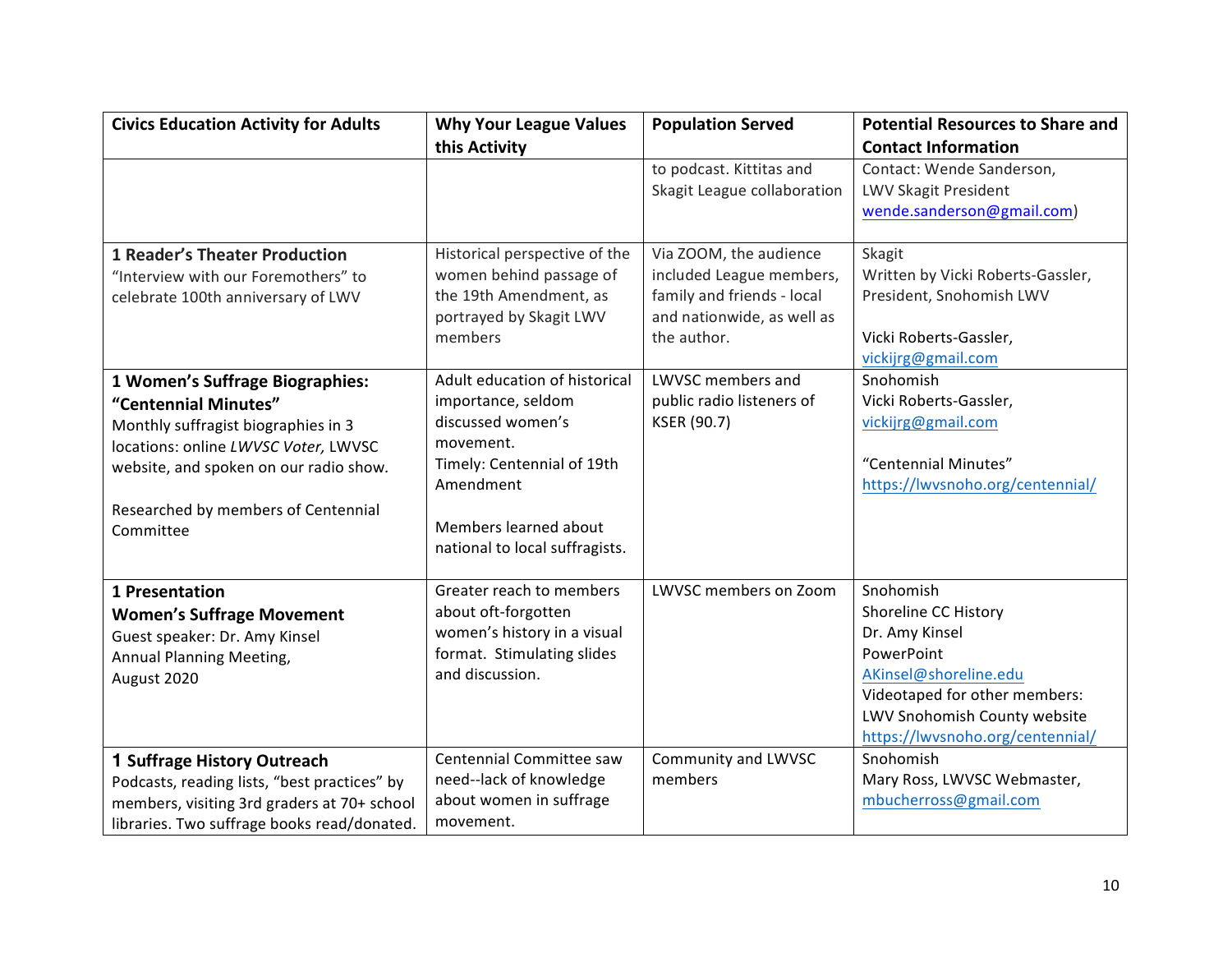| <b>Civics Education Activity for Adults</b>      | <b>Why Your League Values</b> | <b>Population Served</b>    | <b>Potential Resources to Share and</b> |
|--------------------------------------------------|-------------------------------|-----------------------------|-----------------------------------------|
|                                                  | this Activity                 |                             | <b>Contact Information</b>              |
|                                                  | State & county grants         |                             | Centennial page,                        |
| <b>Historical Interpretive Panel of Missouri</b> | provided monies to reach      |                             | https://lwvsnoho.org/centennial         |
| Hanna                                            | out to members and            |                             |                                         |
| Local Edmonds suffragist, our state's first      | community.                    |                             | Grant writer, Rita Ireland              |
| woman publisher. Created outdoors.               | Public viewing of outdoor     |                             | irelandri@gmail.com                     |
|                                                  | plaque on bluff on Sunset     |                             |                                         |
|                                                  | Ave. in Edmonds. League       |                             |                                         |
|                                                  | logo displayed.               |                             |                                         |
| <b>1 Centennial Original Play</b>                | Six important women from      | <b>LWV Snohomish County</b> | Snohomish                               |
| Members of the Centennial Committee              | the woman suffrage            | members at annual           | Contact Playwright Vicki Roberts-       |
| perform "Interviews with our                     | movement come back "from      | birthday luncheon in        | Gassler                                 |
| Foremothers."                                    | the beyond" to answer         | February 2020.              | (Please apply to the playwright for     |
|                                                  | questions about their lives   |                             | permission: 1600 121st St. SE, M-       |
| It is a reader's theater play written by         | and their impressions of      | Shared with Skagit Valley   | 104, Everett, WA 98208)                 |
| League President, Vicki Roberts-Gassler.         | today's world. A unique way   | LWV. Their ZOOM play was    | Script available for download from      |
|                                                  | to share history with live    | well done.                  | our website:                            |
|                                                  | personalities!                |                             | https://lwvsnoho.org/centennial/        |
| 1 WISH LIST:                                     | Review civics knowledge:      | <b>LWV Snohomish County</b> | Snohomish                               |
| "Don't Limit Your Civic!"                        | i.e. origin of term           | League members              | WANT AD:                                |
|                                                  |                               |                             | Rita Ireland                            |
| Provide a fun civics lesson in each              | "Gerrymandering", tribal      |                             | irelandri@gmail.com                     |
| upcoming Voter.                                  | history, Bill of Rights,      |                             | Seeks fellow thinker to help create     |
|                                                  | Constitution, 60's civil      |                             | new monthly ideas.                      |
| A small section of the monthly online            | rights- it's endless! May     |                             | Team up. Take turns writing the         |
| newsletter could educate our Leaguer             | read if info is short.        |                             | mini-civics blurb.                      |
| readers with a tidbit of knowledge from The      | PRIZE: 1st person to answer   |                             | Approved by LWVSC Board at              |
| State We're In - WA.                             | fun quiz in 6 months wins a   |                             | Oct. meeting, 2020.                     |
|                                                  | bag of Rita's homemade        |                             |                                         |
|                                                  | granola. :-)                  |                             |                                         |
| <b>1 Special Projects</b>                        | This opportunity allowed      | Myanmar State               | Spokane                                 |
| LWVSA had the unusual opportunity to host        | LWV Spokane Area to more      | Department Fellows as well  | For details on being a home host        |
| US State Department Fellows (2 from              | completely articulate our     | as LWV Spokane Area         | and to receive an engaging              |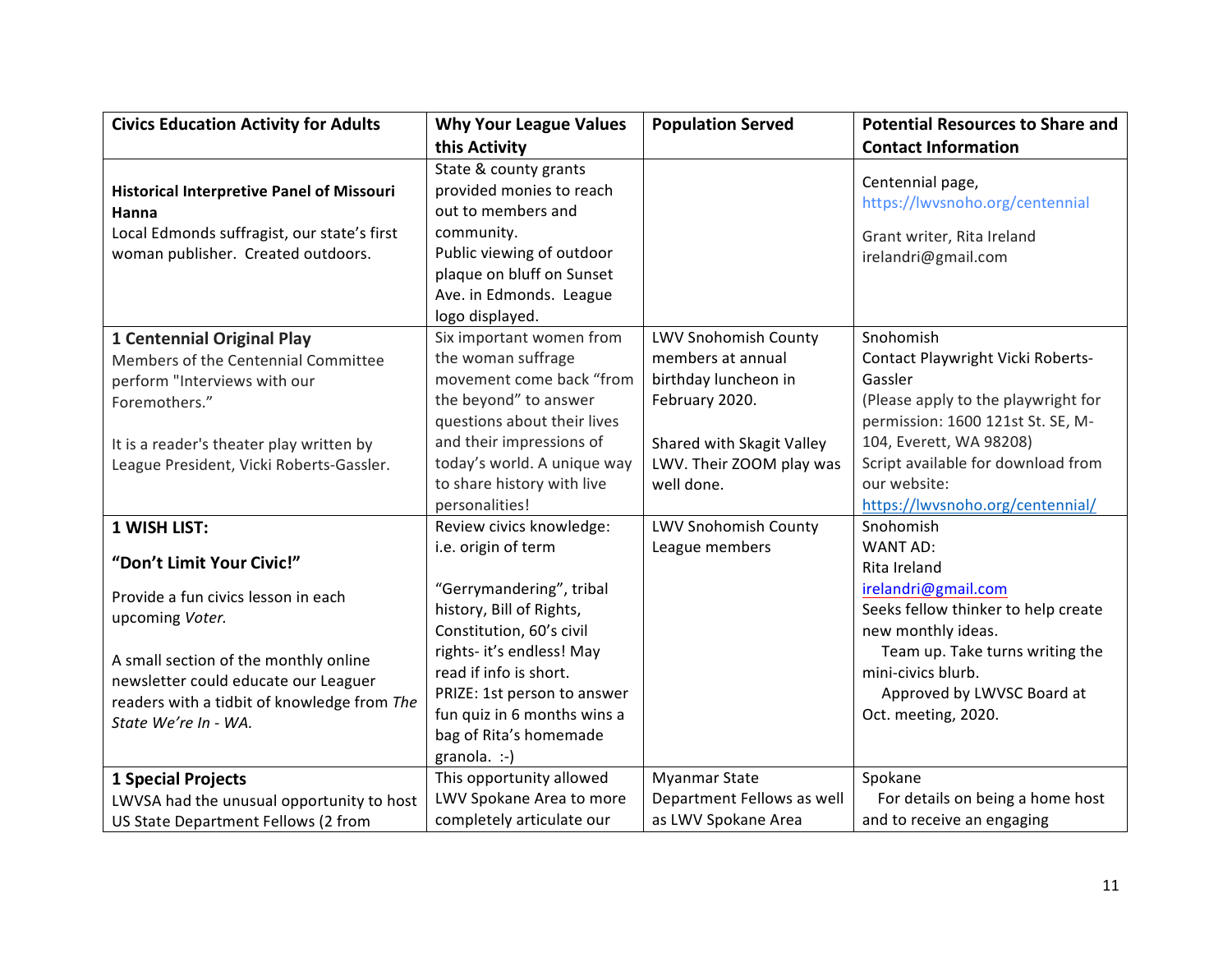| <b>Civics Education Activity for Adults</b>                                                                                                        | <b>Why Your League Values</b>                                            | <b>Population Served</b> | <b>Potential Resources to Share and</b> |
|----------------------------------------------------------------------------------------------------------------------------------------------------|--------------------------------------------------------------------------|--------------------------|-----------------------------------------|
|                                                                                                                                                    | this Activity                                                            |                          | <b>Contact Information</b>              |
| Myanmar) who wanted to learn more                                                                                                                  | own civic engagement                                                     | members, and those in    | PowerPoint documenting the              |
| about civic engagement. They were with us                                                                                                          | activities - and see some of                                             | community and schools we | Fellows' visit, contact Ann Murphy,     |
| for 3 weeks participating/observing various                                                                                                        | that through a different lens                                            | served.                  | annmurphylwvwa@gmail.com                |
| activities.                                                                                                                                        | (and we learned from our                                                 |                          | For information on applying for         |
|                                                                                                                                                    | Myanmar visitors as well).                                               |                          | this program and scheduling events      |
|                                                                                                                                                    |                                                                          |                          | during the visit, contact Beth          |
|                                                                                                                                                    |                                                                          |                          | Pellicciotti, pelliccmb@gmail.com       |
|                                                                                                                                                    |                                                                          |                          | A detailed report and PowerPoint        |
|                                                                                                                                                    |                                                                          |                          | on this visit was shared at Council     |
|                                                                                                                                                    |                                                                          |                          | 2020 as a resource for a local League   |
|                                                                                                                                                    |                                                                          |                          | considering this program. Send          |
|                                                                                                                                                    |                                                                          |                          | request to Beth Pellicciotti,           |
|                                                                                                                                                    |                                                                          |                          | pelliccmb@gmail.com                     |
|                                                                                                                                                    | Category Two: League 101: Orientation, Positions, Advocacy-26 activities |                          |                                         |
| This category is for content that is specific to the League including the history of the League, skills needed to be an engaged member, advocating |                                                                          |                          |                                         |
|                                                                                                                                                    | for League positions, etc. Target audience: League members.              |                          |                                         |
| 2 New Members' Orientation                                                                                                                         | Help new members find                                                    | New League members       | Benton/Franklin                         |
| In 2020, was held on the same day as the                                                                                                           | ways to contribute and feel                                              |                          | LWV Benton/Franklin Counties            |
| program planning meeting. In 2021 we will                                                                                                          | needed. Save time from                                                   |                          | P.O. Box 765                            |
| provide a ZOOM meeting.                                                                                                                            | education about the league                                               |                          | Richland, WA 99352                      |
|                                                                                                                                                    | during board meetings.                                                   |                          | Email: lwv.of.bf@gmail.com              |
|                                                                                                                                                    |                                                                          |                          | (general info/questions)                |
| 2 Table Talk                                                                                                                                       | Encourage more league                                                    | League members and       | Benton/Franklin                         |
| Monthly social events at a member's home                                                                                                           | members to get involved by                                               | guests.                  | LWV Benton/Franklin Counties            |
| (soup dinner) or restaurant, with                                                                                                                  | doing something                                                          |                          | P.O. Box 765                            |
| community speaker. In 2020 were held by                                                                                                            | educational and fun.                                                     |                          | Richland, WA 99352                      |
| ZOOM. Recently started a partnership with                                                                                                          | Become more informed on                                                  |                          | Email: lwv.of.bf@gmail.com              |
| Skagit county to share ZOOM meetings.                                                                                                              | issues regarding initiatives,                                            |                          | (general info/questions)                |
|                                                                                                                                                    | bills, or ballot measures.                                               |                          |                                         |
| <b>2 New Member Orientation</b>                                                                                                                    | We want our new members                                                  | New members joining our  | Clallam                                 |
| Small groups of new members (4-8) meet in                                                                                                          | to feel welcomed and to                                                  | local League.            | <b>New Member Orientation</b>           |
| person or via zoom with the chair of the                                                                                                           | understand the basics of the                                             |                          | PowerPoint.                             |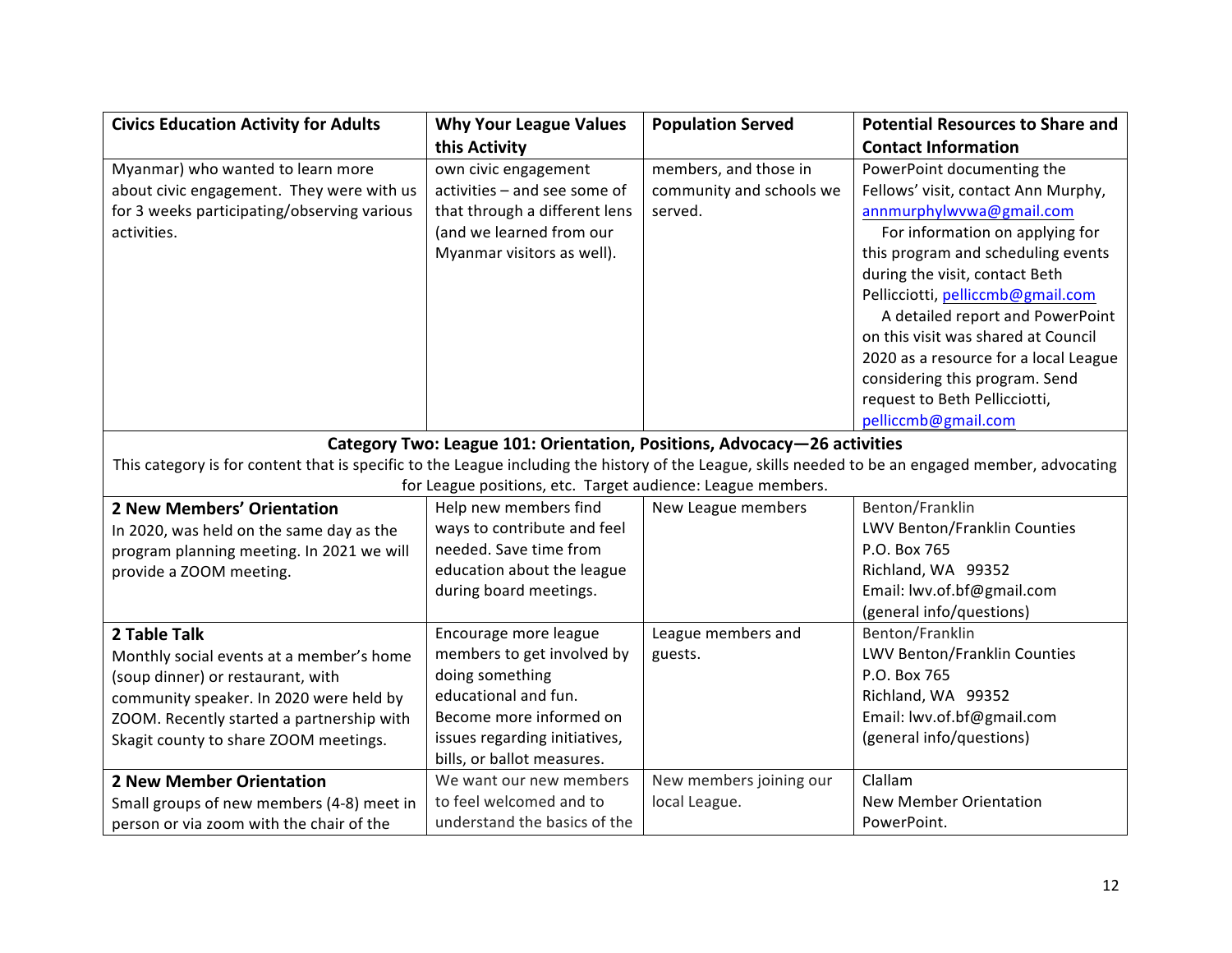| <b>Civics Education Activity for Adults</b>        | <b>Why Your League Values</b>   | <b>Population Served</b>    | <b>Potential Resources to Share and</b> |
|----------------------------------------------------|---------------------------------|-----------------------------|-----------------------------------------|
|                                                    | this Activity                   |                             | <b>Contact Information</b>              |
| welcoming committee and current League             | history of the League, how      |                             | Contact: info@lwvcol.org                |
| members to learn about the League.                 | it's organized, non-partisan    |                             | Subject line: New members               |
|                                                    | status and opportunities to     |                             | Marcia Radey                            |
|                                                    | become involved.                |                             |                                         |
| 2 Presentation to LWV Clark County                 | With so many new                | Adults - specifically LWVCC | Clark                                   |
| (LWVCC) Membership                                 | members, this was a fun         | members.                    | Contact: lwvclarkcounty@gmail.com       |
| Meeting on 100 <sup>th</sup> Birthday of League of | way to educate members on       |                             |                                         |
| Women Voters, February 20, 2020, with              | the history of the League       |                             |                                         |
| cake, trivia quiz and slide show entitled          | nationally and locally.         |                             |                                         |
| "Meet These Amazing Women," about                  |                                 |                             |                                         |
| notable women of Clark County.                     |                                 |                             |                                         |
| 2 100th Birthday celebration of the                | Fun way to educate young        | Mainly adults, with mix of  | Clark                                   |
| <b>League of Women Voters</b>                      | and old about the struggle      | younger participants        | Trivia Quiz questions on Office         |
| February 19, 2020. Location--Camas Public          | for women's suffrage and        |                             | WorkPlace.                              |
| Library. Featured birthday cake, League            | current League activities.      |                             |                                         |
| members reenacting suffragists in period           | Maintain partnership with       |                             | Contact: lwvclarkcounty@gmail.com       |
| dress and a suffrage trivia quiz with prizes.      | Camas Library.                  |                             |                                         |
| 2 Vancouver Peace and Justice Fair                 | Support a local event and its   | Mix of adults and youth.    | Clark                                   |
| September 12, 2020. Two-minute videos              | broad base of local             |                             | Contact: lwvclarkcounty@gmail.com       |
| including an interview with LWV Clark              | supporters. These groups        |                             | Videos available at                     |
| County Co-President Jane Johnson and               | promote social justice and      |                             | https://vancouverpeaceandjusticefa      |
| video of "Carrie Chapman Catt" re-enacted.         | include NAACP & LULAC.          |                             | ir.org/                                 |
| Uploaded a League profile to their                 |                                 |                             | Note: videos had 6-15 views as of       |
| webpage.                                           |                                 |                             | 11/13/20                                |
| 2 Virtual event on the Census and                  | Helps develop skills of local   | Mix of adults and youth.    | Clark                                   |
| <b>Redistricting</b>                               | citizens to not only address    |                             | Contact: Alison McCaffree, LWVWA,       |
| August 13, 2020 - Featuring Alison                 | the Washington State            |                             | Census & Redistricting Issue Chair      |
| McCaffree on ZOOM platform, to be                  | <b>Redistricting Commission</b> |                             | amccaffree@lwvwa.org                    |
| followed by Speak Up Schools sponsored by          | but to address other state      |                             |                                         |
| LWVWA.                                             | and local bodies and elected    |                             |                                         |
|                                                    | officials in the future on      |                             |                                         |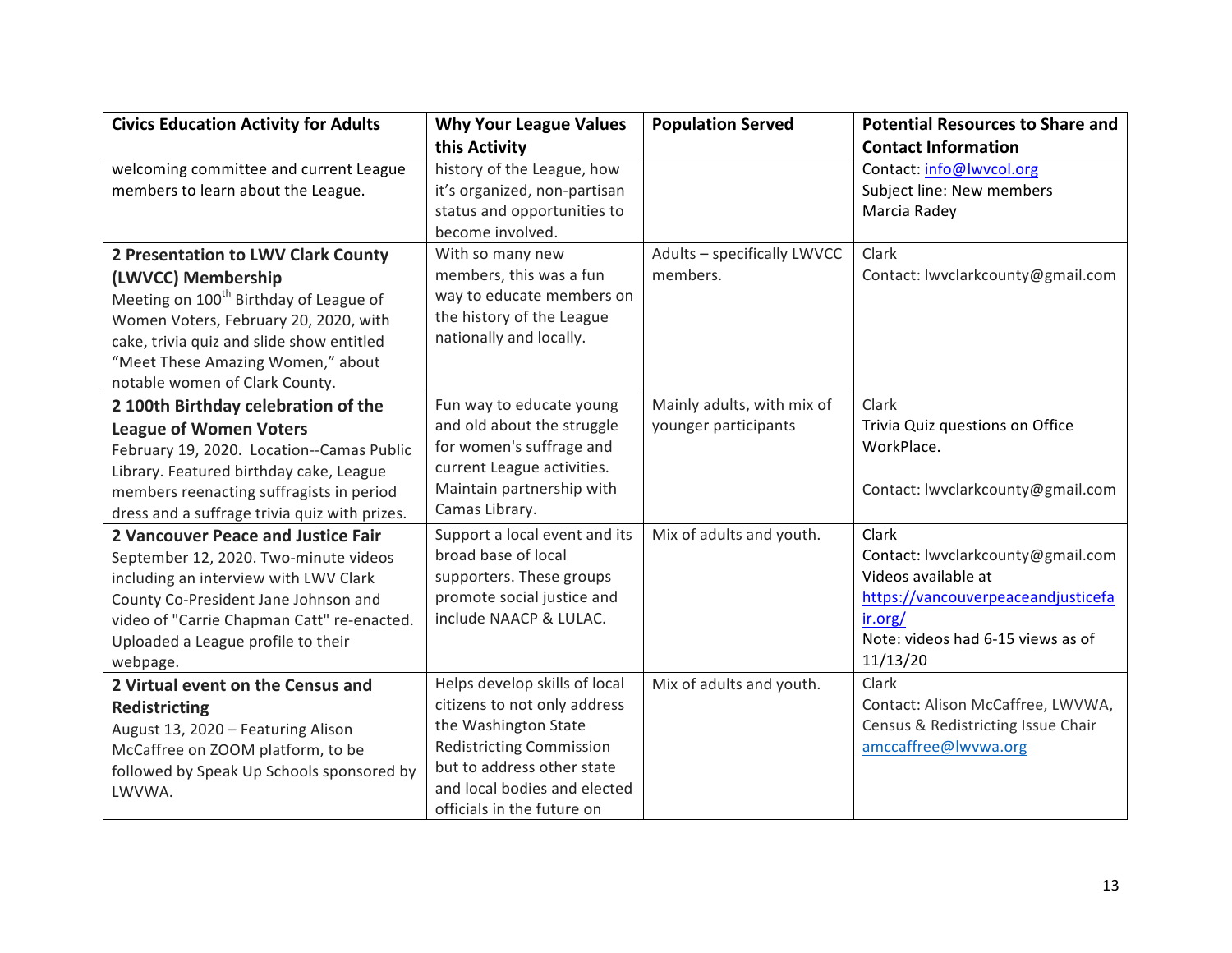| <b>Civics Education Activity for Adults</b> | <b>Why Your League Values</b> | <b>Population Served</b> | <b>Potential Resources to Share and</b> |
|---------------------------------------------|-------------------------------|--------------------------|-----------------------------------------|
|                                             | this Activity                 |                          | <b>Contact Information</b>              |
|                                             | issues of concern to those    |                          |                                         |
|                                             | citizens.                     |                          |                                         |
| <b>2 Talking to Voters</b>                  | At many tabling events,       | League members at any    | Kitsap                                  |
| Resource document                           | members are confronted by     | outreach invent          | https://www.lwv-kitsap.org/wp-          |
|                                             | people with questions about   |                          | content/uploads/2020/05/talking-        |
|                                             | why voting matters and        |                          | to-voters-v1.pdf                        |
|                                             | more. This document           |                          | .Contact for the development of this    |
|                                             | collected lots of information |                          | resource, info@lwv-kitsap.org           |
|                                             | in one place and helped       |                          | A member designed the rainbow           |
|                                             | League members when           |                          | Voter buttons we handed out             |
|                                             | there was a challenging       |                          | everywhere.                             |
|                                             | conversation.                 |                          |                                         |
| 2 The Importance of LWV Work                | Unitarian membership is a     | Unitarian church members | Kittitas                                |
| Talk given to Unitarian Church members at   | mélange of ages, ethnicities, |                          | The Importance of LWV Work              |
| their request by Charli Sorenson in 2019.   | and tends toward              |                          | Contact: Charli Sorenson,               |
|                                             | progressive work.             |                          | sorensonkvlwv@gmail.com                 |
|                                             |                               |                          |                                         |
|                                             |                               |                          |                                         |
| <b>2 New Member Introductions</b>           | Provides a useful overview    | New and potential        | Kittitas                                |
| Presentation made periodically for new and  | of the organization           | members                  | Katherine Murphy did the last one       |
| potential members by the membership         |                               |                          | kbmurphy@lwvwa.org                      |
| chair that explains League 101              |                               |                          |                                         |
| <b>2 New Member Packets</b>                 | The mission of the League of  | All League members and   | Pullman                                 |
| The Membership Committee assembles a        | Women Voters is to            | the community.           | lwvpull@yahoo.com                       |
| significant amount of new information for   | encourage the informed and    |                          |                                         |
| new members                                 | active participation of       |                          | LWVP New Member Packet;                 |
|                                             | citizens in government and    |                          | Membership List;                        |
|                                             | to influence public policy    |                          | "Interested persons" email list;        |
|                                             | through education and         |                          | <b>Position Statements;</b>             |
|                                             | advocacy.                     |                          | Monthly Calendar of Events;             |
|                                             |                               |                          | Brown Bags;                             |
|                                             |                               |                          | <b>Evening Educational Programs;</b>    |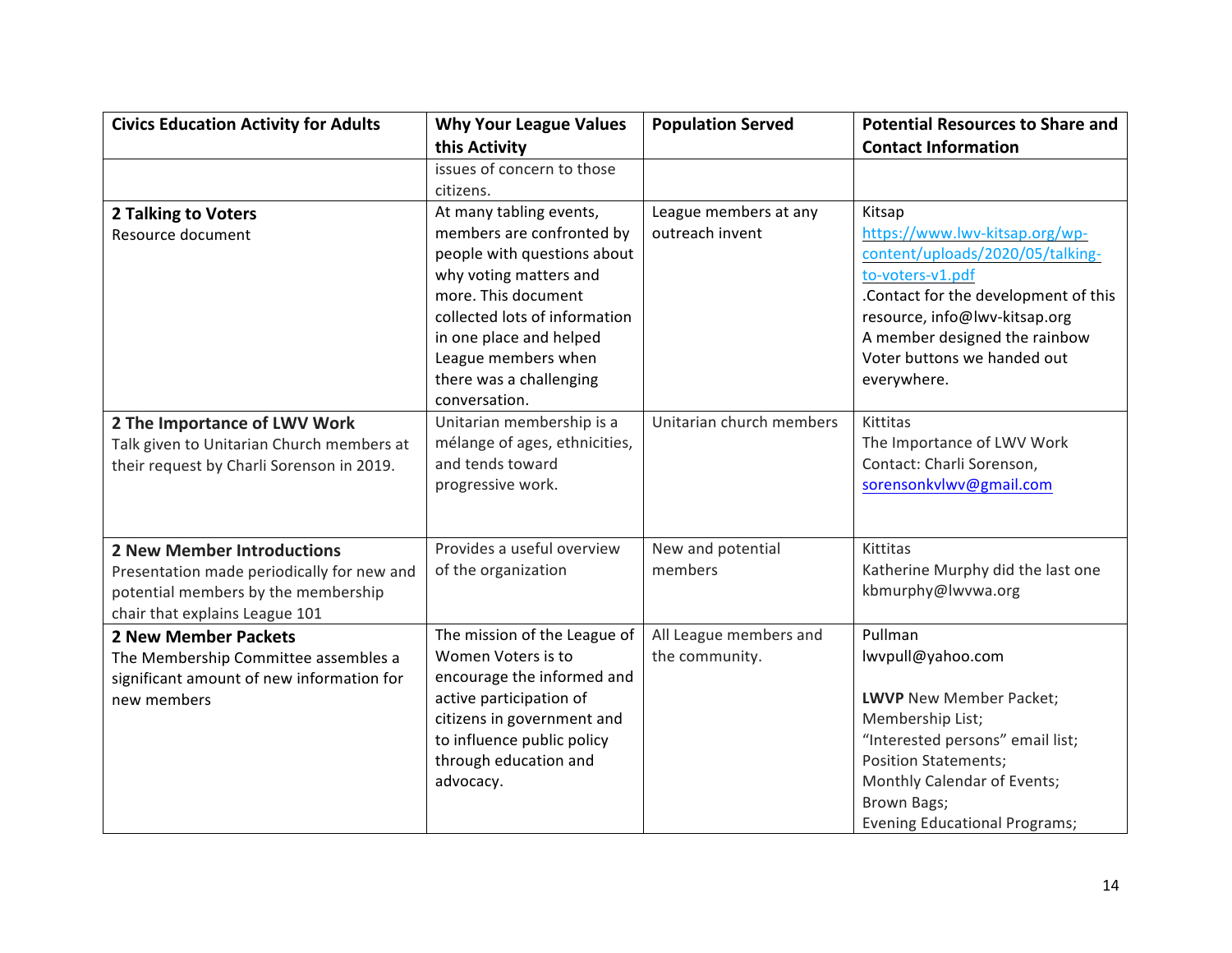| <b>Civics Education Activity for Adults</b>  | <b>Why Your League Values</b>  | <b>Population Served</b>    | <b>Potential Resources to Share and</b>           |
|----------------------------------------------|--------------------------------|-----------------------------|---------------------------------------------------|
|                                              | this Activity                  |                             | <b>Contact Information</b>                        |
|                                              |                                |                             | New Member Questionnaire;                         |
|                                              |                                |                             | Ways to be Involved with the LWV                  |
|                                              |                                |                             | Pullman; Pullman Voter;                           |
|                                              |                                |                             | League lingo                                      |
| <b>2 Book Discussions</b>                    | These book discussions will    | All League members and      | Pullman                                           |
| "White Rage" by Carol Anderson;              | help us to think about the     | friends of the League as    | lwvpull@yahoo.com                                 |
| "The State We Are In" by Jill Severn         | current climate around         | well as the general         |                                                   |
|                                              | racism as well provide a very  | community will be invited   | We have purchased several copies                  |
|                                              | well-rounded education         | to participate in these     | of The State We're In: Washington.                |
|                                              | about Washington State.        | discussions.                | League members are encouraged to                  |
|                                              |                                |                             | buy "White Rage."                                 |
| <b>2 Annual Meeting</b>                      | The is a rewarding meeting     | All League members,         | Pullman                                           |
| As required by law, we have an annual        | because we highlight the       | friends of League who are   | Iwvpull@yahoo.com                                 |
| meeting each spring that is a social event,  | many good things we are        | not members, and the        |                                                   |
| but last year was on ZOOM and did a look     | doing to make democracy        | general community.          | Ask for a recent PowerPoint.                      |
| back at all the activities we have done over | work. We acknowledge the       |                             |                                                   |
| the year. It was impressive!                 | great work done by many.       |                             |                                                   |
| 2 The Voter Newsletter                       | It connects us to important    | Members plus members of     | Pullman                                           |
|                                              | people in the community        | the broader community       | lwypull@yahoo.com                                 |
|                                              | and connects us to each        | who wish to receive it.     |                                                   |
|                                              | other.                         |                             | http://lwvpullman.org/newsletter.ht               |
|                                              |                                |                             | ml                                                |
| <b>2 Calendar of Events</b>                  | The calendar is developed      | The calendar is mailed to   | Pullman                                           |
| The Program Calendar lists dates and times   | during our annual planning     | all members and interested  | lwvpull@yahoo.com                                 |
| of all the programs for the coming year.     | meeting. It is one of the best | persons during our finance  | The calendar is on our website at                 |
|                                              | communication tools we         | drive in January and to all | Lvwpullman.org                                    |
|                                              | have.                          | new members.                |                                                   |
|                                              |                                |                             | http://lwvpullman.org/pdf/Calendar<br>2020-21.pdf |
|                                              |                                |                             |                                                   |
| 2 Advocacy                                   | We are a small League,         | Local unit League members   | Seattle King                                      |
| We are using the LWVUS Voter, state and      | eager to learn, and depend     |                             | Contact: info@seattlelwv.org                      |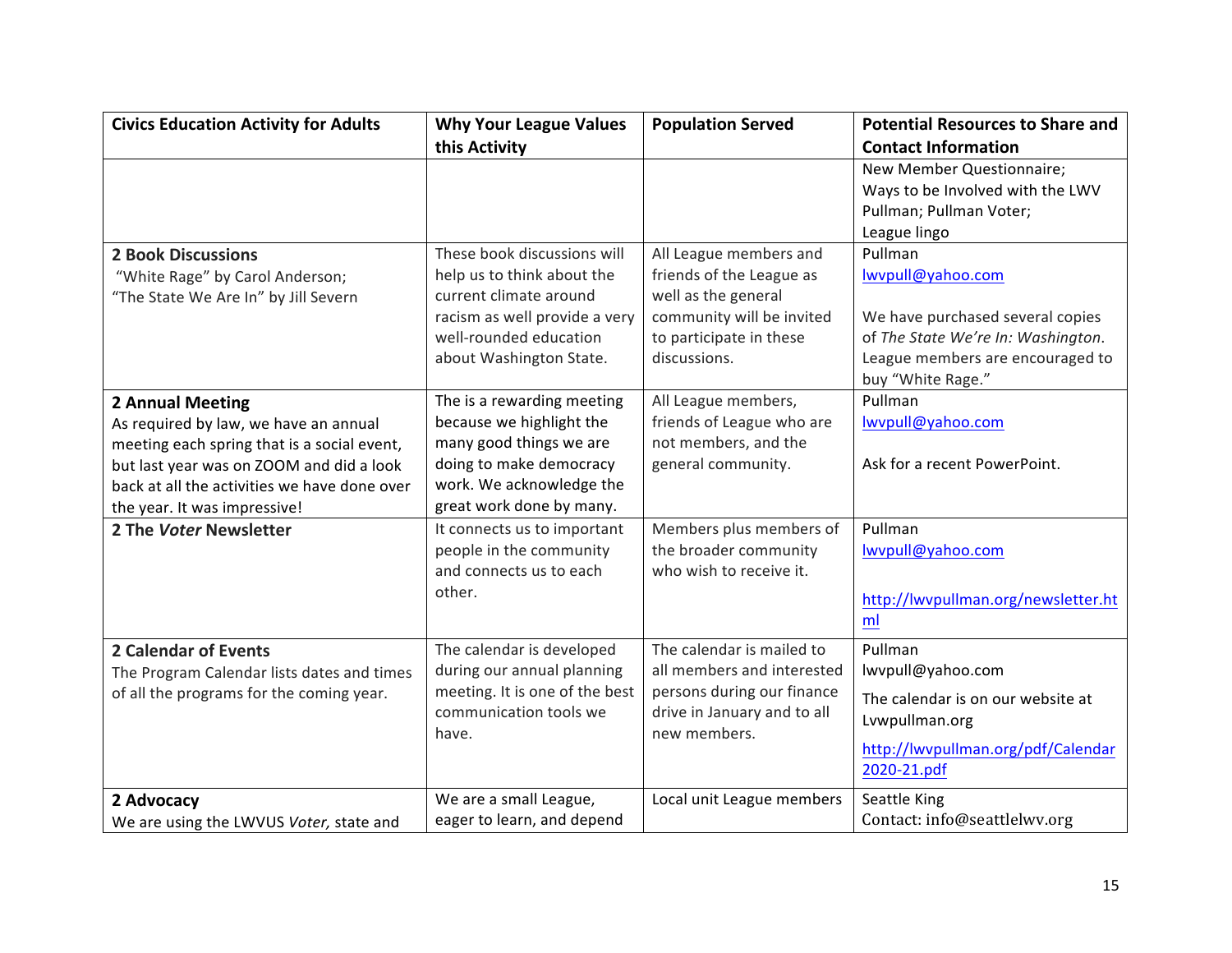| <b>Civics Education Activity for Adults</b>   | <b>Why Your League Values</b>  | <b>Population Served</b>  | <b>Potential Resources to Share and</b> |
|-----------------------------------------------|--------------------------------|---------------------------|-----------------------------------------|
|                                               | this Activity                  |                           | <b>Contact Information</b>              |
| local League resources to participate in      | on state and national          |                           | Participation in cross-unit             |
| Seattle King County cross-unit connections    | resources to train ourselves   |                           | connections                             |
| and to do advocacy work.                      | to participate in Seattle-King |                           | <b>LWVUS Voter</b>                      |
|                                               | County cross-units             |                           | They Represent You brochure             |
|                                               | connections and to do          |                           | <b>Action Alerts</b>                    |
|                                               | advocacy work.                 |                           | Candidate Forums                        |
|                                               |                                |                           | ZOOM classes for improving skills       |
| <b>2 Member training</b>                      | Communicating to various       | Local unit League members | Seattle King                            |
| We are using online classes to improve our    | publics is important to our    | to reach the public and   | Contact: info@seattlelwv.org            |
| individual skills in communication.           | unit. We hope to do more       | elected officials.        |                                         |
|                                               | of this in the future.         |                           | Online classes                          |
| 2 Climate change                              | We are a small League,         | Local unit League         | Seattle King                            |
| We are participating in a cross-unit          | eager to learn, and depend     | members.                  | Contact: info@seattlelwv.org            |
| connection on climate change.                 | on our cross-unit connection   |                           |                                         |
|                                               | in Seattle-King County to      |                           | Participation in cross-unit             |
|                                               | learn more about climate       |                           | connections                             |
|                                               | change. In the future, this    |                           |                                         |
|                                               | learning could be used to      |                           |                                         |
|                                               | strengthen our ties to the     |                           |                                         |
|                                               | community.                     |                           |                                         |
| 2 Getting Engaged in the LWV                  | We believe the LWV should      | Any LWV member who        | Seattle King                            |
| (3 hours orientation to LWV)                  | offer an orientation for new   | wants to get more engages | Agenda, curriculum outline,             |
| This workshop for LWV members who want        | members and other              | and become more           | rationale for activities, handouts,     |
| to become more engaged in the league.         | members who want to get        | committed to the          | Contact: Judy Deiro                     |
|                                               | more engaged in the league     | organization and carrying | lauren@seattlelwv.org                   |
| The key to getting them engaged is to: 1)     | so more people are working     | out its mission.          |                                         |
| reassure them that though nonpartisan, the    | to empower voters and          |                           | Training of trainers is available.      |
| positions and policies are congruent with     | defend democracy. Focus on     |                           |                                         |
|                                               | learning from each other.      |                           | Will lead workshop if requested and     |
| their beliefs; 2) help them feel an important |                                |                           | available. Ask for: Getting Engaged     |
| part of the organization and know other       |                                |                           | Workshop.                               |
| members, 3) make sure their voices are        |                                |                           |                                         |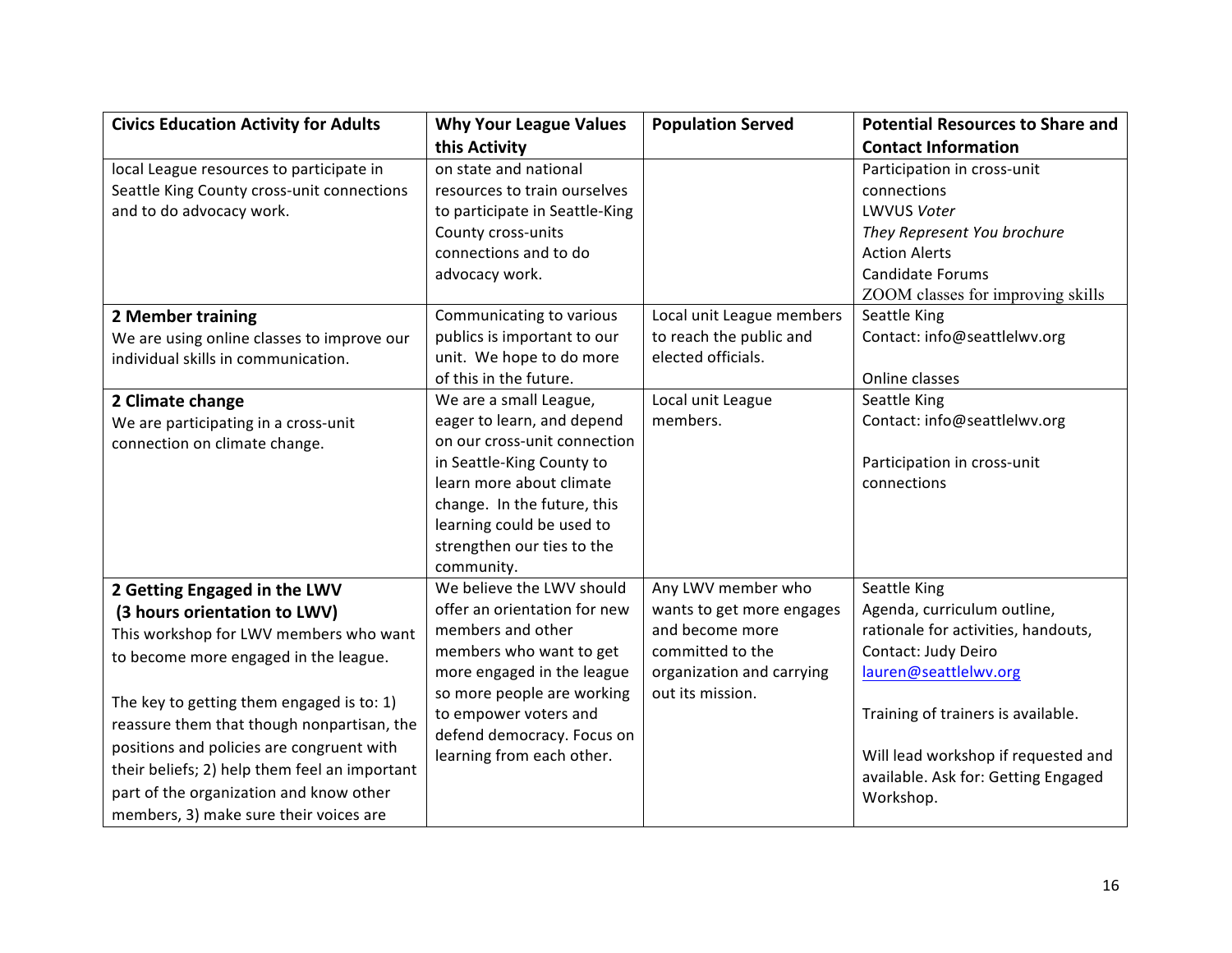| <b>Civics Education Activity for Adults</b>                                                                                                                                                                                                                                                                                                                        | <b>Why Your League Values</b><br>this Activity                                                                                                                                                                                                        | <b>Population Served</b>                                                                                                                | <b>Potential Resources to Share and</b><br><b>Contact Information</b>                                                                                 |
|--------------------------------------------------------------------------------------------------------------------------------------------------------------------------------------------------------------------------------------------------------------------------------------------------------------------------------------------------------------------|-------------------------------------------------------------------------------------------------------------------------------------------------------------------------------------------------------------------------------------------------------|-----------------------------------------------------------------------------------------------------------------------------------------|-------------------------------------------------------------------------------------------------------------------------------------------------------|
| heard several times during the workshop.                                                                                                                                                                                                                                                                                                                           |                                                                                                                                                                                                                                                       |                                                                                                                                         |                                                                                                                                                       |
| 2 Observing at Cities and County<br><b>Meetings</b><br>Observing as a member of the observer<br>corps.                                                                                                                                                                                                                                                             | The way for LWV members<br>to know what is going on<br>and why, and provide<br>transparency.                                                                                                                                                          | <b>Residents of King County</b><br>are served through the<br>League's continual<br>emphasis on transparency<br>of government processes. | Seattle King<br>Contact: info@seattlelwv.org                                                                                                          |
| 2 LWVSC Applied DEI Discovery Pilot<br>Project<br>(DEI: Diversity, Equity, and Inclusion): a<br>long-term process to examine and<br>understand our own League.                                                                                                                                                                                                     | If we understand past<br>history and our League<br>history, how we all relate,<br>how we "handle the familiar<br>and the foreign;" we hope<br>to build trust and consensus                                                                            | League members;<br>Potential members from<br>our increasing diverse<br>communities.<br>Approved by Board in<br>2020.                    | Snohomish<br>Description: 17 min.<br>https://m.youtube.com/channel/UC<br>B4DvYlq4EpC0hfp0npYSFQ<br>Michelle Valentine, DEI Project                    |
| Interviews of 48 past and current LWVSC<br>members, introspective.<br>"Crossing Cultures" PowerPoint. To                                                                                                                                                                                                                                                           | that will help us become<br>more diverse in our<br>thinking, thus reach out to<br>listen and engage in our                                                                                                                                            | Awaiting more funding.                                                                                                                  | Coordinator,<br>info@lwvsnoho.org<br>Jeanne Crevier, DEI Co-Coordinator                                                                               |
| complete this project: View Toward the<br>Future/Sustaining Integration                                                                                                                                                                                                                                                                                            | communities.                                                                                                                                                                                                                                          |                                                                                                                                         | info@lwvsnoho.org                                                                                                                                     |
| 2 "From Mentors to Mentees: Learning<br>from Each Other"<br>Mentors help new members solidify League<br>and advocacy knowledge -at state/local<br>levels. Mentors provide consistent emails.<br>Find personal interests, make real<br>connections; show tips finding info on<br>League websites; find League positions and<br>programs; learn how to track a bill. | A surge of new membership<br>occurred. What can we do<br>to sustain interest? Ongoing<br>connections bring value to<br>joining a group. Less people<br>"in the dark" about League.<br>Find shared interests in<br>ZOOM.<br>Find immediate, satisfying | New members joining the<br>League                                                                                                       | Snohomish<br>Lynn Carpenter, Jeanne Crevier, and<br>Phyllis Busch, committee co-chairs<br>Lynn Carpenter<br>lynncarpenter@yahooo.com<br>Phyllis Busch |
| Two mentor trainings: followed by monthly<br>ZOOM Socials. Provide fun question ahead<br>of time. i.e. What new legislative or local<br>bill would you like to see passed? or Where                                                                                                                                                                                | work. League knowledge<br>increased, i.e. helpful to<br>share links navigating local<br>LWVSC website.                                                                                                                                                |                                                                                                                                         | info@lwvsnoho.com<br>Jeanne Crevier<br>info@lwvsnoho.org                                                                                              |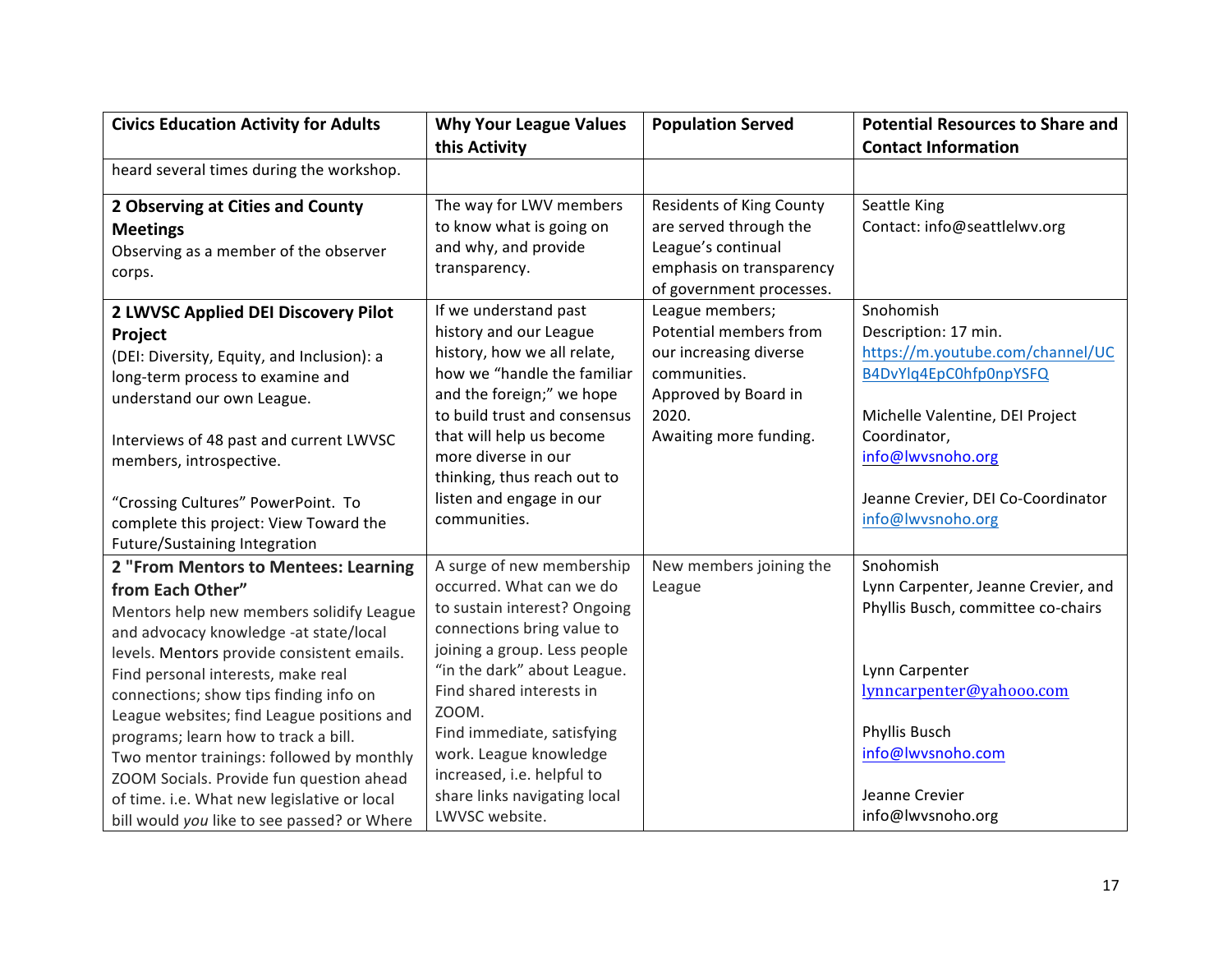| <b>Civics Education Activity for Adults</b>  | <b>Why Your League Values</b> | <b>Population Served</b>   | <b>Potential Resources to Share and</b> |
|----------------------------------------------|-------------------------------|----------------------------|-----------------------------------------|
|                                              | this Activity                 |                            | <b>Contact Information</b>              |
| do you get your news? (media literacy.)      |                               |                            |                                         |
| Each board member took on two new            | Mentors also discovered       |                            |                                         |
| members.                                     | learning from mentees.        |                            |                                         |
| 2 WISH LIST: Provide new LWVSC               | Gives members new,            | Share with old and new     | Snohomish                               |
| hand-out with They Represent You             | valuable info: both digitally | members.                   | No leadership in this area yet.         |
|                                              | and on paper.                 |                            |                                         |
| • League terms and abbreviations             | Non-Partisan reminders        | Intro Guide in Spanish for | Need temporary LWVSC committee          |
| • LWVSC forms of communications              | always important.             | upcoming new Latinx unit,  | with Communications team?               |
| • "How to Be Non-Partisan."                  | Proper terminology - "all of  | in Lynnwood.               |                                         |
| • Link to state website                      | us on the same page". Add     |                            |                                         |
|                                              | to orientation of new         | (New unit is temporarily   |                                         |
| Link to state's new Style Guide?             | members.                      | delayed due to Covid)      |                                         |
| 2 League 101                                 | It is valuable to be able to  | Local League members       | Spokane                                 |
| Utilize General Membership meetings to       | enhance member                | and/or supporters and      | Meeting PowerPoint and web links        |
| provide information that ties together       | understanding of the          | other interested           | (https://my.lwv.org/washington/spo      |
| LWVSA Advocacy work - the issue that         | historical aspects of         | individuals.               | kane-area/county-government)            |
| needs action that ties to the history of the | positions established as well |                            |                                         |
| issue as well as the League position(s) that | as tie to action to move      |                            | Ann Murphy                              |
| pertain. Most recent example was meeting     | forward.                      |                            | annmurphylwvwa@gmail.com                |
| on County Government--- providing a brief    |                               |                            |                                         |
| overview (with promise of more detail in     | And I am now reminded that    |                            |                                         |
| the future) of what County Commissioners     | the current (and new          |                            |                                         |
| do; LWVSA history of study/action related    | membership) is constantly     |                            |                                         |
| to County Government; and then               | in need of the connections    |                            |                                         |
| specifically examining current changes that  | to history and current info   |                            |                                         |
| are coming to County Government. And to      | on government entities as     |                            |                                         |
| be able to tie to the importance of          | well as League positions and  |                            |                                         |
| <b>Observer Corps</b>                        | how we use them.              |                            |                                         |
| 2 Our GoVOTE Group Read the 4th              | Documents which activities    | League activists           | Tacoma/Pierce                           |
| edition of "Get Out the Vote" by             | are worth the investment of   |                            | lwvtacomapierce@gmail.com               |
| Donald Green and Alan Gerber,                | time and which are not.       |                            |                                         |
|                                              |                               |                            | League of Women Voters of               |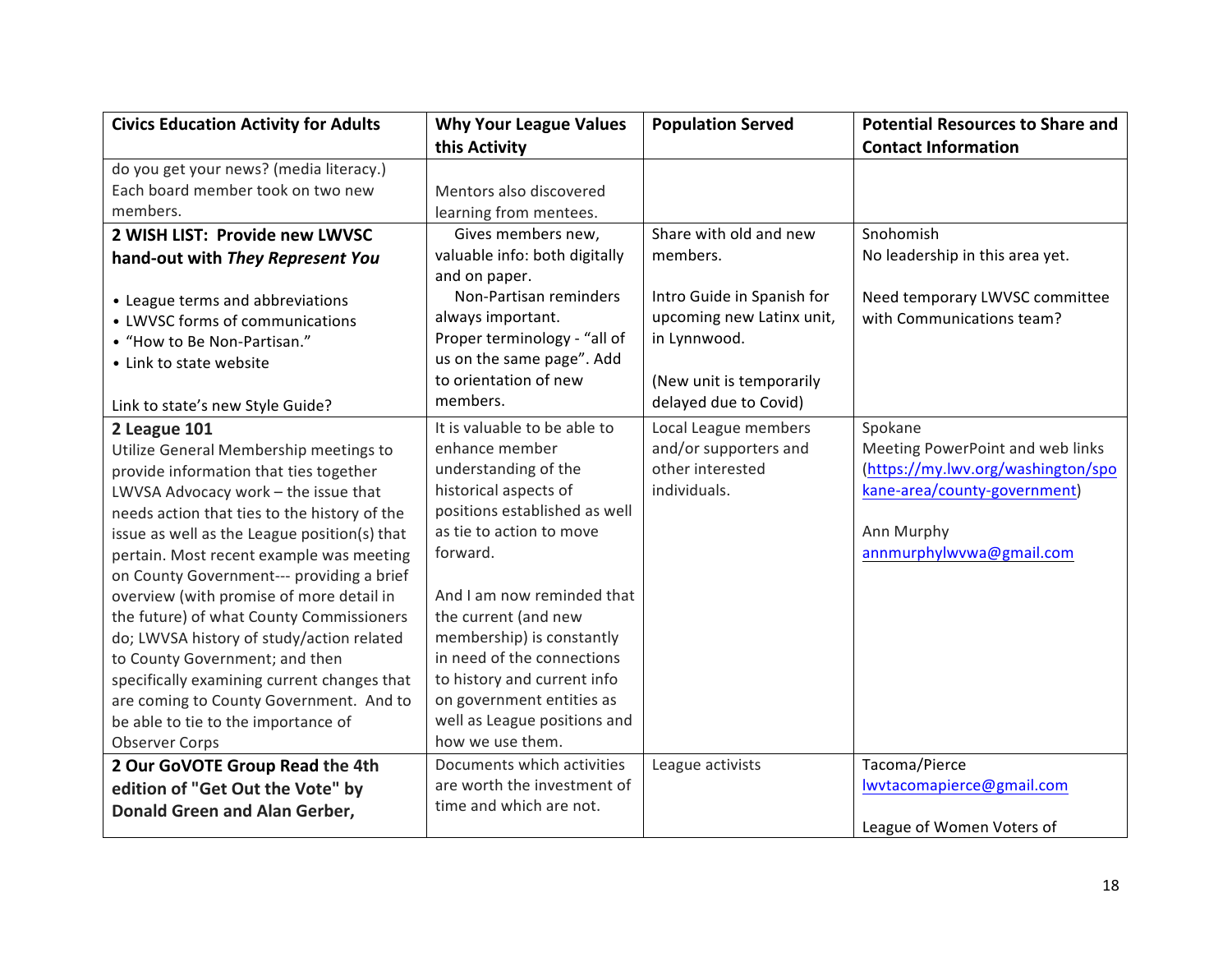| <b>Civics Education Activity for Adults</b>                                                                                                 | <b>Why Your League Values</b>                                                                           | <b>Population Served</b>   | <b>Potential Resources to Share and</b>   |
|---------------------------------------------------------------------------------------------------------------------------------------------|---------------------------------------------------------------------------------------------------------|----------------------------|-------------------------------------------|
|                                                                                                                                             | this Activity                                                                                           |                            | <b>Contact Information</b>                |
| Published in 2019.                                                                                                                          |                                                                                                         |                            | <b>Tacoma-Pierce County</b>               |
| The book relies on evidence obtained from                                                                                                   |                                                                                                         |                            | 621 Tacoma Avenue South, Ste. 202         |
| randomized trials to document which                                                                                                         |                                                                                                         |                            | Tacoma, WA 98402-2301                     |
| activities increase voting participation.                                                                                                   |                                                                                                         |                            |                                           |
| Although written by academics, it is                                                                                                        |                                                                                                         |                            | To order book:                            |
| engaging and aimed at people who are                                                                                                        |                                                                                                         |                            | lwvtacomapierce@gmail.com                 |
| actually constructing GOTV campaigns. We                                                                                                    |                                                                                                         |                            | https://www.amazon.com/Get-Out-           |
| also reviewed studies of habitual non-                                                                                                      |                                                                                                         |                            | Vote-Increase-                            |
| voters (Pew Research and Knight                                                                                                             |                                                                                                         |                            | Turnout/dp/0815736932                     |
| Foundation studies) to inform our approach                                                                                                  |                                                                                                         |                            |                                           |
| to increasing voter turnout.                                                                                                                |                                                                                                         |                            |                                           |
| 2 Coffee with the League                                                                                                                    | About 25-30 people attend                                                                               | Members and non-           | Thurston                                  |
| A group of members (25-30) meet for an                                                                                                      | these meetings. It provides                                                                             | members are welcome.       | This activity is in its $4th$ year and is |
| hour every Tuesday. They go over current                                                                                                    | an ongoing platform to                                                                                  |                            | led by Paula Holroyde,                    |
| local, state and national issues and review                                                                                                 | learn, discuss, plan for the                                                                            |                            | lwythurson@gmail.com                      |
| the League's position on the issues. There                                                                                                  | future, and learn about                                                                                 |                            | who would be willing to discuss this      |
| is a lot of discussion and many postcards                                                                                                   | League positions, what the                                                                              |                            | with other Leagues.                       |
| are written to the various governmental                                                                                                     | state and national League is                                                                            |                            |                                           |
| officials about our stand on the issues.                                                                                                    | doing and much more. We                                                                                 |                            |                                           |
| League may or may not be mentioned on                                                                                                       | also learn what other                                                                                   |                            |                                           |
| the postcards.                                                                                                                              | organizations or planning                                                                               |                            |                                           |
|                                                                                                                                             | groups are doing.                                                                                       |                            |                                           |
|                                                                                                                                             | Category 3: Voting & Elections - Registration, What's on the Ballot, Informed Decisions - 66 activities |                            |                                           |
| This category deals with the process of voting, understanding elections and where to find reliable resources for making informed decisions. |                                                                                                         |                            |                                           |
|                                                                                                                                             | Target audience: community and/or League members.                                                       |                            |                                           |
| 3 Get Out the Vote (GOTV) during a                                                                                                          | With the pandemic                                                                                       | The public: college        | Bellingham/Whatcom                        |
| <b>Pandemic- "Outside the Box"</b>                                                                                                          | challenge, we created the                                                                               | students, businesses (i.e. | membership@lwvbellinghamwhatco            |
| Whatcom Co. Voter turnout: 87.94 %-                                                                                                         | most dynamic,                                                                                           | bookstore and brewery) in  | m.org                                     |
| 300 signs posted: Nonpartisan slogans                                                                                                       | comprehensive, registration                                                                             | Bellingham, and League     | (360) 734-2366                            |
| were selected by a member survey.                                                                                                           | and GOTV campaign in our                                                                                | members                    |                                           |
| 100 t-shirts distributed with "Every Vote                                                                                                   | League's history.                                                                                       |                            | Voter Registration Coordinator            |
|                                                                                                                                             |                                                                                                         |                            | Cam Kerst,                                |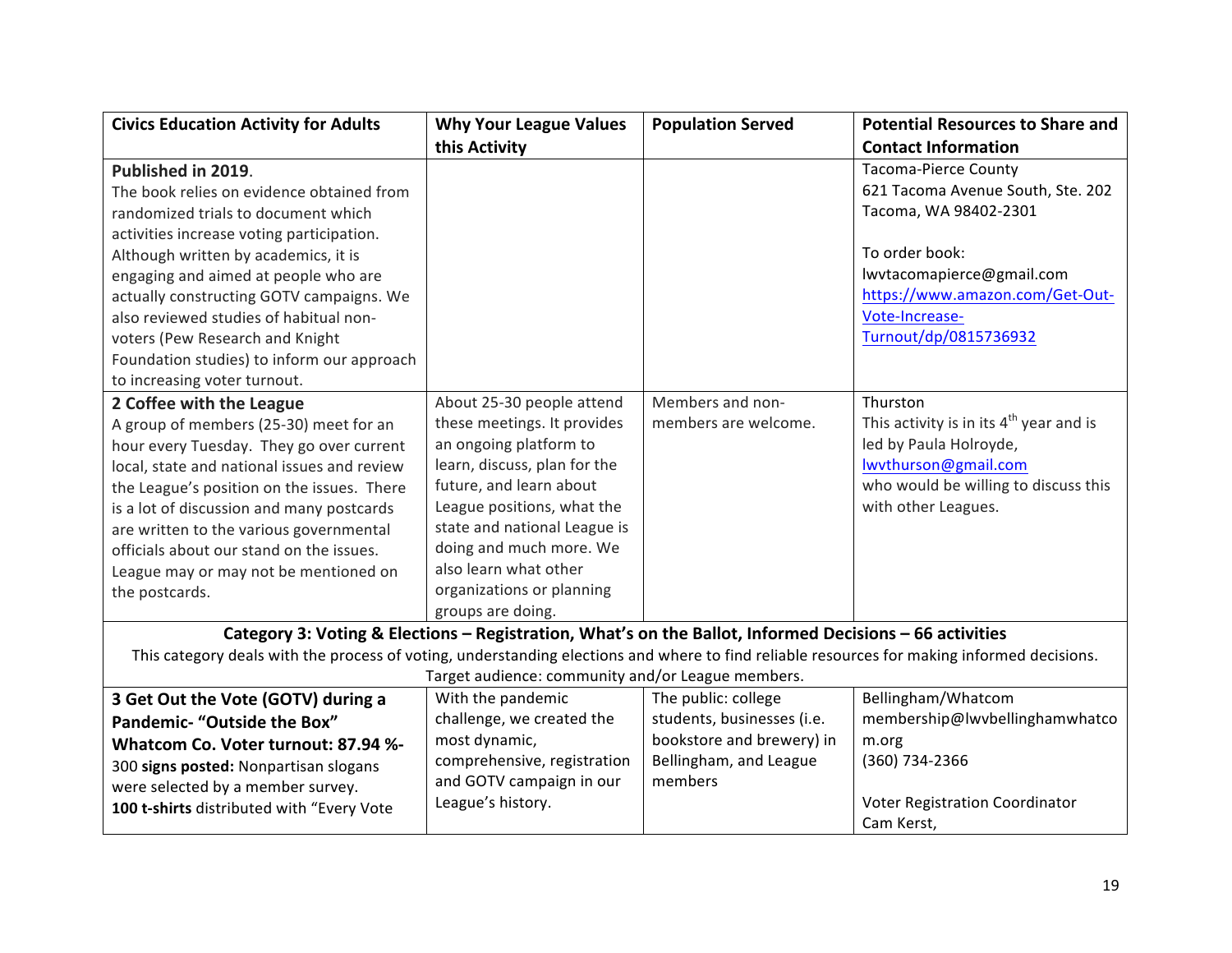| <b>Civics Education Activity for Adults</b>  | <b>Why Your League Values</b> | <b>Population Served</b> | <b>Potential Resources to Share and</b> |
|----------------------------------------------|-------------------------------|--------------------------|-----------------------------------------|
|                                              | this Activity                 |                          | <b>Contact Information</b>              |
| Counts". T-shirts & signs were sold, by      | Local partners were           |                          | voterserviceschair@lwvbellinghamw       |
| donation, (nearly covering cost) to LWV      | enthusiastic. Increased       |                          | hatcom.org                              |
| members/community.                           | community's awareness of      |                          |                                         |
| 3100 bookmarks were printed for              | LWV and built a network of    |                          |                                         |
| distribution by our city & county libraries  | relationships to ensure       |                          |                                         |
| with books borrowed by patrons.              | future campaigns.             |                          |                                         |
| Community College partner: Donation by a     |                               |                          |                                         |
| LWV member to encourage students at          | We value strong community     |                          |                                         |
| Whatcom Community College to vote by         | support with local            |                          |                                         |
| donating \$1 to the college food bank in     | businesses and schools by     |                          |                                         |
| League's name for each student who voted     | using the talents of many of  |                          |                                         |
| and posted picture of proof on social        | our 350 LWVBWC members.       |                          |                                         |
| media!                                       |                               |                          |                                         |
| Notable partnership with bookstore and       | "It is our hope that the work |                          |                                         |
| brewery:                                     | of our dedicated League &     |                          |                                         |
| Village Books and Paper Dreams               | community partners can be     |                          |                                         |
| encouraged customers to round up their       | considered a model to build   |                          |                                         |
| purchase with donation going to League.      | upon for future election      |                          |                                         |
| Aslan Brewery asked customers to donate      | cycles." - Joy Monjure        |                          |                                         |
| to our League and matched each of those      |                               |                          |                                         |
| donations.                                   |                               |                          |                                         |
| <b>3 GOTV Social Media Blitz:</b>            | We value the talents of our   | The public: college      | Bellingham/Whatcom                      |
| <b>Videos produced and aired:</b>            | citizens in Bellingham area.  | students, businesses in  | membership@lwvbellinghamwhatco          |
| 1) County Auditor answers questions. 2)      | Example: A WWU                | Bellingham, members of   | m.org                                   |
| Locations of ballot drop boxes, 3) In-person | Journalism intern, helped     | Nooksak tribe, senior &  | (360) 734-2366                          |
| voting process, 4) How to be an Informed     | create registration GOTV      | low-income citizens and  |                                         |
| Voter: Vote 411.org/Ballotpedia.             | messages. These were          | League members.          | Congressional:                          |
| 5) How to Check the Status of Your Ballot.   | distributed to Bellingham's   |                          | https://youtu.be/EGTANO-mijw            |
|                                              | 22 neighborhood               |                          |                                         |
| <b>Voting Messages/ Graphic Ads: GOTV</b>    | associations, local news      |                          | Superior Court judge:                   |
| messages created by college intern.          | outlets, 7 school districts,  |                          | https://youtu.be/WZA5xKXTtdY            |
| Reader Boards: Voting slogans were           | <b>Whatcom Community</b>      |                          |                                         |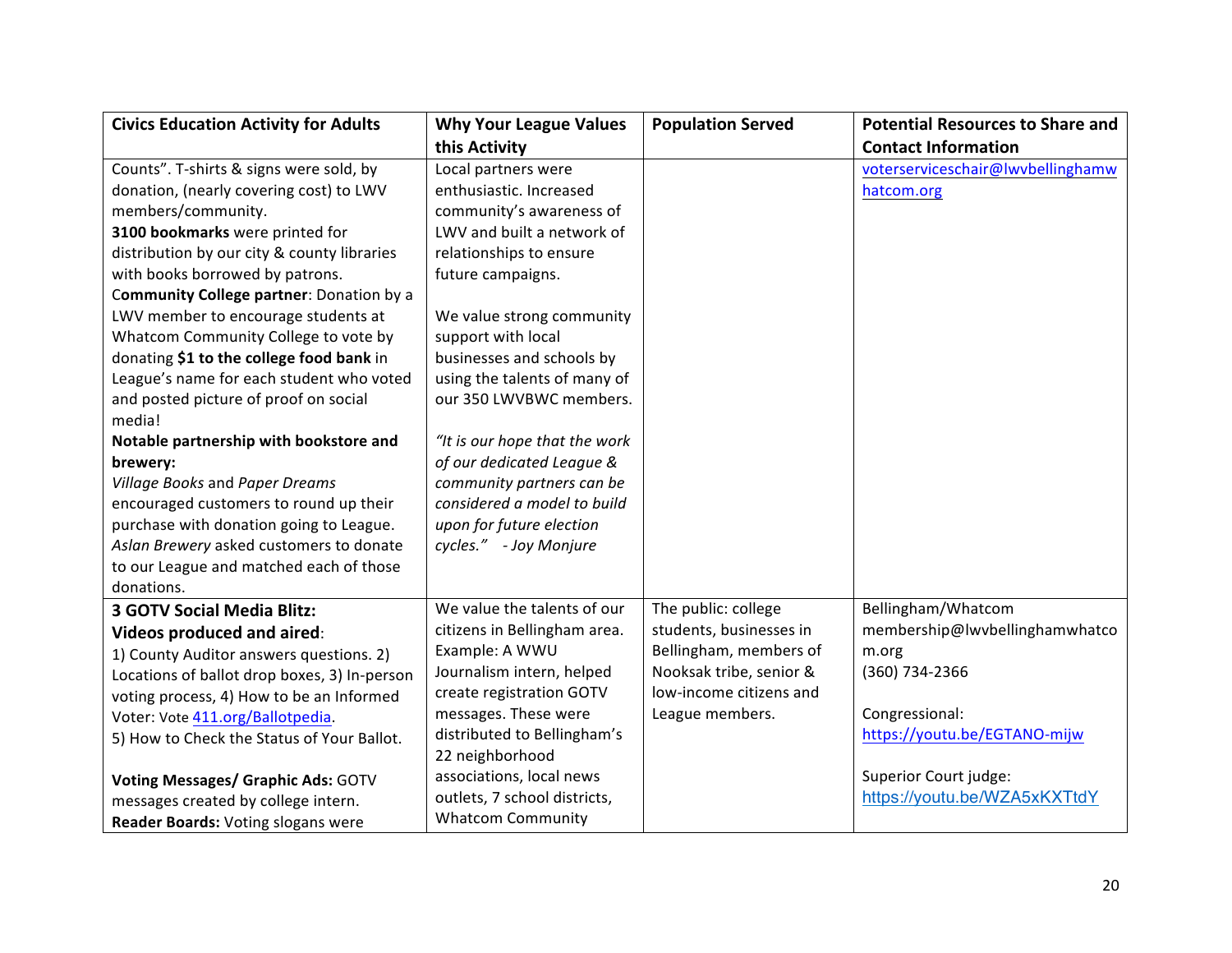| <b>Civics Education Activity for Adults</b> | <b>Why Your League Values</b> | <b>Population Served</b> | <b>Potential Resources to Share and</b> |
|---------------------------------------------|-------------------------------|--------------------------|-----------------------------------------|
|                                             | this Activity                 |                          | <b>Contact Information</b>              |
| displayed at 15 businesses in county and    | College & Western. Their      |                          |                                         |
| several school reader boards.               | efforts were forwarded to     |                          |                                         |
| Street Banner: 4'x30' banner was displayed  | constituents through email,   |                          |                                         |
| downtown during 3 weeks prior to Election   | social media, & websites.     |                          |                                         |
| Day. Installation & removal donated by City | An early radio interview      |                          |                                         |
| of Bellingham Public Works Dept.            | also promoted the many        |                          |                                         |
| PSAs & Radio Interviews: 2 in               | local businesses that were    |                          |                                         |
| Spanish, aired on 4 radio shows: and LWV    | participating in the National |                          |                                         |
| members in 9-minute interviews.             | Voter Registration Day.       |                          |                                         |
| 5,200 voting pamphlets distributed. High    | HIGHLIGHT: Our                |                          |                                         |
| schools to food banks.                      | LWVBWC was trusted by the     |                          |                                         |
| 62 businesses agreed to hang posters,       | County Auditor who asked      |                          |                                         |
| provided VoteWA cards to customers, and     | for help assisting voters at  |                          |                                         |
| posted messages on their websites & social  | the Elections Office during   |                          |                                         |
| media.                                      | the last two days before the  |                          |                                         |
|                                             | election.                     |                          |                                         |
|                                             | We were asked to staff        |                          |                                         |
|                                             | temporary ballot boxes at     |                          |                                         |
|                                             | five senior & low-income      |                          |                                         |
|                                             | housing sites, a nursing      |                          |                                         |
|                                             | home, and the Nooksack        |                          |                                         |
|                                             | Tribe reservation.            |                          |                                         |
| <b>3 Candidate Forums</b>                   | Encourages people to vote if  | General public           | Benton/Franklin                         |
| Invite all local candidates to answer       | they know more about the      |                          | LWV Benton/Franklin Counties            |
| questions from the league as well as the    | candidates, and to make       |                          | P.O. Box 765                            |
| audience. Meet in public buildings or plaza | informed decisions.           |                          | Richland, WA 99352                      |
| in two locations. Covered by city TV        |                               |                          |                                         |
| stations, our Face Book page, and You tube. |                               |                          | Email: lwv.of.bf@gmail.com              |
| In 2020, was held on-line and hosted and    |                               |                          | (general info/questions)                |
| shown on Northwest Public Broadcasting.     |                               |                          |                                         |
| Provided questions to WA State League's     |                               |                          |                                         |
| Vote411 committee for candidates.           |                               |                          |                                         |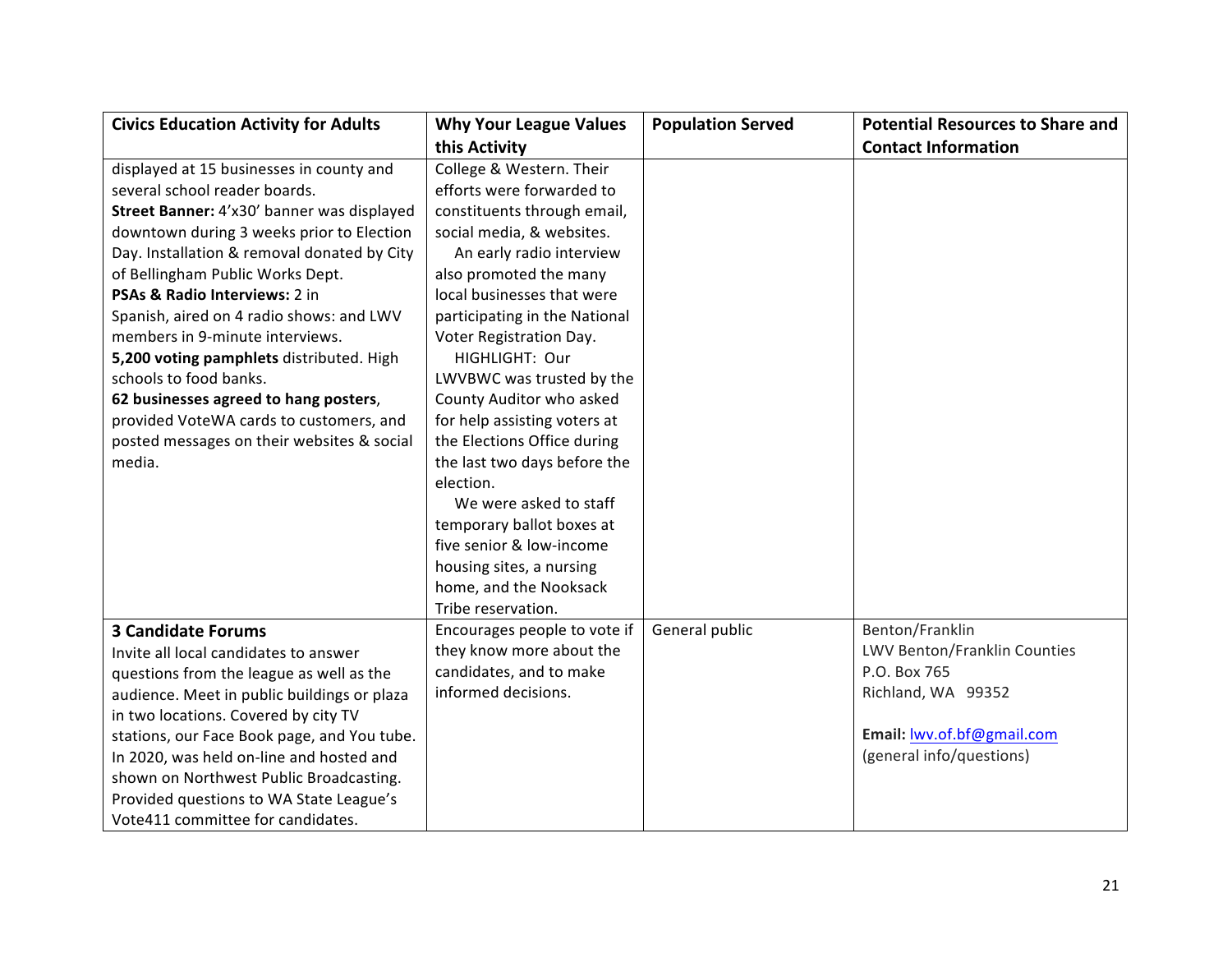| <b>Civics Education Activity for Adults</b> | <b>Why Your League Values</b> | <b>Population Served</b>    | <b>Potential Resources to Share and</b> |
|---------------------------------------------|-------------------------------|-----------------------------|-----------------------------------------|
|                                             | this Activity                 |                             | <b>Contact Information</b>              |
| <b>3 Voter Registration Events</b>          | Makes people more likely to   | Students, new citizens, new | <b>Benton/Franklin Counties</b>         |
| In the courthouse after naturalization      | vote if the process is made   | community members           | P.O. Box 765                            |
| ceremonies, at the community college, food  | more convenient for them.     |                             | Richland, WA 99352                      |
| banks, farmer's market, retirement homes,   |                               |                             |                                         |
| and more.                                   |                               |                             | Email: lwv.of.bf@gmail.com              |
| Partner with community groups, like the     |                               |                             | (general info/questions)                |
| local Latinx Association. In 2020 provided  |                               |                             |                                         |
| voter education and registration at a Mid-  |                               |                             |                                         |
| Columbia Mastersingers concert and a        |                               |                             |                                         |
| Centennial celebration at the Allied Arts   |                               |                             |                                         |
| Gallery, in costumes.                       |                               |                             |                                         |
| <b>3 Benton Franklin County</b>             | New citizens or those with    | Members of the Muslim       | Benton/Franklin                         |
| <b>Voters' Education</b>                    | limited English ability want  | and Latino communities as   | LWV Benton/Franklin Counties            |
| Training at events: Mosque, Harvest         | to vote but need help with    | well as anyone who wants    | P.O. Box 765                            |
| Festival, library                           | the process and with the      | to learn more.              | Richland, WA 99352                      |
|                                             | language.                     |                             |                                         |
|                                             |                               |                             | Email: wv.of.bf@gmail.com               |
|                                             |                               |                             | (general info/questions)                |
| <b>3 Voter Registration and Voting</b>      | We want to broaden our        | Individuals and families    | Clallam                                 |
| <b>Information</b>                          | voter services and voter      | who access social services  | Flyers: voter registration              |
| Three annual events: school supplies/back-  | outreach to include more      | or community resource       | information, voting checklist, voting   |
| to-school event, county wide homeless       | members of our community.     | events.                     | resources to make informed              |
| event and local food banks where we         |                               |                             | decisions and a Family Voting           |
| provide voter registration assistance and   |                               |                             | Activity.                               |
| voter information resources.                |                               |                             | Contact: info@lwvcla.org subject        |
|                                             |                               |                             | line: voter information                 |
| <b>3 Candidate Forums</b>                   | We provide forums (in-        | League members and          | Clallam                                 |
| We let the public ask questions (30         | person or ZOOM) so the        | community members           | Voter Services manual - Paula           |
| seconds) and have a manual for              | public can compare            |                             | <b>Barnes</b>                           |
| chairpersons. This year we also offered a   | candidates and learn about    |                             | paulasimpsonbarnes@gmail.com            |
| ZOOM meeting for members on "Crafting       | issues on the ballot. Forums  |                             | "Crafting Forum Questions"              |
| Forum Questions".                           | are recorded and posted on    |                             | PowerPoint - Maren Halvorsen            |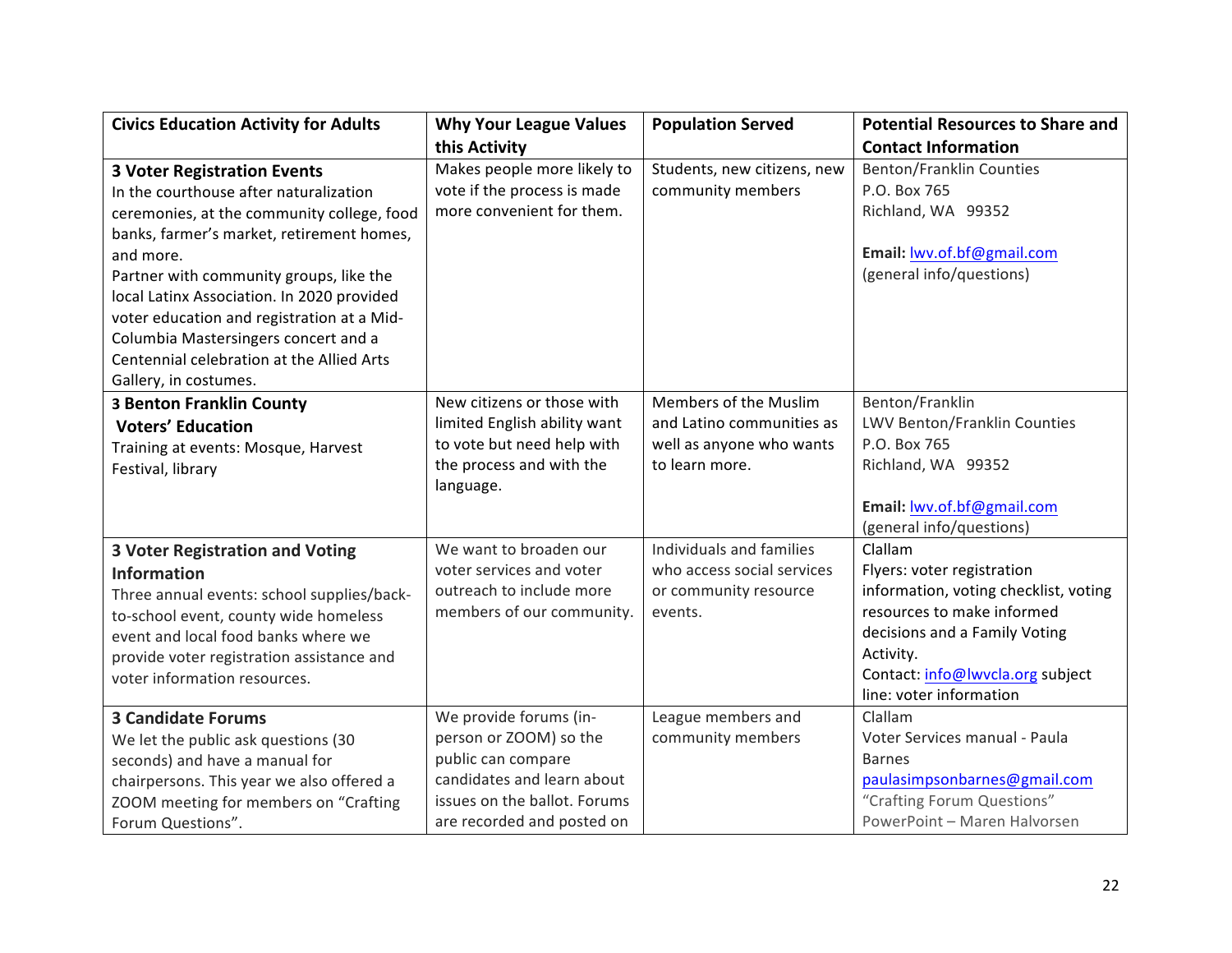| <b>Civics Education Activity for Adults</b> | <b>Why Your League Values</b>                             | <b>Population Served</b>   | <b>Potential Resources to Share and</b>    |
|---------------------------------------------|-----------------------------------------------------------|----------------------------|--------------------------------------------|
|                                             | this Activity                                             |                            | <b>Contact Information</b>                 |
|                                             | our website.                                              |                            | marenh2@gmail.com                          |
|                                             |                                                           |                            | Forum recordings at lwvcla.org             |
| <b>3 Virtual Presentation on Importance</b> | Educate voters on top two                                 | Mainly adults              | Clark                                      |
| of Voting in Primaries                      | primary and other features                                |                            | Contact: lwvclarkcounty@gmail.com          |
| Especially local ones. July 15, 2020        | of voting in Washington.                                  |                            | YouTube link:                              |
| Presented on Fort Vancouver Regional        | Reached about 40 people.                                  |                            | https://www.youtube.com/watch?v            |
| Library (FVRL) Zoom platform.               | And reinforced long-time                                  |                            | =eZItkGiXXgE&feature=youtu.be:             |
|                                             | partnership with FVRL<br>during pandemic.                 |                            |                                            |
|                                             |                                                           |                            |                                            |
| 3 Virtual presentation on ballot            | Educate voters on ballot<br>issues, history of Initiative | Mix of adults and youth.   | Clark<br>Contact: lwvclarkcounty@gmail.com |
| measures                                    | and referendum in                                         |                            | YouTube link:                              |
| September 22, 2020, on the 11/3/20 ballot   | Washington and continue                                   |                            | https://www.youtube.com/watch?v            |
| on ZOOM platform.                           | partnerships with both FVRL                               |                            | =sodORleWajw&list=PLl720cAge4R-            |
|                                             | and Camas Public Library.                                 |                            | uYUYOegKiSDKhQwQ0dS4_&index=               |
|                                             |                                                           |                            | 5&t=281s                                   |
| 3 Ready, Set, Vote!                         | Reached new voters and                                    | High school age new or     | Clark                                      |
| September 26, 2020. ZOOM presentation       | built partnership with                                    | future voters from 7+ high | Contact: lwvclarkcounty@gmail.com          |
| on Registering to Vote, How to Vote,        | Kiwanis Clubs and high                                    | schools active in Kiwanis  |                                            |
| Examining your Ballot, Federal, State and   | schools in our area. Built ties                           | Key Clubs.                 |                                            |
| Local Candidates, and Ballot Measures. Plus | between civics education                                  |                            |                                            |
| "How to be involved" or "Be an influencer"  | and voter services                                        |                            |                                            |
| even if you aren't old enough to vote.      | committees of our local                                   |                            |                                            |
|                                             | league.                                                   |                            |                                            |
| <b>3 Voter Advocacy Workshop</b>            | Reached new voters and                                    | College students from      | Clark                                      |
| October 12, 2020. ZOOM Presentation on      | built partnership with                                    | states who are active in   | PowerPoint on WorkSpace.                   |
| Registering to Vote, How to Vote,           | Kiwanis Clubs and college                                 | Circle K International,    | Contact: lwvclarkcounty@gmail.com          |
| Examining your Ballot, Federal, State and   | students in the Northwest.                                | Kiwanis Club for college   |                                            |
| Local Offices, and Ballot Measures. Plus    |                                                           | students.                  |                                            |
| "How to Have your Voice Heard."             |                                                           |                            |                                            |
| <b>3 Voter Education</b>                    | Reached new and current                                   | Shoppers at Farmers'       | Clark                                      |
|                                             | voters who were confused                                  | Market and shopper in      | Contact: lwvclarkcounty@gmail.com          |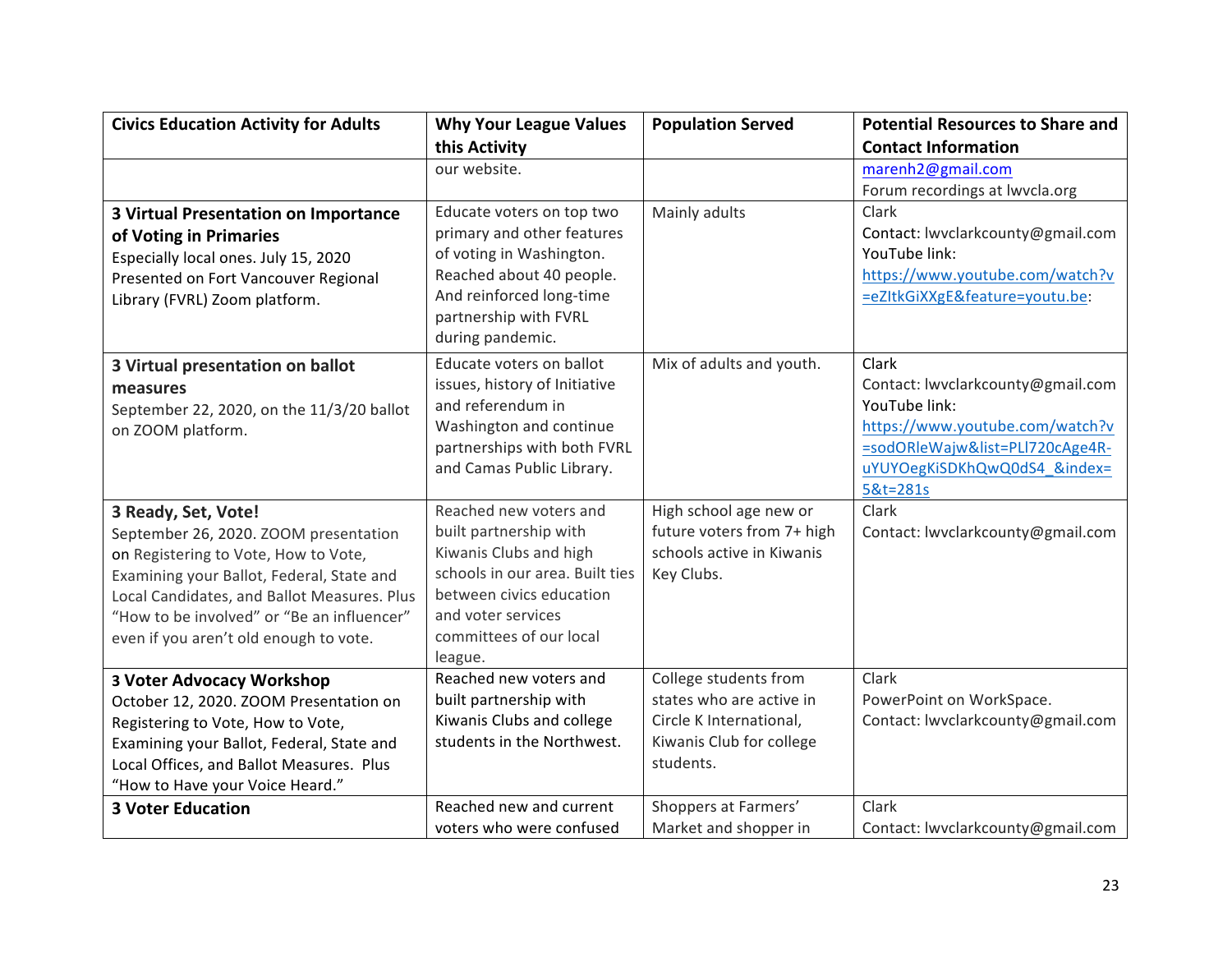| <b>Civics Education Activity for Adults</b>                                                                                                                                                                                                                                                                                                                                                                              | <b>Why Your League Values</b>                                                                                                                                                      | <b>Population Served</b>                                                                                                                          | <b>Potential Resources to Share and</b>                                                                                                                                    |
|--------------------------------------------------------------------------------------------------------------------------------------------------------------------------------------------------------------------------------------------------------------------------------------------------------------------------------------------------------------------------------------------------------------------------|------------------------------------------------------------------------------------------------------------------------------------------------------------------------------------|---------------------------------------------------------------------------------------------------------------------------------------------------|----------------------------------------------------------------------------------------------------------------------------------------------------------------------------|
|                                                                                                                                                                                                                                                                                                                                                                                                                          | this Activity                                                                                                                                                                      |                                                                                                                                                   | <b>Contact Information</b>                                                                                                                                                 |
| Answering questions and sharing<br>information about voter registration, voter<br>resources, such as Vote411, Voters'<br>Pamphlet and SOS.gov.wa, vote by mail,<br>and elections process and League-<br>supported sources for non-biased<br>information.                                                                                                                                                                 | by information they were<br>receiving from the post<br>office.                                                                                                                     | uptown Vancouver.<br><b>Enabled LWV Clark County</b><br>to make an in-person<br>connection with voters<br>while adhering to social<br>distancing. |                                                                                                                                                                            |
| <b>3 Pizza and Politics</b><br>In an informal setting, League members<br>presented information on topics like how<br>voting in Washington is unique and more<br>and local library friends' groups underwrote<br>the cost of pizza and beverages for<br>attendees.                                                                                                                                                        |                                                                                                                                                                                    | Mix of adults and youth                                                                                                                           | Clark-past years<br>Contact: Katherine Murphy, at that<br>time, LWVWA Secretary and<br>member of LWVCC<br>kbmurphy@lvwwa.org or<br>lwyclarkcounty@gmail.com                |
| <b>3 Forums for County Positions</b><br>Jefferson is a Unit-at-Large and hosts voter<br>forums, which in 2020 consisted of two<br>separate forums, one for the county<br>commissioner primary, one for the county<br>commissioner final election.<br>In late 2020, we just got the list of<br>upcoming county elections for 2021, and<br>will be planning which positions we will<br>attempt to hold forums for in 2021. | Forums for both the primary<br>and general elections are<br>important, given the<br>primary's importance in the<br>state ("top two" voting<br>regulations in Washington<br>State). | Jefferson County residents                                                                                                                        | Jefferson Unit<br>Contact: Angela Gyurko<br>President<br>lwvjeffcowa@gmail.com                                                                                             |
| 3 Webinar Titled: Voting 101: Making<br><b>Your Vote Count</b><br>An interview with the Kitsap County Auditor<br>by three high school students.                                                                                                                                                                                                                                                                          | This was an educational<br>process for the League<br>members involved to work<br>with students and hear their<br>perspective on voting.                                            | The public, in particular<br>youth, first time voters,<br>and other new voters                                                                    | Kitsap<br>YouTube video link available on<br>Kitsap League website:<br>https://www.lwv-kitsap.org/<br>Contact for this program and the<br>two earlier programs in 2018 and |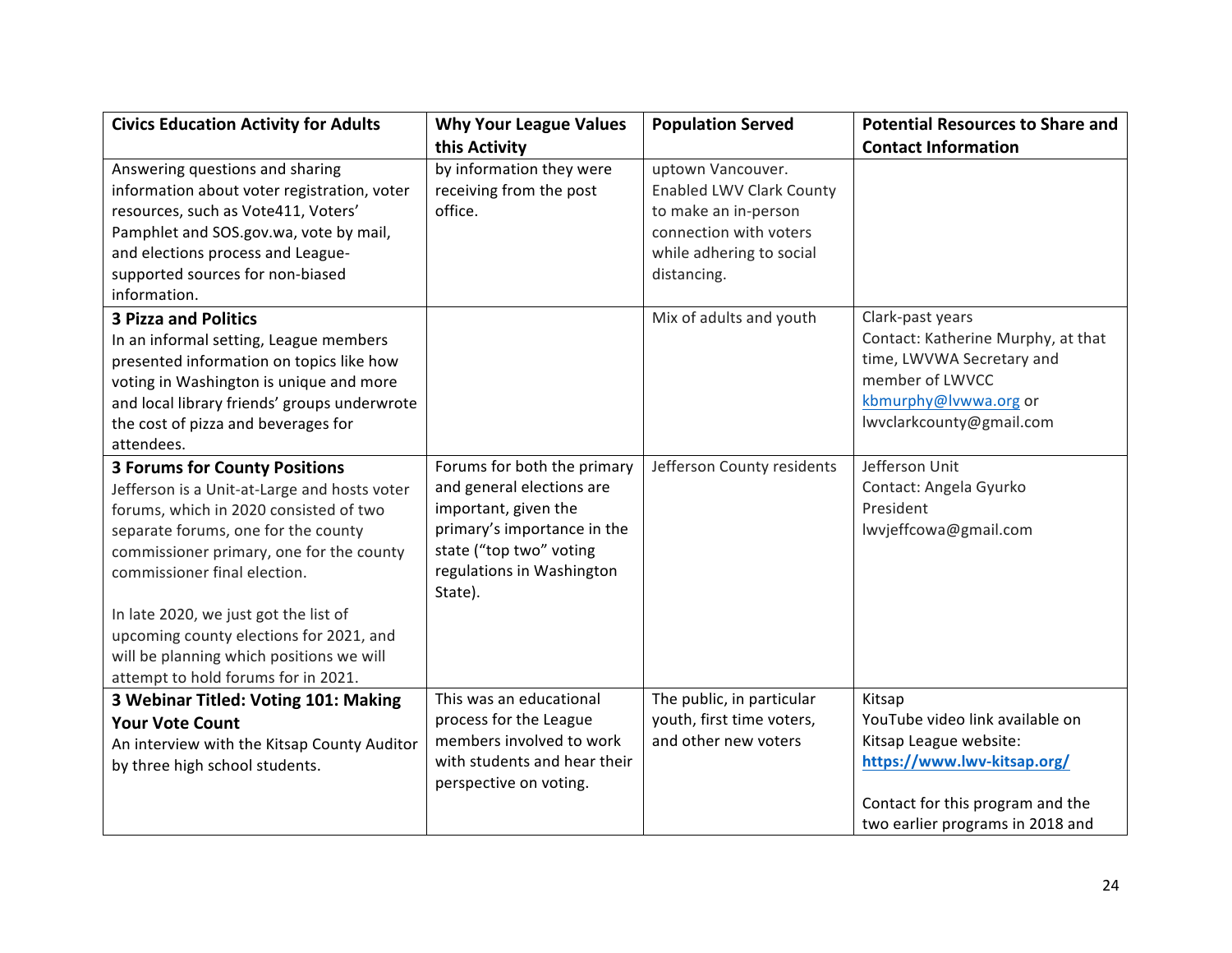| <b>Civics Education Activity for Adults</b>                                                                                                                                                                                                                                                                                                                               | <b>Why Your League Values</b><br>this Activity                                                                                                                                                                                                    | <b>Population Served</b>                                                                                                                                                                                                                              | <b>Potential Resources to Share and</b><br><b>Contact Information</b>                                                                                                                                                                                                |
|---------------------------------------------------------------------------------------------------------------------------------------------------------------------------------------------------------------------------------------------------------------------------------------------------------------------------------------------------------------------------|---------------------------------------------------------------------------------------------------------------------------------------------------------------------------------------------------------------------------------------------------|-------------------------------------------------------------------------------------------------------------------------------------------------------------------------------------------------------------------------------------------------------|----------------------------------------------------------------------------------------------------------------------------------------------------------------------------------------------------------------------------------------------------------------------|
|                                                                                                                                                                                                                                                                                                                                                                           |                                                                                                                                                                                                                                                   |                                                                                                                                                                                                                                                       | 2019, info@lwv-kitsap.org                                                                                                                                                                                                                                            |
|                                                                                                                                                                                                                                                                                                                                                                           |                                                                                                                                                                                                                                                   |                                                                                                                                                                                                                                                       |                                                                                                                                                                                                                                                                      |
| 3 Co-sponsored Issue & Policy Forums<br>Mental Health Forum: Discussed the<br>proposed 1/10 of 1% sales tax for mental<br>health.<br>https://kittitasleague.org/2020/06/27/watc<br>h-our-mental-health-forum/<br>Solar Farms Forum co-sponsored by<br><b>Ellensburg Library</b><br>https://kittitasleague.org/2018/06/19/579/                                             | Helps highlight important<br>topics and bring multiple<br>voices to the table.<br>Increases League Impact                                                                                                                                         | Interested community<br>members and elected<br>officials                                                                                                                                                                                              | Kittitas<br>Mental Health Forum was organized<br>by Delores Irwin:<br>dirwin@kittitasleague.org<br>Solar Forum was organized by<br>Muriel Weaver<br>info@kittitasleague.org                                                                                          |
| <b>3 Tabling Events</b><br>First Saturday at Ellensburg Farmer's<br>Market.<br>PRIDE.<br>Kittitas Environmental Education Network.<br>Winter Fair.<br>League members staff booths to help with<br>voter registration and provide information<br>about civics education and election<br>information.                                                                       | Since voter registration is<br>mostly online, these events<br>increase League impact and<br>visibility with those<br>attending the events and<br>with other booth holders.                                                                        | Attendees at the events                                                                                                                                                                                                                               | Kittitas<br>Contact Katherine Murphy,<br>kbmurphy@lwvwa.org<br>or Charli Sorenson,<br>sorensonkvlwv@gmail.com                                                                                                                                                        |
| 3 Get Out the Vote Postcard Project<br>LWV members and supporters personalized<br>postcards sent to Mason County residents<br>who had either registered to vote but did<br>not vote in 2016 or who were newly<br>registered voters. The postcards were<br>personalized with handwritten addresses<br>and a note of encouragement and<br>identifying the closest drop box. | Our goal was to encourage<br>voting to populations of<br>newly registered voters and<br>registered voters who did<br>not vote in 2016. In<br>addition, our members and<br>supporters wanted to get<br>involved in efforts to get out<br>the vote. | New voters ages 18-22<br>$(n=1809)$ .<br>Previously registered<br>voters who did not vote in<br>2018 ages 23-40 (n=2999).<br>Previously registered<br>voters from Skokomish<br>Precinct ages 23 and up<br>$(n=183)$ .<br>Total: 4,991 postcards sent. | Mason<br>Post card templates for newly and<br>previously registered voters.<br>Drop box location flyer.<br>Be Vote Ready and FAQ flyer.<br>Postcard instructions with suggested<br>handwritten messages.<br>Cindy Shotts, Mason County<br>lwvmasoncountywa@gmail.com |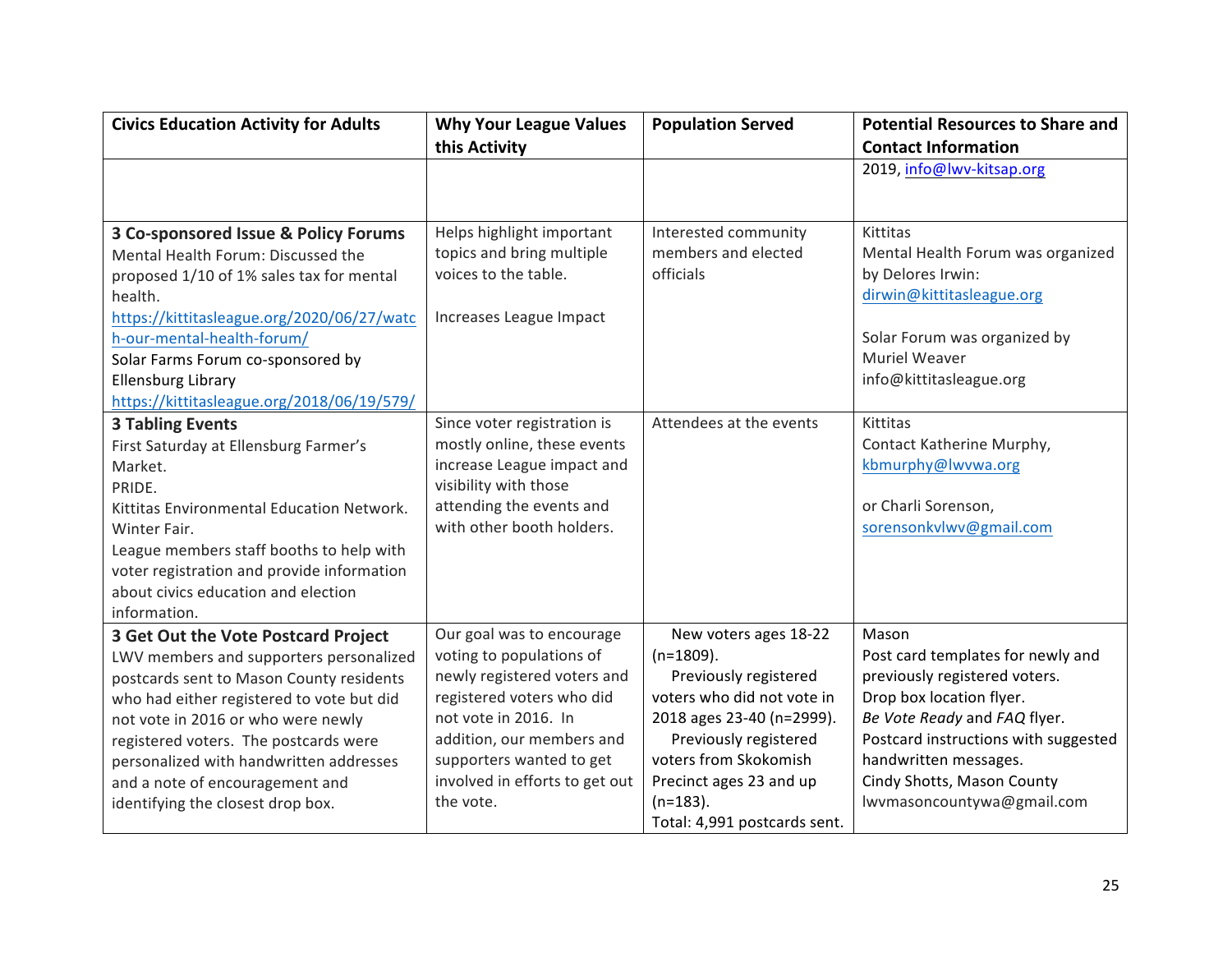| <b>Civics Education Activity for Adults</b>                                                                                                                                                                                                                                                                                                                                                                                                     | <b>Why Your League Values</b>                                                                                                                                                                                                                                                                                                                                                              | <b>Population Served</b>                                                               | <b>Potential Resources to Share and</b>                                                                                                                                                                                                                                                                                                                                                                                                    |
|-------------------------------------------------------------------------------------------------------------------------------------------------------------------------------------------------------------------------------------------------------------------------------------------------------------------------------------------------------------------------------------------------------------------------------------------------|--------------------------------------------------------------------------------------------------------------------------------------------------------------------------------------------------------------------------------------------------------------------------------------------------------------------------------------------------------------------------------------------|----------------------------------------------------------------------------------------|--------------------------------------------------------------------------------------------------------------------------------------------------------------------------------------------------------------------------------------------------------------------------------------------------------------------------------------------------------------------------------------------------------------------------------------------|
|                                                                                                                                                                                                                                                                                                                                                                                                                                                 | this Activity                                                                                                                                                                                                                                                                                                                                                                              |                                                                                        | <b>Contact Information</b>                                                                                                                                                                                                                                                                                                                                                                                                                 |
| <b>3 Candidate and Issue Forums</b>                                                                                                                                                                                                                                                                                                                                                                                                             | The Pullman League hosted<br>2 candidate forums and 1<br>issue forum over ZOOM.                                                                                                                                                                                                                                                                                                            | The entire community was<br>invited to listen and submit<br>questions at these forums. | Pullman<br>lwvpull@yahoo.com<br>The League collaborated with the<br>Pullman Chamber of Commerce to                                                                                                                                                                                                                                                                                                                                         |
| 3 "No Contact" Outreach to Diverse<br>Populations.<br>In the beta testing stage. Trained LWV<br>members can provide voter registration<br>training to staff/volunteers remotely, and<br>supply materials and signage they need on-<br>site. Similar to working with schools, this<br>will require developing a relationship with<br>the organization over time and encouraging<br>the organization to become part of voter<br>empowerment work. | The LWV is committed to<br>diversity, equity and<br>inclusion and has typically<br>provided in-person outreach<br>at libraries, food banks etc.<br>Now, it makes sense to<br>reach out organizations that<br>are serving diverse,<br>especially disenfranchised<br>adult populations, to enable<br>their staff and/or volunteers<br>to provide voter registration<br>and GOTV information. | Diverse populations of<br>adults not typically part of<br>LWV activities.              | produce these events<br>Seattle King<br>Julie Sarkissian, Contact Julie<br>Sarkissian at<br>voterservice@seattlelwv.org<br>I have a PowerPoint voter<br>registration training for<br>staff/volunteers to encourage on-<br>line voter registration using a QR<br>code. Of course, paper voter<br>registration is discussed. I also have<br>signage, like election signs which<br>state, "Your Vote Your Power," and<br>include the QR code. |
| <b>3 Candidate Forums with Faith-Action</b><br><b>Networks, PTA and Teens</b><br>Three years of successful, well-attended<br>forums at local temple on Mercer Island.<br>Young, old and those of different faiths<br>attended and helped.<br>Temple volunteers provided all the<br>publicity, printed brochures, location &<br>food. Mercer Island High School civics<br>teacher gave credit to students who<br>attended.                       | Educates community about<br>local and state candidates<br>running for office.<br>League partners with<br>diverse, neighboring faith-<br>based groups.<br>Engages with teens as<br>ushers and collectors of<br>audience questions to<br>moderator.<br>2018 & 2019: Added value:<br>Herzi Ner Tamid temple                                                                                   | Open to the public, high<br>school students, and<br>League members.                    | Seattle King<br>Unit Leaders and LWV Voter<br>Services<br>Contact Toni Okada, organizer, at<br>info@seattlelwv.org                                                                                                                                                                                                                                                                                                                         |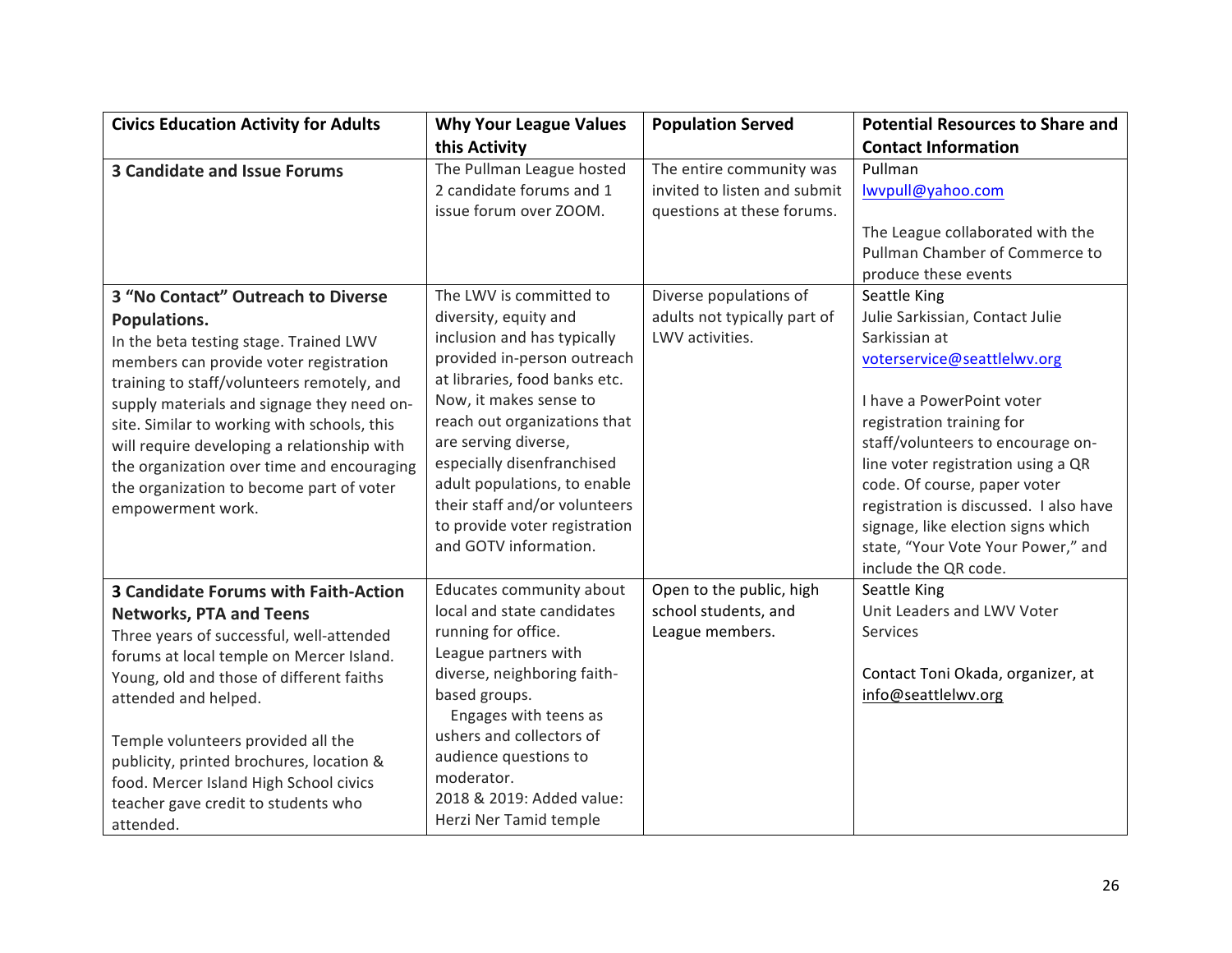| <b>Civics Education Activity for Adults</b>                                                                                                                                                                              | <b>Why Your League Values</b>                                                                                                                                                                                                           | <b>Population Served</b>                                                                        | <b>Potential Resources to Share and</b>                                                                   |
|--------------------------------------------------------------------------------------------------------------------------------------------------------------------------------------------------------------------------|-----------------------------------------------------------------------------------------------------------------------------------------------------------------------------------------------------------------------------------------|-------------------------------------------------------------------------------------------------|-----------------------------------------------------------------------------------------------------------|
|                                                                                                                                                                                                                          | this Activity                                                                                                                                                                                                                           |                                                                                                 | <b>Contact Information</b>                                                                                |
|                                                                                                                                                                                                                          | provides auditorium that<br>holds 400. City Council<br>candidates added in 2019.<br>2020 - Virtual forum<br>recorded. Same partners<br>now makes this a valued<br>tradition.                                                            |                                                                                                 |                                                                                                           |
| 3 Collaborative Get Out the Vote Post                                                                                                                                                                                    | Introduced 40 women of                                                                                                                                                                                                                  | LWV and general                                                                                 | Seattle King                                                                                              |
| <b>Card Event</b><br>With LINKS, inc, an international<br>organization for professional women of<br>color advocating for education for young<br>people of color.                                                         | color to 20 LWV in 4-hour<br>event. LWVs were dispersed<br>among the LINK members.<br>Filled out post cards and had<br>lunch together. Sent 1000<br>post cards to infrequent<br>voters in south Seattle,<br>diverse section of Seattle. | population                                                                                      | Allison Feher info@seattlelwv.org<br>Judy Deiro<br>voterservice@seattlelwv.org                            |
| <b>3 Collaborative Work with Several</b><br><b>Local High Schools</b><br>To develop relationships in order to move<br>into high schools and register new voters<br>and follow-up with voter education.                   | Outreach to youth and<br>engaging new voters.                                                                                                                                                                                           | <b>High School students</b>                                                                     | Seattle King<br>Sarah Phillips or Susan Vossler at<br>voterservice@seattlelwv.org                         |
| 3 "Touchless Voter Registration"<br>Presentation<br>This presentation to members provided<br>several strategies to be safe w/face-to-face<br>registers in public. (table between - provide<br>clipboard - 6' away, etc.) | Our Unit members wanted<br>to learn how to register<br>safely in Covid times - to<br>stay personal. It also<br>informed others (especially<br>younger persons).                                                                         | All persons of eligible<br>voting age, but particularly<br>young voters                         | Seattle King<br><b>Contact Sarah Phillips</b><br>LWV Seattle-King Co North<br>voterservice@seattlelwv.org |
| <b>3 "Remember to Vote" Postcard</b><br>Campaign<br>A successful outreach: sending out @ 3000<br>postcards in King County!                                                                                               | Unit members saw a<br>pressing need: they came<br>together to remind<br>infrequent voters to vote in<br>recent General Election. It                                                                                                     | Mainly King County<br>registered voters who had<br>not voted in the past<br>recent election(s). | Seattle King<br>Allison Feher<br><b>LWVSKC Office</b><br>allisonfeher@seattlelwv.org                      |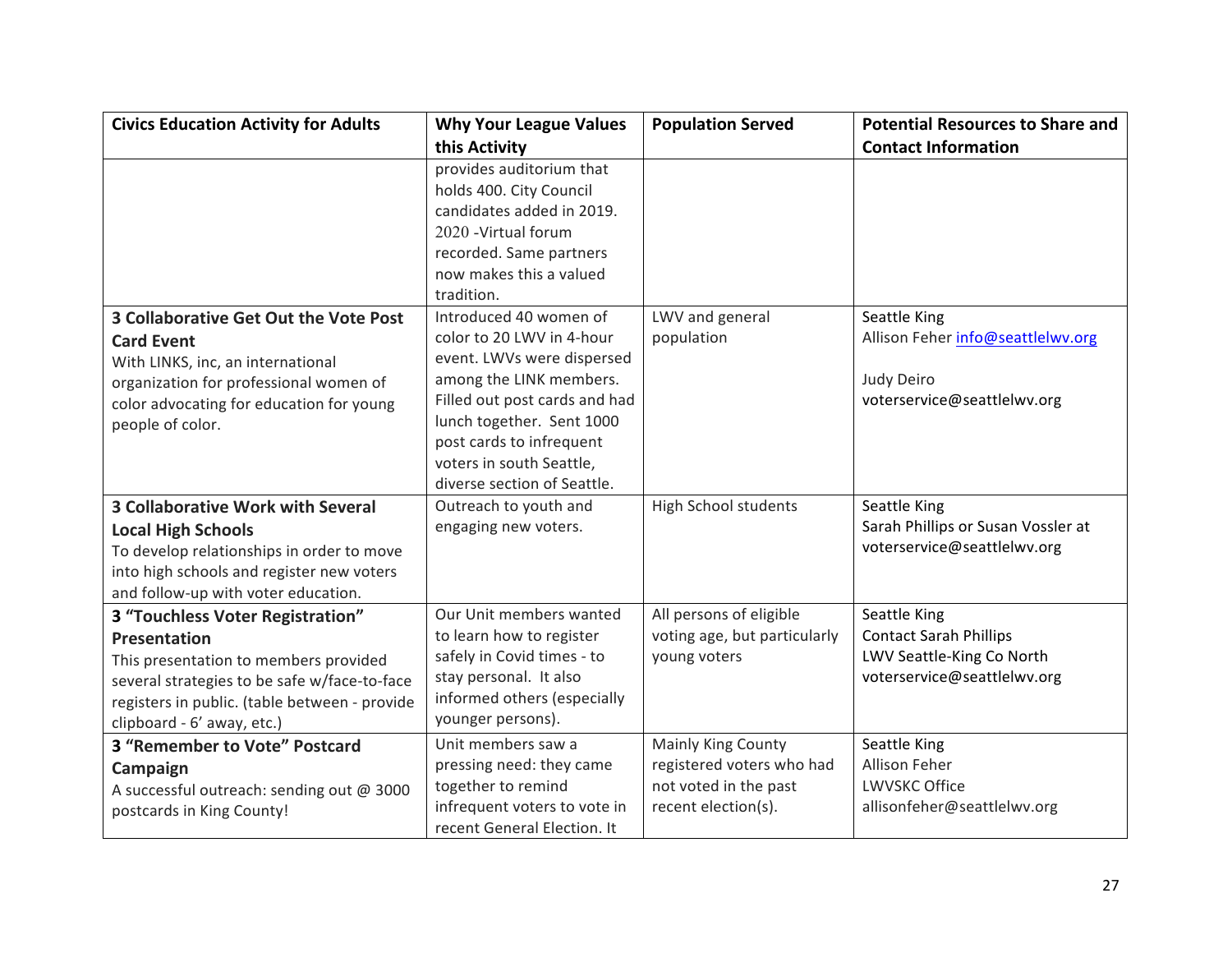| <b>Civics Education Activity for Adults</b>                                                                                                                                                                                                                         | <b>Why Your League Values</b>                                                                                                                                                                       | <b>Population Served</b>                                                                                                   | <b>Potential Resources to Share and</b>                                                                                                                                                                 |
|---------------------------------------------------------------------------------------------------------------------------------------------------------------------------------------------------------------------------------------------------------------------|-----------------------------------------------------------------------------------------------------------------------------------------------------------------------------------------------------|----------------------------------------------------------------------------------------------------------------------------|---------------------------------------------------------------------------------------------------------------------------------------------------------------------------------------------------------|
|                                                                                                                                                                                                                                                                     | this Activity                                                                                                                                                                                       |                                                                                                                            | <b>Contact Information</b>                                                                                                                                                                              |
|                                                                                                                                                                                                                                                                     | was a satisfying endeavor.                                                                                                                                                                          |                                                                                                                            |                                                                                                                                                                                                         |
| <b>3 Ballots and Baristas</b><br>In collaboration with Starbucks, LWV<br>Seattle King County members are stationed<br>at a table in a Starbucks with information to<br>share about an up-coming election.                                                           | Understanding the ballot is<br>a critical part of voter<br>information.<br>Voters see and hear                                                                                                      | Any Starbucks customer<br>who has questions or<br>concerns about the ballot,<br>what was on it, etc.<br>Open to the public | Seattle King<br>Contact: info@seattlelwv.org                                                                                                                                                            |
| <b>3 Candidate Forums</b><br>Common LWV activity prior to an election                                                                                                                                                                                               | candidates in person or by<br>ZOOM and can analyze how<br>candidates answer<br>questions based on the<br>public service role<br>candidates are seeking.                                             |                                                                                                                            | Seattle King<br>Contact: info@seattlelwv.org                                                                                                                                                            |
| 3 "How to Register New Voters on their<br><b>Cell Phone"</b><br>For League members who want to register<br>new voters safely during this pandemic.<br>Approved by the state, PowerPoint is<br>available to any LWV member who requests<br>it.                       | Voter registration is a critical<br>task of the League. This is a<br>step-by-step review of doing<br>this core function safely via<br>a cell phone.                                                 | For general public on how<br>to use their cell phone or<br>lap top to register to vote<br>or change their address.         | Seattle King<br>Handout QR code for Vote. WA.gov<br>Power Point available through<br>Sarah Phillips<br>voterservice@seattlelwv.org<br>She will lead PowerPoint if<br>requested and if she is available. |
| <b>3 PowerPoint for High School Teachers</b><br>on Registering Students to Vote and<br><b>GOTV of Young People</b><br>Approved by Office of the Superintendent<br>of Public Instruction and LWVWA to be<br>used by high school teachers in their online<br>courses. | This PowerPoint was<br>developed soon after all<br>school instruction moved<br>online. It was designed to<br>help high school teachers<br>with their online instruction<br>on this important topic. | High School teachers and<br>youth 16-18                                                                                    | Seattle King<br>Contact Sarah Phillips or<br>Susan Vossler<br>voterservice@seattlelwv.org<br>to get copy of PowerPoint                                                                                  |
| <b>3 Voter Registration Training (2 hours</b><br>face-to-face)                                                                                                                                                                                                      | The more people we train,<br>the more new voters we can                                                                                                                                             | Mostly LWV members but<br>anyone interested in                                                                             | Seattle King<br>Name tags, clips board, sign for                                                                                                                                                        |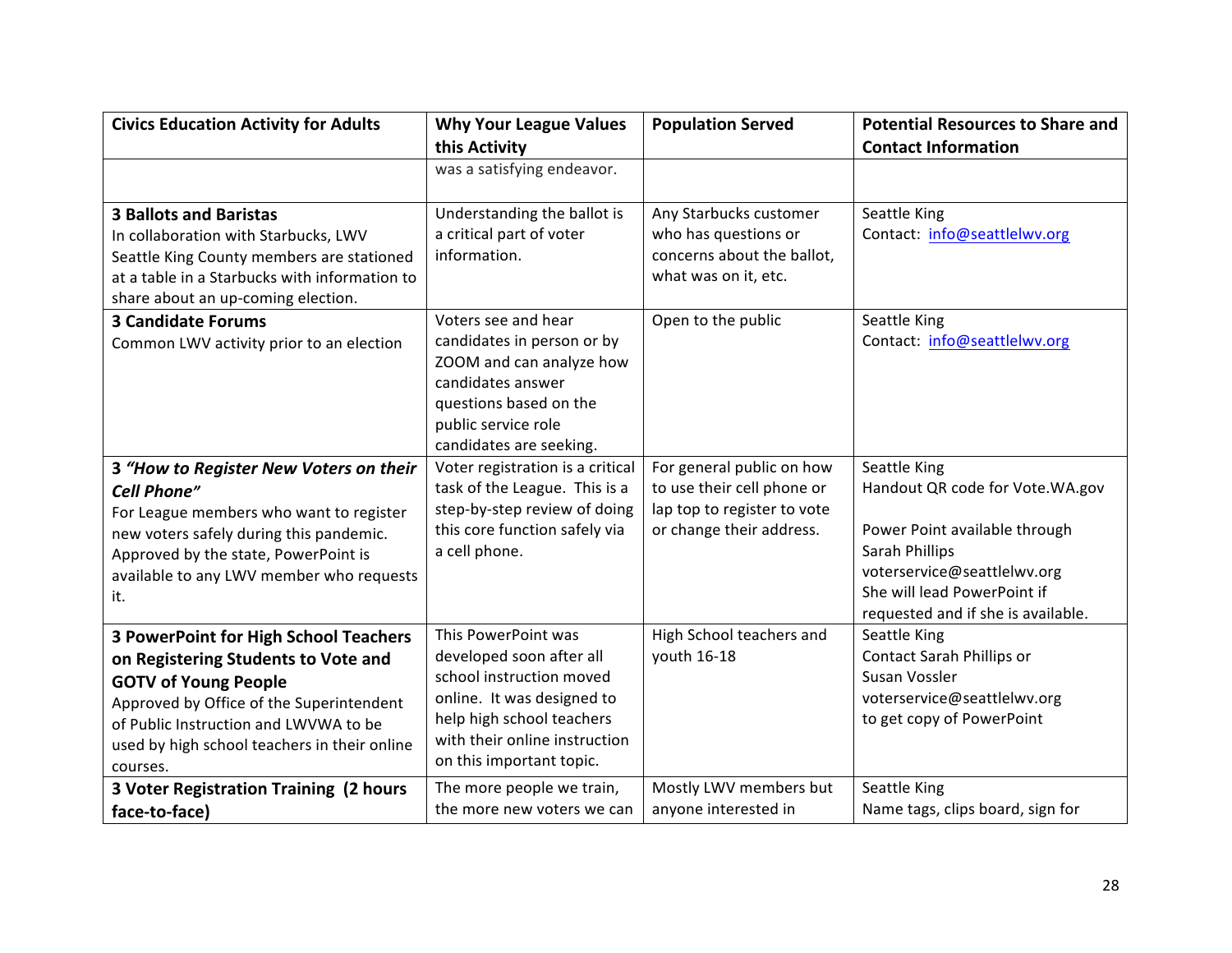| <b>Civics Education Activity for Adults</b>                                                                                       | <b>Why Your League Values</b>          | <b>Population Served</b>                                                          | <b>Potential Resources to Share and</b>                               |
|-----------------------------------------------------------------------------------------------------------------------------------|----------------------------------------|-----------------------------------------------------------------------------------|-----------------------------------------------------------------------|
|                                                                                                                                   | this Activity                          |                                                                                   | <b>Contact Information</b>                                            |
| Teach LWV members (and interested<br>citizens) the rules regarding registration on<br>how to help WA citizens register to vote by | get registered.                        | registering new voters are<br>welcomed. (Have recruited<br>several new members to | clipboard back, QR code for<br>Vote.WA.gov                            |
| both paper form and on line.                                                                                                      |                                        | the LWV this way also!)<br>Note we ONLY use<br>clipboards during this voter       | Contact: Judy Deiro or Sarah Phillips,<br>voterservice@seattlelwv.org |
|                                                                                                                                   |                                        | registration process.                                                             | Will lead training if requested and<br>available                      |
| <b>3 Youth Voter Ambassadors</b>                                                                                                  | Engages young people in                | Open to the public, high                                                          | Seattle King                                                          |
| The LWV Seattle King County recruits young<br>people to be ambassadors and to use social                                          | democracy within their own<br>venue.   | school students, and<br>League members.                                           | Voter Services, LWVSKC                                                |
| media (TikTok, Instagram, Twitter,                                                                                                |                                        |                                                                                   | Contact:                                                              |
| Facebook) to encourage their social                                                                                               |                                        |                                                                                   | voterservice@seattlelwv.org                                           |
| networks to register and vote and GOTV.                                                                                           |                                        |                                                                                   |                                                                       |
| <b>3 Voter Registration Training</b>                                                                                              | The activity increased                 | <b>Employees at Mercy House</b>                                                   | Seattle King                                                          |
| Trained employees at low- income housing,                                                                                         | enthusiasm for voting. Also            | Many residents were from                                                          | Contact: info@seattlelwv.org or                                       |
| Mercy House, to register residents to vote                                                                                        | activity spread to other               | the immigrant population                                                          | voterservice@seattlelwv.org                                           |
|                                                                                                                                   | <b>Mercy House locations</b>           | and low income                                                                    |                                                                       |
|                                                                                                                                   | through out the state of<br>Washington |                                                                                   |                                                                       |
| <b>3 Voter Registration Training</b>                                                                                              | Drew a lot of interest in              | <b>Employees of Goodwill</b>                                                      | Seattle King                                                          |
| Trained employees at Goodwill to register                                                                                         | voting and registration                | General public                                                                    | Contact: info@seattlelwv.org or                                       |
| other employees to vote                                                                                                           |                                        |                                                                                   | voterservice@seattlelwv.org                                           |
| <b>3 Voter Registration and Information</b>                                                                                       | Answered many questions                | Located in communities of                                                         | Seattle King                                                          |
| A presence outside Grocery Outlet store,                                                                                          | about the voting process as            | color and low-income                                                              | Contact: info@seattlelwv.org or                                       |
| answering voting questions and registering                                                                                        | well as registering people to          | population                                                                        | voterservice@seattlelwv.org                                           |
| voters                                                                                                                            | vote                                   |                                                                                   |                                                                       |
| <b>3 Voter Registration</b>                                                                                                       | Helped new residents with              | Adults 65 and older                                                               | Seattle King                                                          |
| Information shared with new residents in a                                                                                        | change of address and/or               |                                                                                   | Marian Wolfe, League Member                                           |
| the Aljoya retirement community                                                                                                   | new state resident                     |                                                                                   |                                                                       |
|                                                                                                                                   | registrations                          |                                                                                   | hedgwolfe@aol.com                                                     |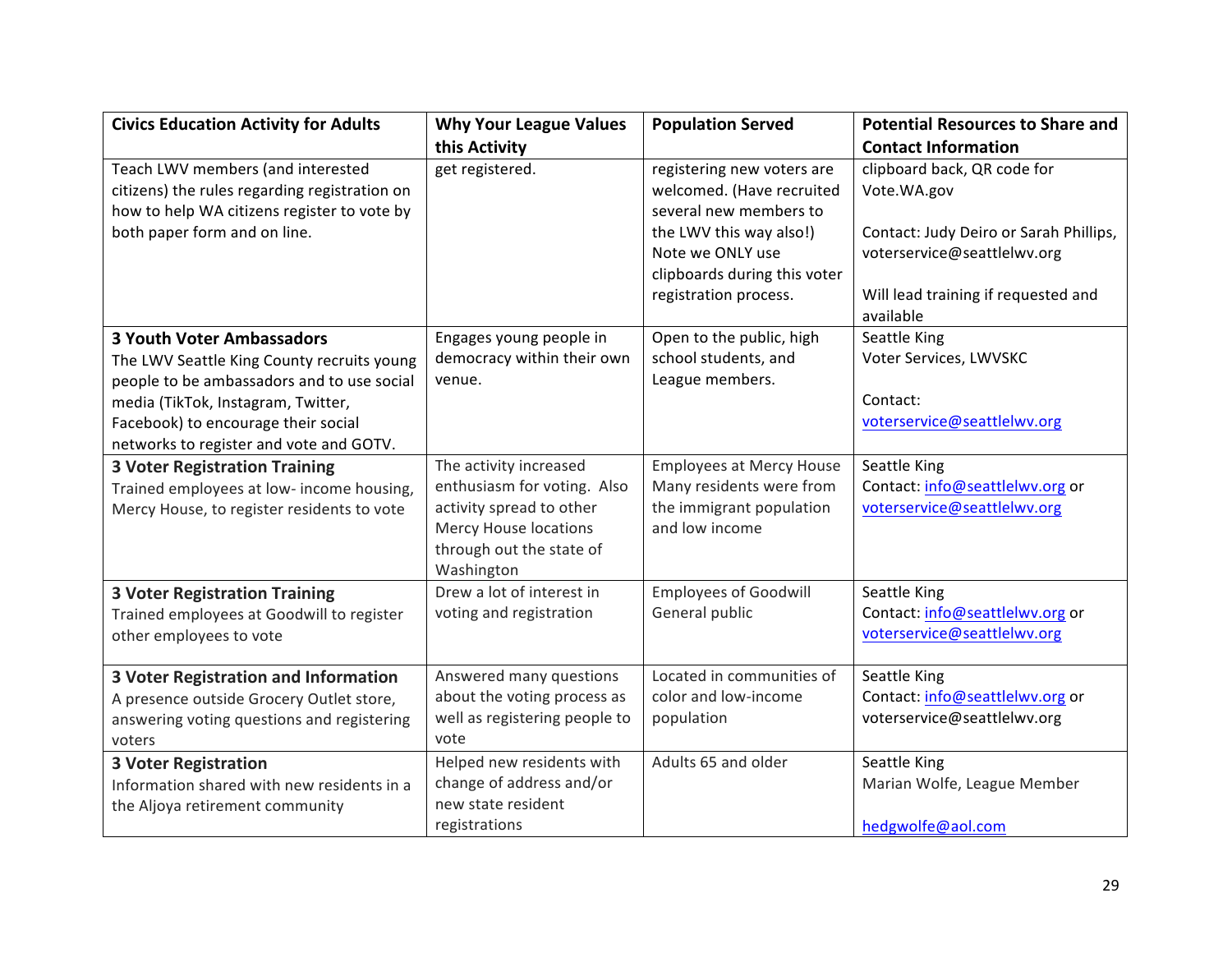| <b>Civics Education Activity for Adults</b> | <b>Why Your League Values</b> | <b>Population Served</b>     | <b>Potential Resources to Share and</b> |
|---------------------------------------------|-------------------------------|------------------------------|-----------------------------------------|
|                                             | this Activity                 |                              | <b>Contact Information</b>              |
| <b>31 VOTED Stickers</b>                    | Educates adults at exactly    | King County citizens         | Seattle King                            |
| Handed out I VOTED stickers at ballot drop- | the time and place when       |                              | Can get access to "I VOTED" stickers    |
| boxes and answered voters' questions;       | they have a pressing need     |                              | through the Secretary of State's        |
| showed voters how to access Vote. WA.gov    | for information on their      |                              | office. www.sos.wa.gov                  |
| to follow ballot.                           | ballot.                       |                              |                                         |
| 3 Skagit County 2020 Candidate              | Voters could hear view of     | Voters interested in         | Skagit League                           |
| <b>Forums via ZOOM</b>                      | opposing candidates on the    | learning views of            | Contact                                 |
|                                             | same questions posed by       | candidates for local elected | info@skagitlwv.org                      |
|                                             | the moderator. There were     | positions.                   |                                         |
|                                             | separate sessions for most    |                              | Recordings available at Skagit LWV      |
|                                             | races, allowing focus on one  |                              | website. Skagitlwv.org for public       |
|                                             | position at a time.           |                              | viewing                                 |
|                                             | Sessions recorded for         |                              |                                         |
|                                             | viewing at anytime.           |                              |                                         |
| 3 WA Secretary of State, Latinx, Native     | Opportunity for local         | Open to the public           | Skagit League                           |
| <b>Community Leaders Panel Discussion</b>   | leaders to share voting and   |                              | Further details from Skagit LWV         |
| (Sept. 2019)                                | civic participation concerns  |                              | president, Wende Sanderson at           |
|                                             | with top WA State elections   |                              | wende.sanderson@gmail.com               |
|                                             | official                      |                              |                                         |
| <b>3 Candidate Forums at Edmonds</b>        | LWVSC's long-standing         | Political science professors | Snohomish                               |
| <b>Community College's</b>                  | collaboration w/ local        | invited. Classes often       | Jody Trautwein, Voter Services          |
| <b>Black Box Theater.</b>                   | college.                      | required to attend, and      | Chair.                                  |
| 2020-ZOOM.                                  | Builds civics knowledge with  | students receive credit if   | info@lwvsnoho.org                       |
| Filmed - online.                            | college.                      | their questions are used.    |                                         |
|                                             |                               | Open to the public.          | Karen Crowley                           |
|                                             |                               |                              | Forums@lwvsnoho.com                     |
|                                             |                               |                              |                                         |
| 3 "Virtual Voter Registration Poster        | Diverse populations were      | Community Outreach to        | Snohomish                               |
| <b>Project in Five Languages"</b>           | reached - go where the        | populations whose first      | Mary Ross, designer                     |
| GOTV created QR- coded registration         | people go. QR code provides   | language is not English.     | mbucherross@gmail.com                   |
| posters in Spanish, Chinese. Korean &       | easier opportunity to         |                              | Posters on Voter Outreach               |
| Vietnamese. Members visited 28              | register.                     | Voter posters posted at      |                                         |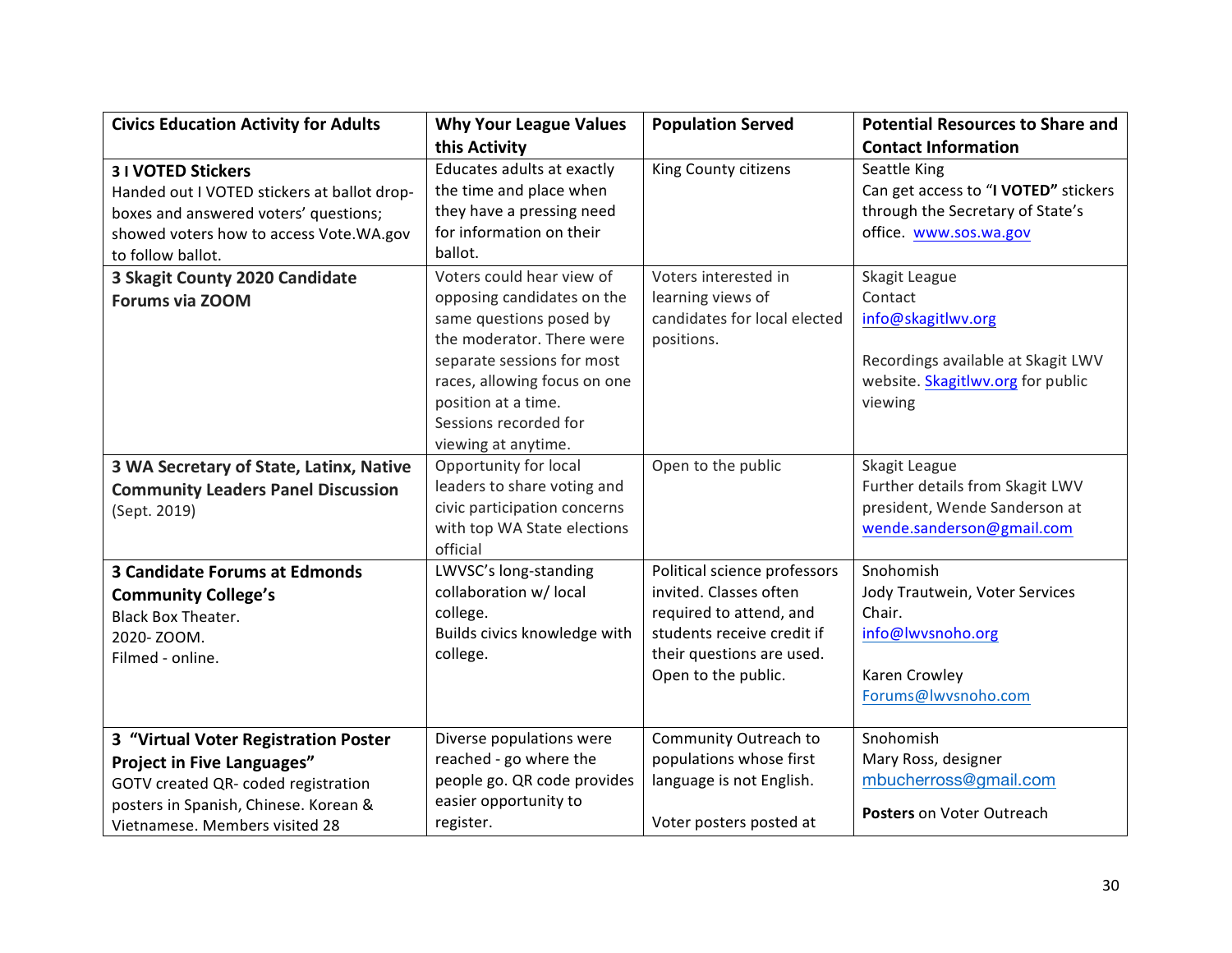| <b>Civics Education Activity for Adults</b> | <b>Why Your League Values</b> | <b>Population Served</b>                          | <b>Potential Resources to Share and</b>               |
|---------------------------------------------|-------------------------------|---------------------------------------------------|-------------------------------------------------------|
|                                             | this Activity                 |                                                   | <b>Contact Information</b>                            |
| Snohomish County businesses.                |                               | Dollar stores, fast-food                          | webpage:                                              |
|                                             |                               | restaurants and food                              | https://lwvsnoho.org/2020-                            |
|                                             |                               | trucks, 7-11's, and outdoor                       | outreach-project/                                     |
|                                             |                               | markets. Also near Hwy 99,<br>Everett to Edmonds. | Photos on website:<br>https://lwvsnoho.org/portfolio/ |
| <b>3 PowerPoint Registration for High</b>   | Students quite engaged in     | Although the initial                              | Snohomish                                             |
| <b>School Teachers</b>                      | discussion.                   | population appears to be                          | Mary Ross, Developer of                               |
| Three League members visited classrooms.    |                               | high school students,                             | PowerPoint.                                           |
|                                             | Sharing PowerPoint will       | another important                                 | OK to share.                                          |
| Ask seniors their top concern: Write on     | ease load on other Social     | population is Social Studies                      | mbucherross@gmail.com                                 |
| board, compare. Why important? Who is       | Studies teachers at local     | teachers in the community                         | LWVSC Webmaster                                       |
| eligible to vote? Registered 112 seniors to | high school.                  | and Seniors - 18 +                                |                                                       |
| vote. Five classes at Edmonds Woodway       | Provided registration         |                                                   | Martin Louie, Social Studies Chair,                   |
| High School.                                | posters in hallways.          |                                                   | Edmonds - Woodway H.S. Similar                        |
|                                             | Students take photo of QR     |                                                   | lesson at Mariner High School,                        |
|                                             | code.                         |                                                   | Mukilteo                                              |
| 3 GOTV Cards, Text & Phone Outreach         | New members were excited      | Voting public;                                    | Snohomish                                             |
| Before 2020 Election: 1000's of postcards   | to participate, as many       | New and experienced                               | Kate Lunceford, President, GOTV                       |
| from state mailed;                          | joined in September and       | League members                                    | coordinator                                           |
|                                             | October. Most seemed          |                                                   | info@lwvsnoho.com                                     |
| 100's of phone numbers for texting and      | happy to do something.        |                                                   |                                                       |
| landline calls to infrequent voters.        |                               |                                                   |                                                       |
| 3 Spokane Youth Votes Partners with         | As young people, it is        | We serve young people,                            | Spokane                                               |
| the League of Women Voters of the           | extremely important to be     | specifically aged 18-24, in                       | Our Instagram:                                        |
| <b>Spokane Area to Promote Civic</b>        | civically engaged. By voting  | the Spokane area.                                 | @spokaneyouthvotes                                    |
| <b>Engagement and Voting among Youth</b>    | and encouraging our peers     |                                                   |                                                       |
| We have created a social media platform     | to vote, we can make our      |                                                   | Our Facebook: Spokane Youth                           |
| and following to share important            | voices heard by our elected   |                                                   | Votes                                                 |
| information about voting.                   | officials and our             |                                                   |                                                       |
| Despite not being able to visit classes in  | government.                   |                                                   | Our email:                                            |
| person due to the Pandemic, we have given   |                               |                                                   | spokaneyouthvotes@gmail.com                           |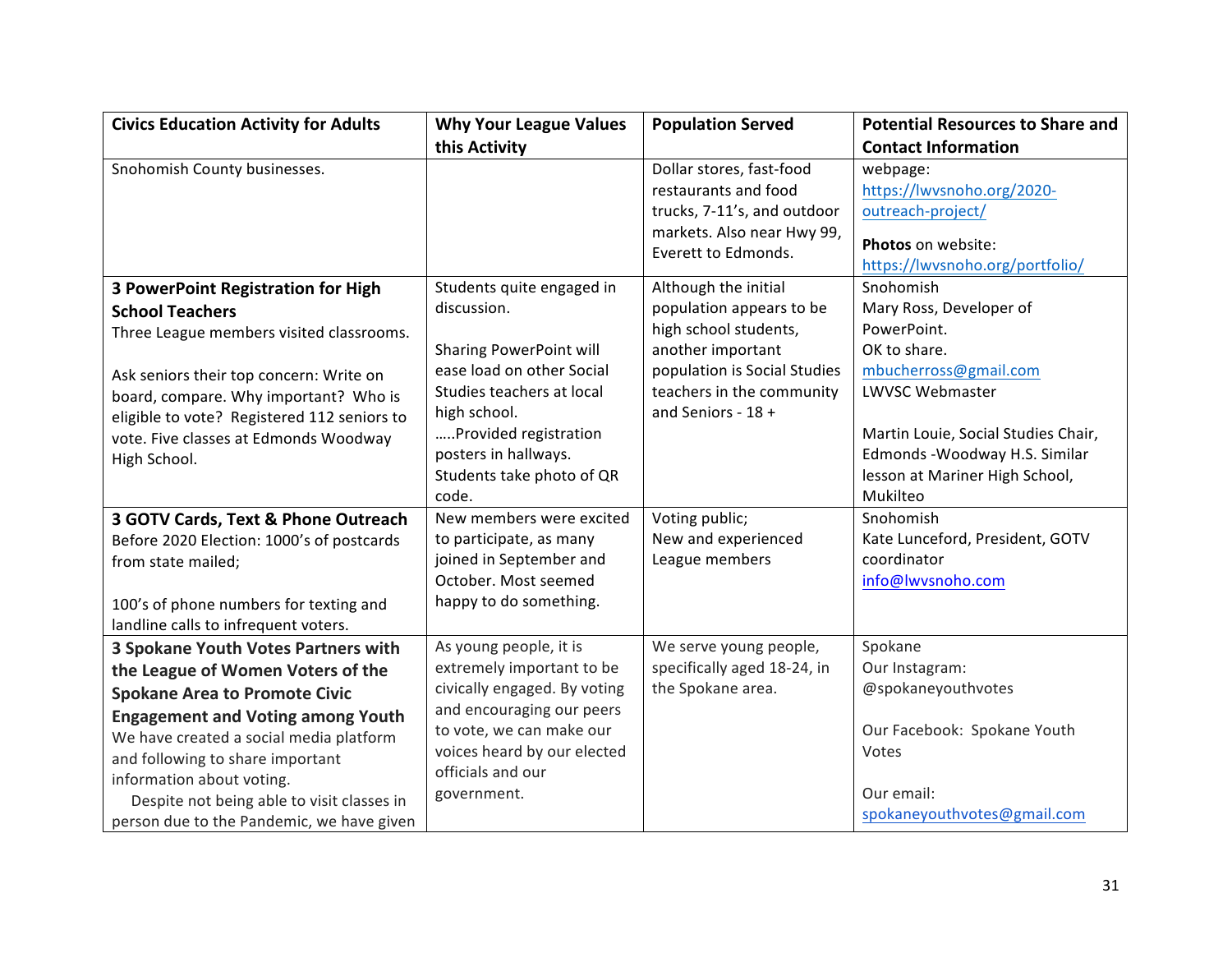| <b>Civics Education Activity for Adults</b>                                                                                                                                                                                    | <b>Why Your League Values</b>                                                                                                                                                                                                                    | <b>Population Served</b>   | <b>Potential Resources to Share and</b>                                                                                                                                                                                    |
|--------------------------------------------------------------------------------------------------------------------------------------------------------------------------------------------------------------------------------|--------------------------------------------------------------------------------------------------------------------------------------------------------------------------------------------------------------------------------------------------|----------------------------|----------------------------------------------------------------------------------------------------------------------------------------------------------------------------------------------------------------------------|
|                                                                                                                                                                                                                                | this Activity                                                                                                                                                                                                                                    |                            | <b>Contact Information</b>                                                                                                                                                                                                 |
| virtual presentations to high school civics<br>students from all around the district about<br>the importance of voting and how to get                                                                                          | Historically, youth have had<br>lower rates of voting than<br>older age groups. It is                                                                                                                                                            |                            | How to contact us individually:                                                                                                                                                                                            |
| registered to vote, where to drop off your<br>ballot, etc.                                                                                                                                                                     | important to ensure that<br>youth feel motivated to vote                                                                                                                                                                                         |                            | Kate Telis - info@LWVSpokane.org                                                                                                                                                                                           |
| Finally, we have worked with the Asian<br>Pacific Islander Coalition (APIC) to create                                                                                                                                          | and they have the necessary<br>resources to do so.                                                                                                                                                                                               |                            | Rosie Zhou - info@LWVSpokane.org                                                                                                                                                                                           |
| GOTV and "Why Vote?" videos in Chinese<br>and Karen to help mobilize these<br>communities to vote.                                                                                                                             |                                                                                                                                                                                                                                                  |                            | <b>Summer Sandstrom</b><br>info@LWVSpokane.org                                                                                                                                                                             |
|                                                                                                                                                                                                                                |                                                                                                                                                                                                                                                  |                            | Sophie Avery -<br>info@LWVSpokane.org                                                                                                                                                                                      |
| 3 Registration of New Citizens at<br><b>Naturalization Ceremonies</b><br>Before the Pandemic, ceremonies were<br>held 2-3 month and the Spokane League<br>registered between 50-60 new<br>citizens/month.                      | Helpful for new citizens who<br>may not know about the<br>voter registration<br>requirement. This is also a<br>popular volunteer<br>opportunity for LWV<br>members. Additionally, it<br>has strengthened ties to the<br>Spokane County Auditor's | Newly naturalized citizens | Spokane<br>Contact:<br><b>Beth Pellicciotti</b><br>pelliccmb@gmail.com                                                                                                                                                     |
| 3 Information/registration Packets for<br><b>New Citizens</b><br>Due to COVID we have not been able to<br>provide in-person registration. Packets<br>provided FAQ's and registration forms, and<br>info about the local League | office.<br>We value any connection we<br>can make with new citizens.<br>This is an important part of<br>our mission.                                                                                                                             | Newly naturalized citizens | Spokane<br>Contact:<br><b>Beth Pellicciotti</b><br>pelliccmb@gmail.com<br>Voter FAQ sheets,<br>"What's Next After You've<br>Registered" postcard, providing<br>dates for next elections and<br>resource websites and phone |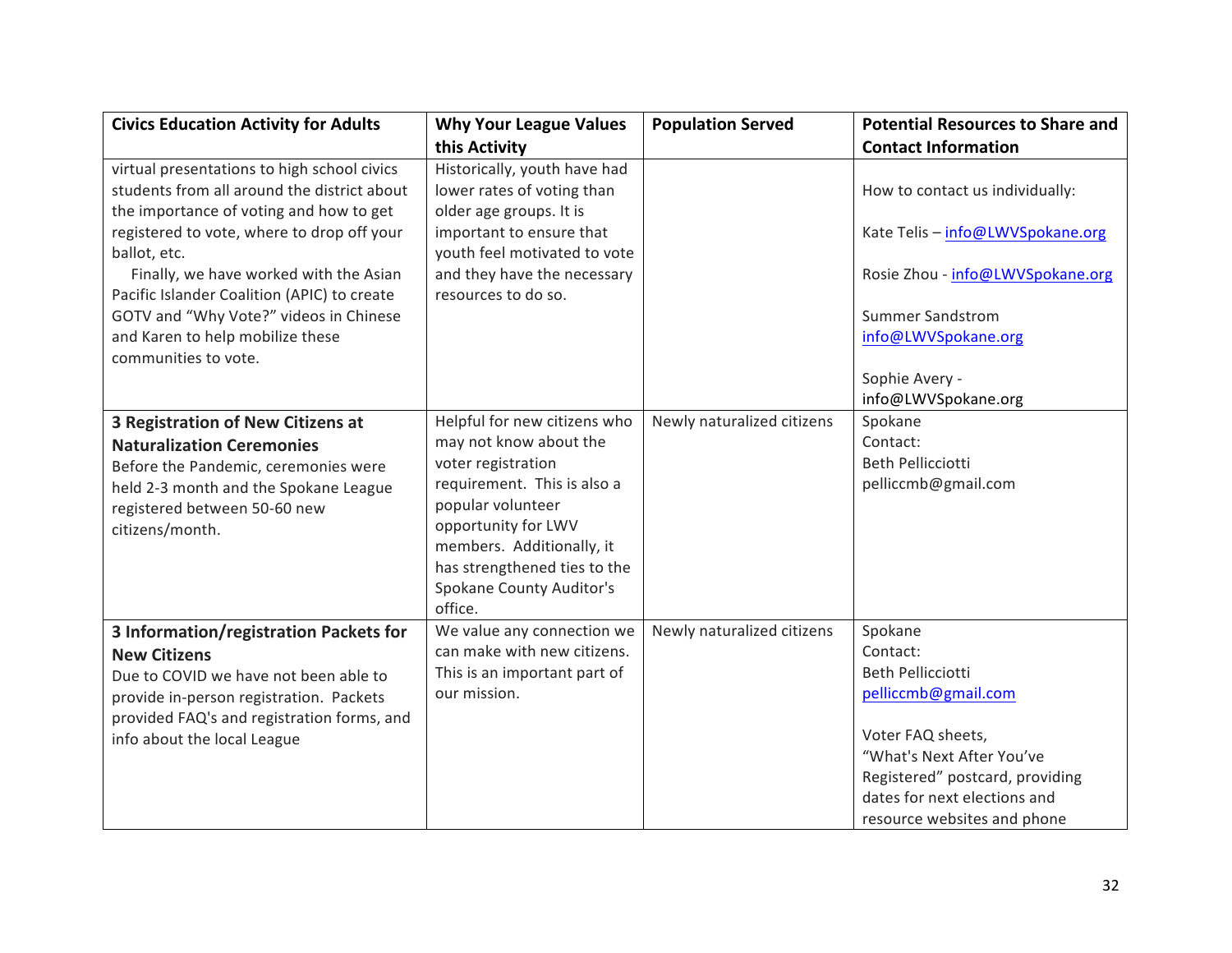| <b>Civics Education Activity for Adults</b>                                                                                                                                                                                                                                                                                                                                                                                                                                                                                  | <b>Why Your League Values</b>                                                                                                                                                                                                                                                                     | <b>Population Served</b>                                                                                                                                                                                                 | <b>Potential Resources to Share and</b>                                                                                                                                                                                                                                                               |
|------------------------------------------------------------------------------------------------------------------------------------------------------------------------------------------------------------------------------------------------------------------------------------------------------------------------------------------------------------------------------------------------------------------------------------------------------------------------------------------------------------------------------|---------------------------------------------------------------------------------------------------------------------------------------------------------------------------------------------------------------------------------------------------------------------------------------------------|--------------------------------------------------------------------------------------------------------------------------------------------------------------------------------------------------------------------------|-------------------------------------------------------------------------------------------------------------------------------------------------------------------------------------------------------------------------------------------------------------------------------------------------------|
|                                                                                                                                                                                                                                                                                                                                                                                                                                                                                                                              | this Activity                                                                                                                                                                                                                                                                                     |                                                                                                                                                                                                                          | <b>Contact Information</b>                                                                                                                                                                                                                                                                            |
|                                                                                                                                                                                                                                                                                                                                                                                                                                                                                                                              |                                                                                                                                                                                                                                                                                                   |                                                                                                                                                                                                                          | numbers.<br>"They Represent You" (TRY) showing<br>elected officials at every level of<br>government with terms of service.                                                                                                                                                                            |
| 3 Registration Events at Colleges, High<br><b>Schools</b><br>Recent activity has been remote due to the<br>pandemic. All civics classes in Spokane<br>Public Schools were invited to presentation.<br>Prior to Pandemic, college and high school<br>students using space at public locations<br>(e.g. Gonzaga, Whitworth, Spokane<br>Community College, high schools)                                                                                                                                                        | Future voters are<br>encouraged to get in the<br>habit of voting.<br>Strong partnerships<br>developed with schools.                                                                                                                                                                               | Future voters                                                                                                                                                                                                            | Spokane<br><b>Beth Pellicciotti</b><br>pelliccmb@gmail.com<br>PowerPoints with step-by-step<br>instructions on voter registration.<br>PowerPoint emphasizes the<br>importance of voting.<br>Three new PowerPoint were<br>recently developed for Spokane<br>Virtual Academy for online<br>instruction. |
| <b>3 Food Boxes with Voter Registration</b><br>Partnered with Spokane Food Fighters to<br>insert various voter registration papers into<br>Saturday food delivery boxes July-Aug 2020.<br>Served roughly 800 families. Jewels Helping<br>Hands Spokane and Special Mobility<br>Services are coordinating the food<br>distribution starting 12/2020. We will<br>continue using deliveries as a form of<br>communication about voters' rights,<br>registration, eligibility and more.<br><b>Coordinated Multilingual Voter</b> | Everyone must eat. Due to<br>the pandemic, more families<br>are forced to use food<br>distribution sites. Many are<br>lower income and may not<br>be registered voters. By<br>tying the two together, we<br>can educate and encourage<br>citizens to raise their voices<br>and protect democracy. | Community members<br>experiencing food<br>insecurity.<br>Lower income, those<br>whose first language is not<br>English, people of color,<br>Native American, LGBTQ,<br>elderly, disabled and single<br>parent households | Spokane<br>Contact:<br>Sherri Gangitano<br>(509) 263-4970<br>helpinghandsatwork@gmail.com<br>Flier on registration prior to a<br>primary and general election with<br>referral to county elections and to<br>voter registration forms.<br>Frequently Asked Questions flier on                         |
| <b>Registration Outreach</b><br>Event Oct 10, 2020 at the Northeast                                                                                                                                                                                                                                                                                                                                                                                                                                                          |                                                                                                                                                                                                                                                                                                   |                                                                                                                                                                                                                          | all aspects of the voter registration<br>process.                                                                                                                                                                                                                                                     |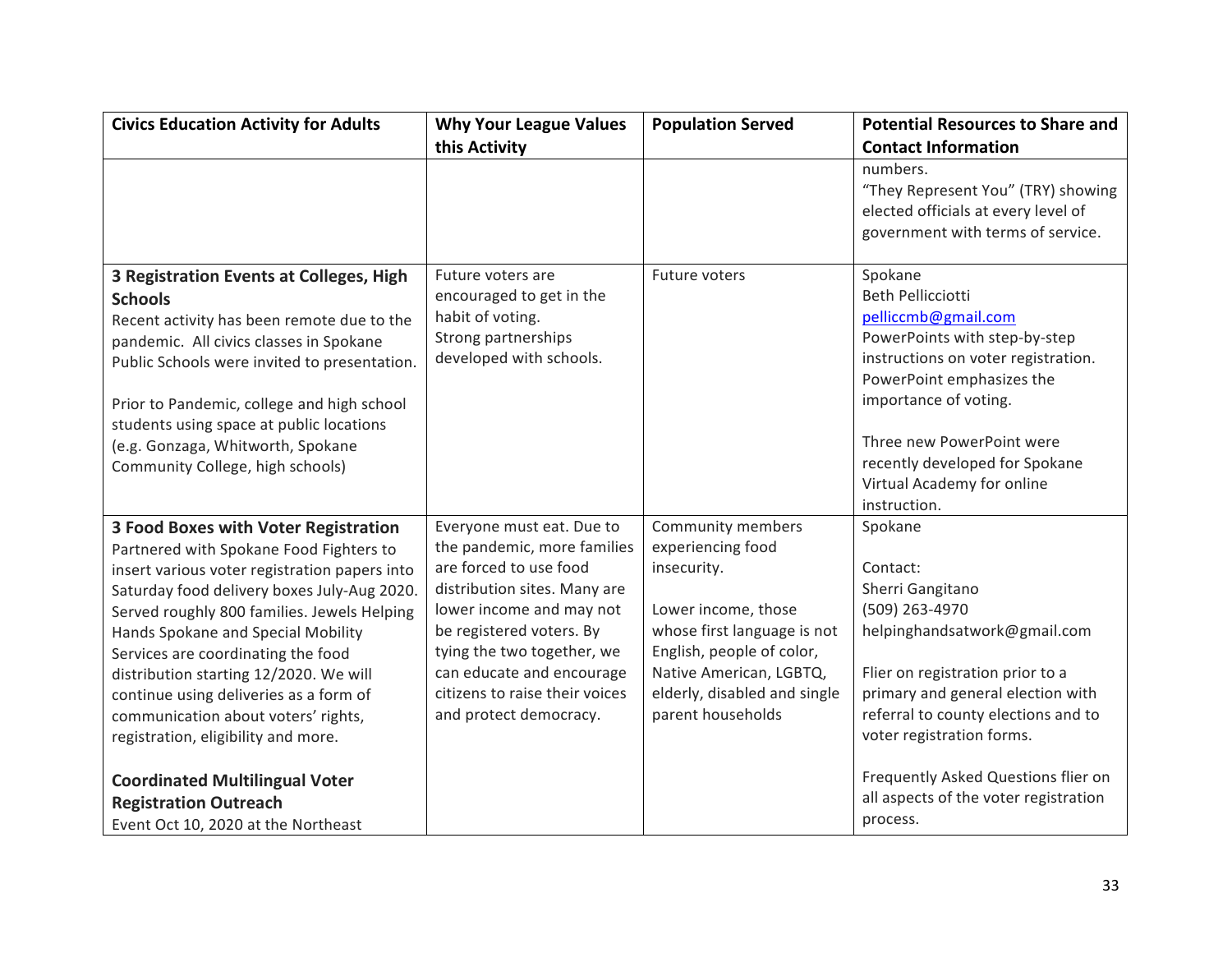| <b>Civics Education Activity for Adults</b>   | <b>Why Your League Values</b>  | <b>Population Served</b>    | <b>Potential Resources to Share and</b> |
|-----------------------------------------------|--------------------------------|-----------------------------|-----------------------------------------|
|                                               | this Activity                  |                             | <b>Contact Information</b>              |
| Community Center with (2) different food      |                                |                             |                                         |
| bank distributions, 14 other agencies and     |                                |                             |                                         |
| over 40 volunteers. Served 140 people.        |                                |                             |                                         |
| <b>3 Ballot Translation Project</b>           | We believe that all voters     | Those whose first language  | Spokane                                 |
| The Spokane Area League of Woman Voters       | need a clear understanding     | is not English              | <b>Susan Hales</b>                      |
| developed ballot translations for the         | of what they are voting for,   |                             | Susanhales2015@gmail.com                |
| November 2020 General Election, in            | and that barriers to complex   | "Russian, Spanish, Arabic,  |                                         |
| partnership with County Auditor Vicky         | English may prevent some       | Vietnamese, Chinese and     |                                         |
| Dalton and the Spokane County Elections       | citizens from participating in | Swahili emerged as the      |                                         |
| Office, and with the support of grant         | our democracy.                 | languages most needed       |                                         |
| funding. The ballot translations in Russian,  |                                | and useful for Spokane's    |                                         |
| Spanish, Arabic, Vietnamese, Chinese and      | We also want to develop        | immigrants to participate   |                                         |
| Swahili served to remove barriers to          | strong partnerships with our   | in voting.                  |                                         |
| complex English which prevent some            | County Elections Office and    |                             |                                         |
| citizens from participating in our            | to better serve immigrant      | All of the respondents want |                                         |
| democracy. Immigrant communities in           | communities in Spokane.        | to work with the League of  |                                         |
| Spokane have expressed the desire to work     |                                | Women Voters on events      |                                         |
| with the League of Women Voters in future     |                                | and meetings in their       |                                         |
| elections, by promoting voting and civic      |                                | communities to register     |                                         |
| engagement through events and meetings        |                                | voters and encourage        |                                         |
| in their communities.                         |                                | voting as the date of the   |                                         |
|                                               |                                | 2020 General Election       |                                         |
|                                               |                                | nears." (Proposal to        |                                         |
|                                               |                                | Spokane Board March 2020    |                                         |
|                                               |                                | by Susan Hales)             |                                         |
| <b>3 Distribution of Informational Cards</b>  | The materials, which were      | The community of eligible   | Tacoma/Pierce                           |
| and Posters                                   | attractively done, explained   | voters, including those     | League of Women Voters of               |
| created by the Auditor's office to low-voter- | the steps needed to register   | registered and those not    | <b>Tacoma-Pierce County</b>             |
| turnout areas identified after the 2016       | and to vote. The materials     | yet registered, in low      | 621 Tacoma Avenue South, Ste. 202       |
| presidential elections by the Pierce County   | were designed to inform        | turnout areas.              | Tacoma, WA 98402-2301                   |
| Auditor's Office Targets for these materials  | and educate the more           |                             |                                         |
| included barber shops, hair salons, food      | reluctant voters, which were   |                             |                                         |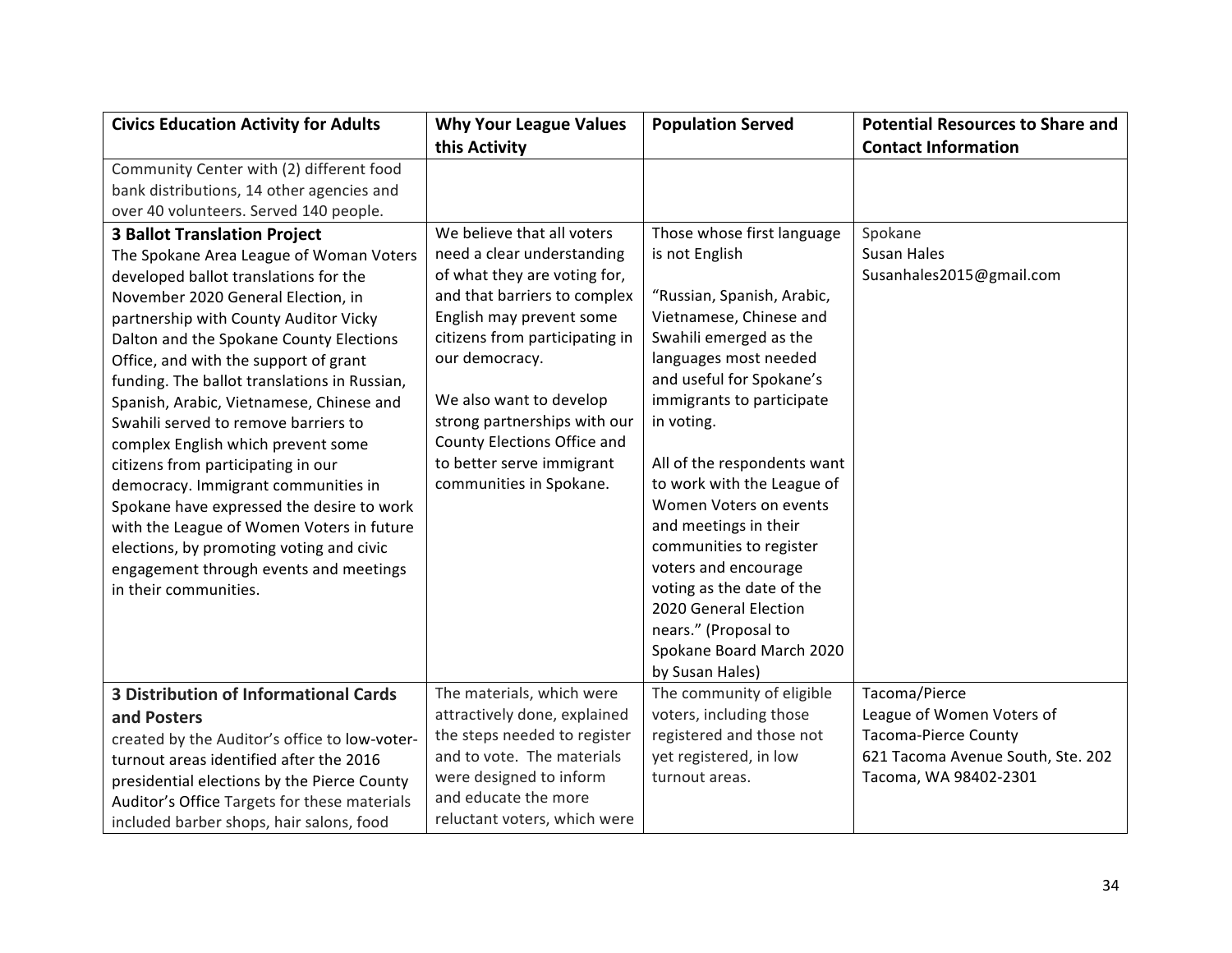| <b>Civics Education Activity for Adults</b>                                                                                               | <b>Why Your League Values</b>                                                                                                                                                              | <b>Population Served</b>                                                                  | <b>Potential Resources to Share and</b>                                                                                                                                                                                                             |
|-------------------------------------------------------------------------------------------------------------------------------------------|--------------------------------------------------------------------------------------------------------------------------------------------------------------------------------------------|-------------------------------------------------------------------------------------------|-----------------------------------------------------------------------------------------------------------------------------------------------------------------------------------------------------------------------------------------------------|
|                                                                                                                                           | this Activity                                                                                                                                                                              |                                                                                           | <b>Contact Information</b>                                                                                                                                                                                                                          |
| banks/pantries, etc.                                                                                                                      | our target group.                                                                                                                                                                          |                                                                                           | Email: lwvtacomapierce@gmail.com                                                                                                                                                                                                                    |
| <b>3 LWVTPC Funded a UWT Urban</b><br><b>Studies Action Mapping Project</b><br>developed by faculty member Matt Kelly.                    | Documented the<br>"opportunity" zones in<br>Pierce County, where voting<br>participation is low and get-<br>out-the-vote activities could<br>be focused most effectively.                  | League activists                                                                          | Tacoma/Pierce<br>League of Women Voters of<br><b>Tacoma-Pierce County</b><br>621 Tacoma Avenue South, Ste. 202<br>Tacoma, WA 98402-2301<br>Email: lwvtacomapierce@gmail.com<br>Action Plan Author: Matt Kelly,<br>University of Washington, Tacoma. |
| <b>3 25 Virtual Candidate Forums</b>                                                                                                      | Voter engagement and<br>voter education                                                                                                                                                    | Public at large                                                                           | Tacoma/Pierce<br>League of Women Voters of<br><b>Tacoma-Pierce County</b><br>621 Tacoma Avenue South, Ste. 202<br>Tacoma, WA 98402-2301<br>Email: lwvtacomapierce@gmail.com                                                                         |
| 3 Using the Web-based Voter<br><b>Engagement Tool Called OutreachCircle</b><br>to provide messaging to potential<br>voters in a Pandemic: | Allows "person-to-person"<br>contact thru email or text<br>which has some of the<br>benefits of in-person<br>contact, found to be the<br>most effective methodology<br>by Green and Gerber | League activists, other non-<br>partisan groups in the<br>community, registered<br>voters | Tacoma/Pierce<br>League of Women Voters of<br><b>Tacoma-Pierce County</b><br>621 Tacoma Avenue South, Ste. 202<br>Tacoma, WA 98402-2301<br>Email: lwvtacomapierce@gmail.com<br>Project leads: Nancy Dahl/Ann<br>Williams                            |
| <b>3 Candidate Forums</b>                                                                                                                 | Information about<br>candidates                                                                                                                                                            | All voters in Thurston<br>County                                                          | Thurston<br>Shari Silverman                                                                                                                                                                                                                         |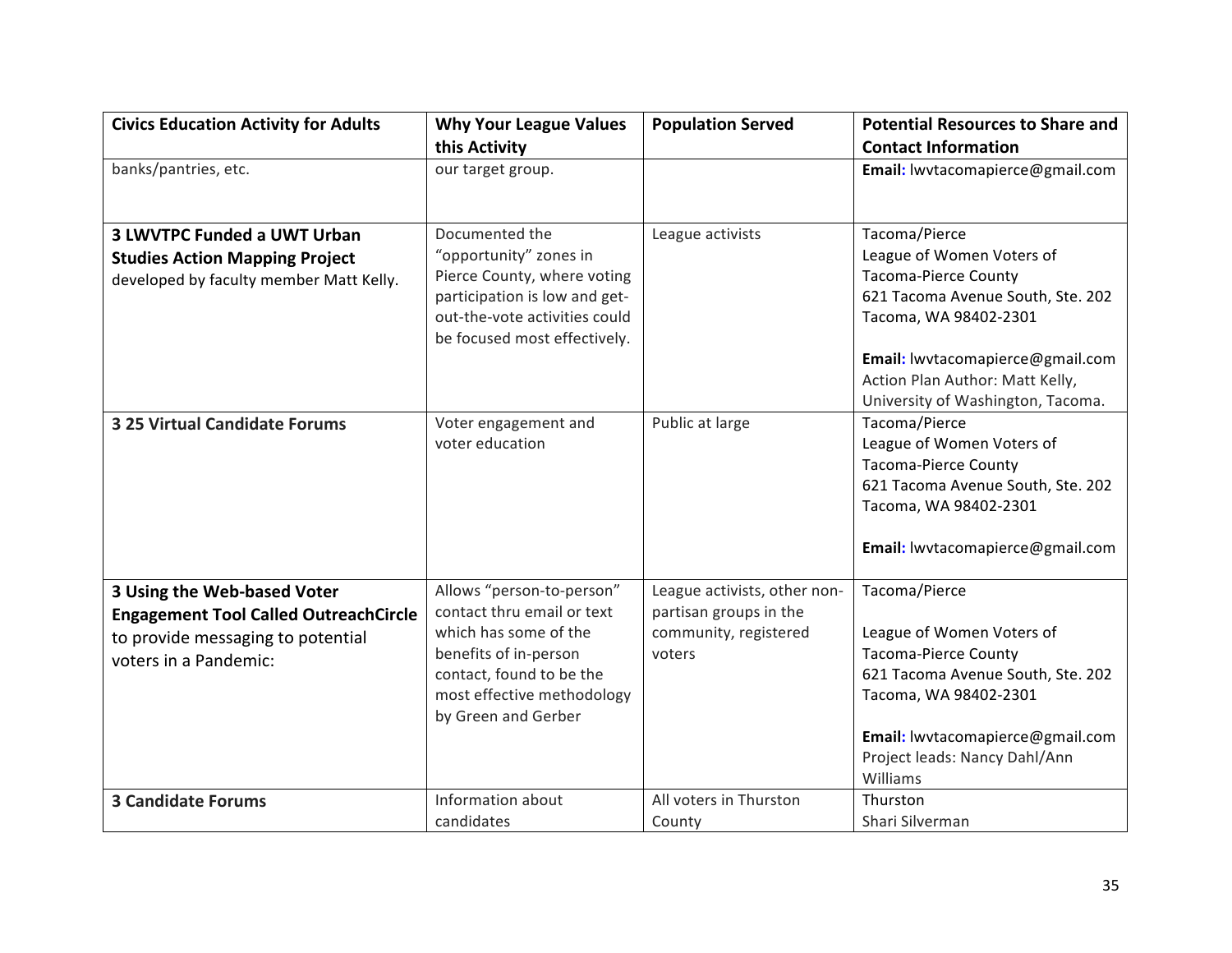| <b>Civics Education Activity for Adults</b>  | <b>Why Your League Values</b> | <b>Population Served</b>    | <b>Potential Resources to Share and</b> |
|----------------------------------------------|-------------------------------|-----------------------------|-----------------------------------------|
|                                              | this Activity                 |                             | <b>Contact Information</b>              |
|                                              |                               |                             | lwythurson@gmail.com                    |
| <b>3 Voter Registration</b>                  | Increase number of            | Students at St. Martin's    | Thurston                                |
| at St. Martin's University                   | registered voters             | University                  | Susan Fiksdal                           |
|                                              |                               |                             | lwythurson@gmail.com                    |
| <b>3 Virtual Sharing of Candidate Forums</b> | Increase in knowledge of      | Students at St. Martin's    | Thurston                                |
| with St. Martin's students                   | candidates and issues         | University                  | Susan Fiksdal                           |
|                                              | among young voters            |                             | lwythurson@gmail.com                    |
| <b>3 Develop and Distribute YouTube</b>      | A quick and fun way to        | Voters anywhere             | Thurston                                |
| <b>Videos</b>                                | encourage people to vote      |                             | Pat Dickason                            |
| on how to vote and why vote                  | and show them how to do       |                             | lwvthurson@gmail.com                    |
|                                              | it.                           |                             |                                         |
| 3 Distribution of Be a Voter Messages        | Improve understanding of      | Citizens of Thurston County | Thurston                                |
| and Videos                                   | importance of voting among    | and high school students    | Susan Fiksdal                           |
| to all Thurston County School Districts and  | students and county           |                             | lwythurson@gmail.com                    |
| libraries                                    | residents.                    |                             |                                         |
| <b>3 Development of PowerPoint</b>           | Increase motivation for       | Citizens of Thurston County | Thurston                                |
| Presentation on "Importance of Voting"       | voting among citizens-used    |                             | <b>Gail Gosney</b>                      |
|                                              | with civic groups and         |                             | lwvthurson@gmail.com                    |
|                                              | education groups              |                             |                                         |
| 3 Direct Mailing of Be a Voter Postcard      | Encourage young voters        | 18-25 year old voters in    | Thurston                                |
| to 2000 Voters                               | who had not voted in          | <b>Thurston County</b>      | Brian Hovis &                           |
|                                              | primary to vote in General    |                             | Susan Fiksdal                           |
|                                              | Election by providing         |                             | lwvthurson@gmail.com                    |
|                                              | resources                     |                             |                                         |
| 3 Distribution of Be a Voter Messages        | Increase motivation for       | Citizens of Thurston County | Thurston                                |
| and Videos                                   | voting and networking with    |                             | Susan Fiksdal                           |
| to Thurston County community groups          | the League                    |                             | lwythurson@gmail.com                    |
| <b>3 Voter Registration/Education</b>        | To encourage voting,          | This activity involved      | White Salmon-Skamania                   |
| We were able to serve as community           | increase participation, and   | several collaborations. The | Laurie Sherbune                         |
| partners, at the request of the Native       | to create an opportunity to   | Columbia Gorge Women's      | leaguewomenvoters.ks@gmail.com          |
| American community, to help them set up      | talk about the importance of  | Action Network provided     |                                         |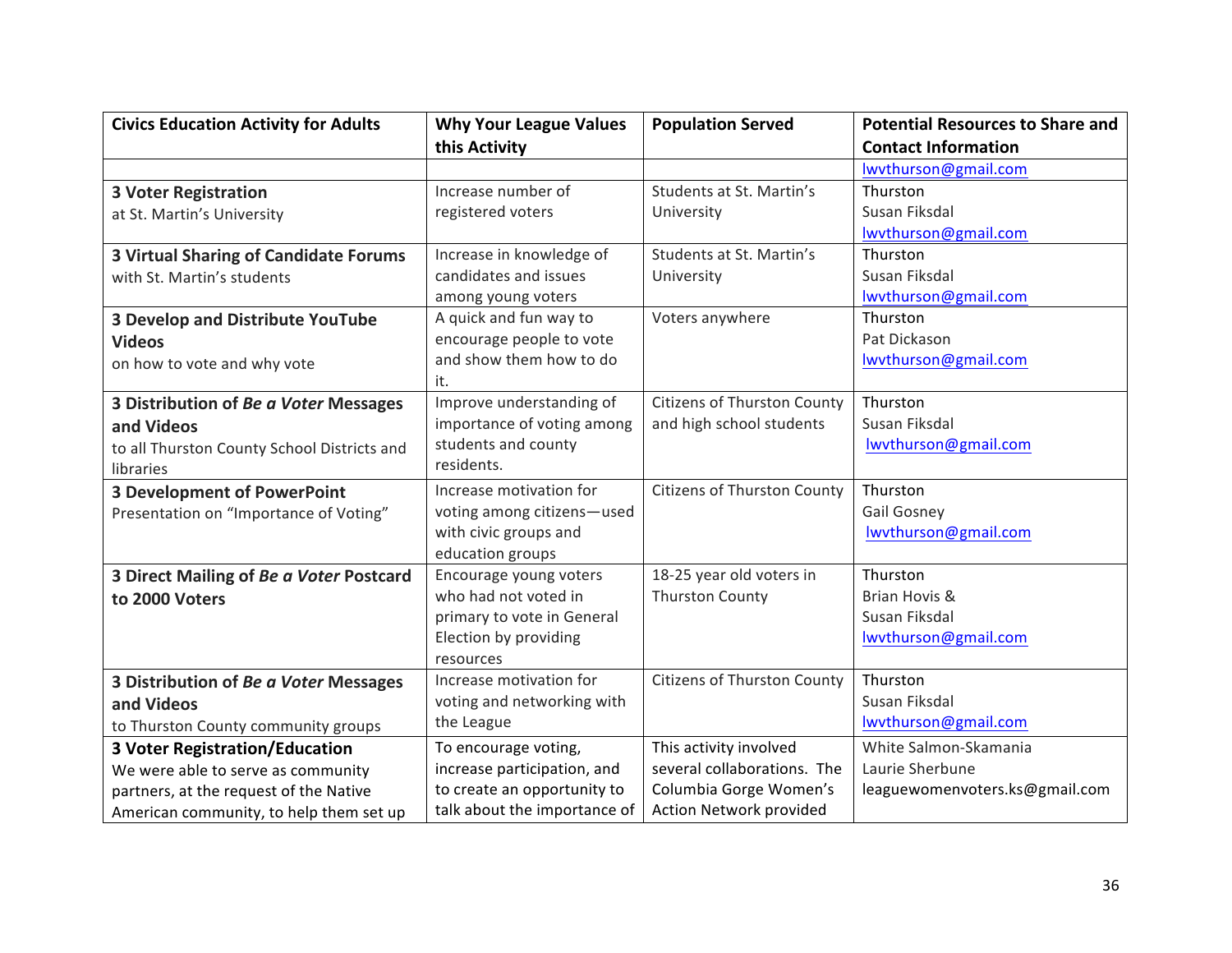| <b>Civics Education Activity for Adults</b>                                                                                         | <b>Why Your League Values</b>                                                                                                                                                                                                                                                         | <b>Population Served</b>                                                                                                                                                                                                             | <b>Potential Resources to Share and</b>                                                                                                                                                                                                                                 |
|-------------------------------------------------------------------------------------------------------------------------------------|---------------------------------------------------------------------------------------------------------------------------------------------------------------------------------------------------------------------------------------------------------------------------------------|--------------------------------------------------------------------------------------------------------------------------------------------------------------------------------------------------------------------------------------|-------------------------------------------------------------------------------------------------------------------------------------------------------------------------------------------------------------------------------------------------------------------------|
|                                                                                                                                     | this Activity                                                                                                                                                                                                                                                                         |                                                                                                                                                                                                                                      | <b>Contact Information</b>                                                                                                                                                                                                                                              |
| voter registration centers and<br>opportunities.                                                                                    | voting.                                                                                                                                                                                                                                                                               | volunteers and money to<br>cover costs. The local<br>library was also very<br>supportive.                                                                                                                                            | LWV voter registration guidelines<br>and handout materials. We created<br>posters with registration<br>information and postcards to<br>handout (they worked really well).<br>We also created posters and a<br>handout to encourage voters to<br>make a plan for voting. |
| <b>3 Election Security</b><br>ZOOM meeting with the auditors of<br>Klickitat and Skamania Counties to discuss<br>election security. | The auditors were able to<br>directly answer questions<br>regarding voting and<br>counting procedures and<br>security in our counties and<br>state. The auditors<br>explained the procedures<br>they use in collecting,<br>sorting, validating, counting,<br>and reporting the count. | Speakers were the county<br>auditors; the public was<br>invited to join the zoom<br>meeting. The event was<br>publicized through the<br>newspaper, radio, social<br>media, and contacting local<br>groups.                           | White Salmon-Skamania<br>Leaguewomenvoters.ks@gmail.com                                                                                                                                                                                                                 |
| <b>3 Debates for County Commissioners</b><br>We held two sessions, one for each of the<br>two open seats.                           | This was a wonderful<br>opportunity to hear from<br>the candidates on local<br>issues and the ideas they<br>had for our area.                                                                                                                                                         | LWVWA advised us on how<br>to organize the event and<br>helped us locate a<br>moderator, gather<br>questions, and set up<br>zoom. We reached out to<br>the public on social media,<br>newspaper, and through<br>local organizations. | White Salmon-Skamania<br>Laurie Sherbune<br>leaguewomenvoters.ks@gmail.com                                                                                                                                                                                              |
| <b>3 Voter Registration Events</b><br>Tabling twice with Latino Community Fund<br>(outdoors this summer and early fall)             | Voter registration events<br>raise awareness of the<br>League and gives members                                                                                                                                                                                                       | General community, and<br>depending on event, may<br>focus on minority                                                                                                                                                               | Yakima<br>Yakima League<br>yakimacountylwvyc@gmail.com                                                                                                                                                                                                                  |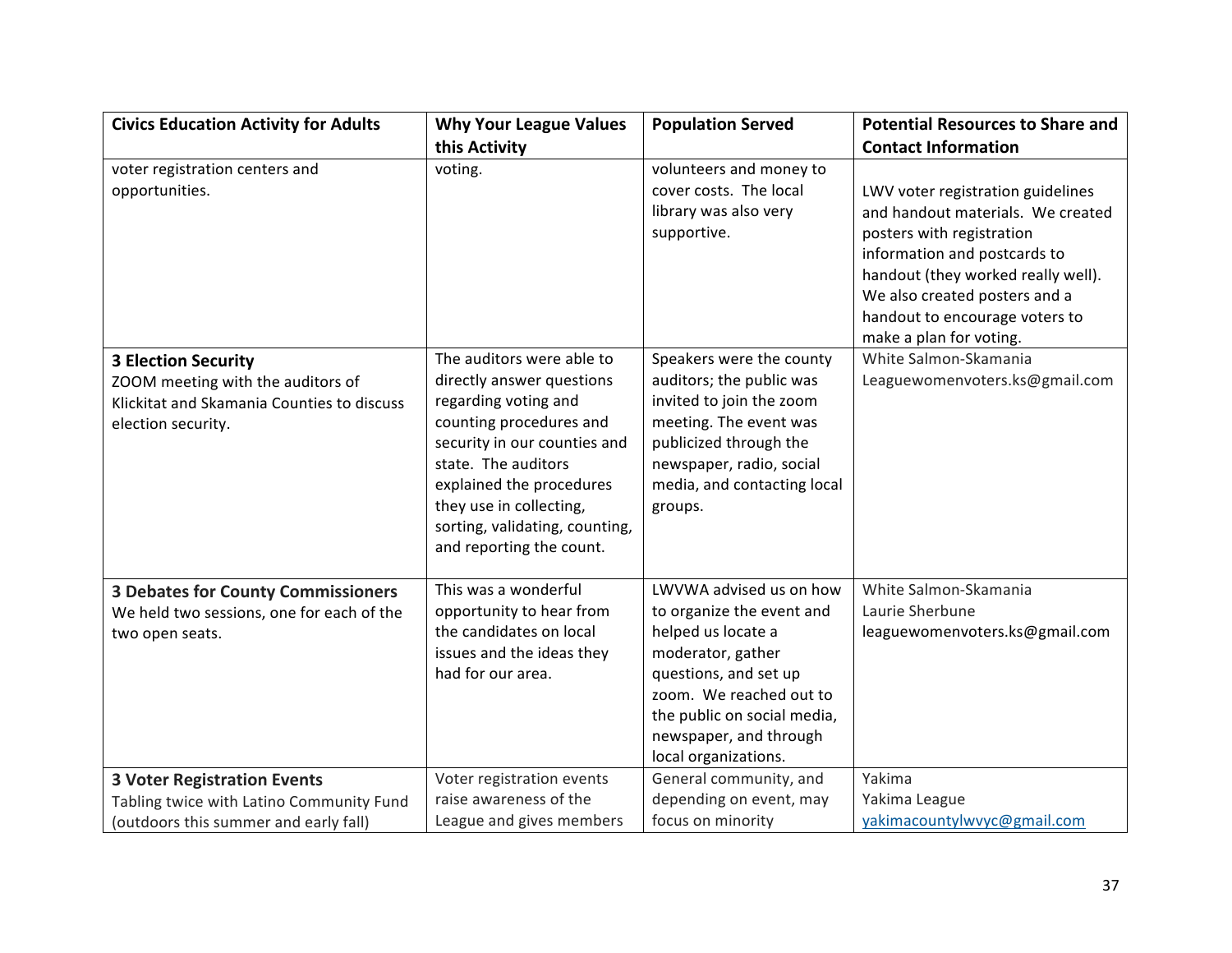| <b>Civics Education Activity for Adults</b>                                                                                           | <b>Why Your League Values</b> | <b>Population Served</b>    | <b>Potential Resources to Share and</b> |
|---------------------------------------------------------------------------------------------------------------------------------------|-------------------------------|-----------------------------|-----------------------------------------|
|                                                                                                                                       | this Activity                 |                             | <b>Contact Information</b>              |
| Tabling three times at the Harmon Center,                                                                                             | opportunities to be           | community.                  |                                         |
| our local senior citizen facility (pre-Covid 19                                                                                       | involved. We usually don't    |                             |                                         |
| shutdown)                                                                                                                             | register many voters, but     |                             |                                         |
|                                                                                                                                       | often have some great         |                             |                                         |
|                                                                                                                                       | conversations with            |                             |                                         |
|                                                                                                                                       | community members.            |                             |                                         |
|                                                                                                                                       | Strengthens ties with other   |                             |                                         |
|                                                                                                                                       | community organizations.      |                             |                                         |
| <b>3 Candidate Forum</b>                                                                                                              | Provides voters with live Q   | Voters in Yakima County     | Yakima                                  |
| Yakima County Commissioners, co-hosted                                                                                                | and A with candidates,        |                             | Yakima League                           |
| with Yakima Herald Republic, NAACP,                                                                                                   | strengthens our ties with     |                             | yakimacountylwvyc@gmail.com             |
| Latino Community Fund, and Asian Pacific                                                                                              | other community               |                             |                                         |
| <b>Islander Coalition</b>                                                                                                             | organizations, raises our     |                             |                                         |
|                                                                                                                                       | profile in Yakima County      |                             |                                         |
| <b>3 Get Out The Vote Activities</b>                                                                                                  | Flyers were well received by  | General voters; newly       | Yakima                                  |
| Paper (1550 count) and email distribution                                                                                             | schools, community            | registered voters in Yakima | Yakima League                           |
| of flyers--Voter Checklist and Where Can I                                                                                            | organizations, and hopefully  | County; Spanish language    | yakimacountylwvyc@gmail.com             |
| Learn More About Candidates and Issues on                                                                                             | were found helpful to         | voters                      | Flyers in Spanish & English             |
| The Ballot? printed in both Spanish and                                                                                               | infrequent and newly          |                             | Telephone GOTV scripts                  |
| English.                                                                                                                              | registered voters.            |                             |                                         |
| +/- 500 GOTV calls to voters registered after                                                                                         | GOTV calling gave members     |                             |                                         |
| November, 2019 sing Win/Win database                                                                                                  | opportunities to channel      |                             |                                         |
|                                                                                                                                       | their intense interest in the |                             |                                         |
|                                                                                                                                       | election into action and      |                             |                                         |
|                                                                                                                                       | hopefully increased voter     |                             |                                         |
|                                                                                                                                       | turnout.                      |                             |                                         |
| Category Four After-you-vote Civics- Communicating with Elected Officials, Observing Public Meetings, Testifying Following a Bill     |                               |                             |                                         |
|                                                                                                                                       | 13 activities                 |                             |                                         |
| This category centers on what citizens and do to make democracy work and how to be involved beyond voting. Target audience: Community |                               |                             |                                         |
|                                                                                                                                       | and/or League members.        |                             |                                         |
| 4 Advocacy                                                                                                                            | People participate if we      | League members              | <b>Benton/Franklin Counties</b>         |
| Provide weekly email updates during the                                                                                               | make it easier: who and       |                             | P.O. Box 765                            |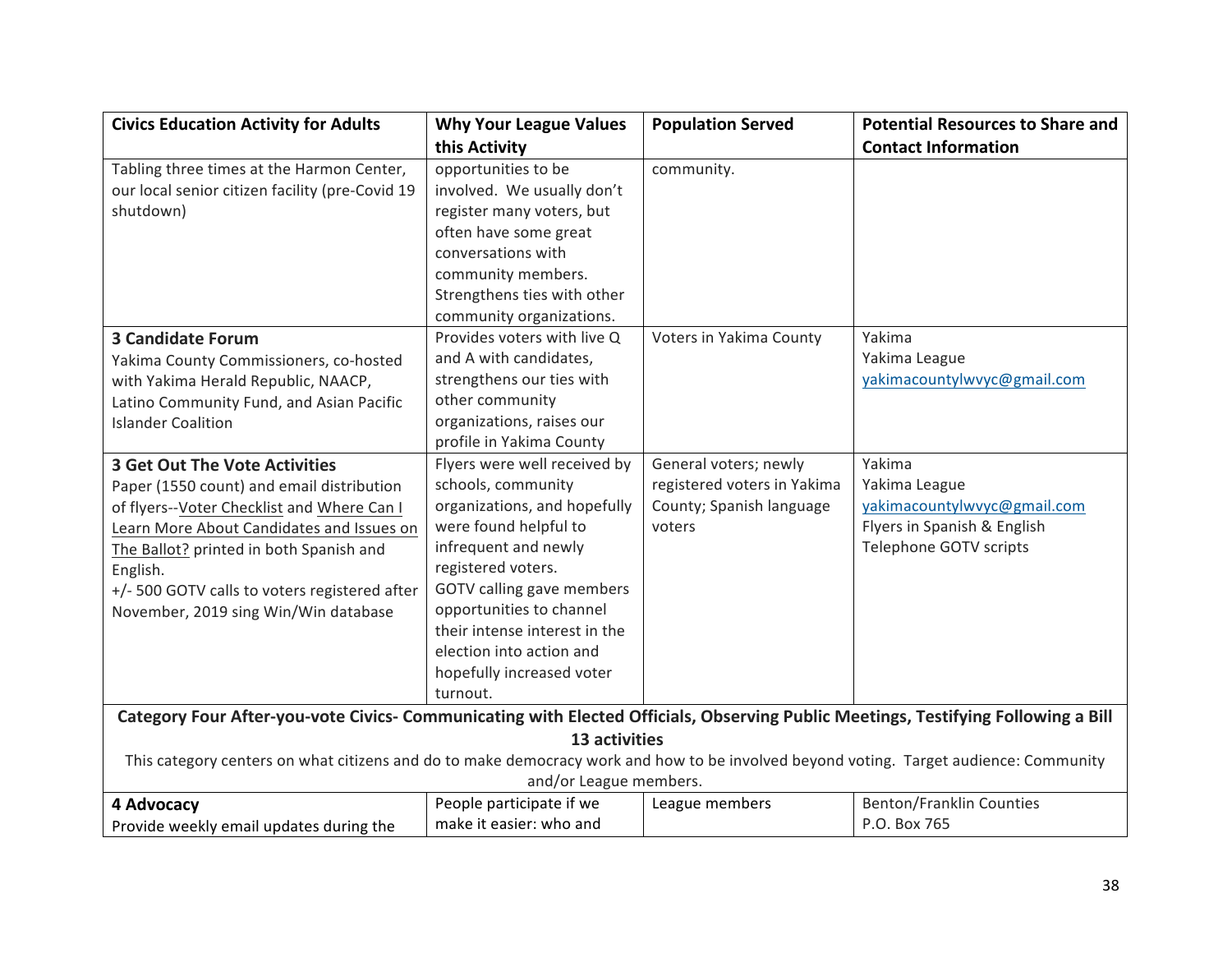| <b>Civics Education Activity for Adults</b>   | <b>Why Your League Values</b> | <b>Population Served</b>   | <b>Potential Resources to Share and</b> |
|-----------------------------------------------|-------------------------------|----------------------------|-----------------------------------------|
|                                               | this Activity                 |                            | <b>Contact Information</b>              |
| legislative session. Forward the Legislature  | when to call, what the issue  |                            | Richland, WA 99352                      |
| Newsletter; highlight bills we are following; | is, etc.                      |                            |                                         |
| provide contact info, hotline number, and     | League members are more       |                            | Email: lwv.of.bf@gmail.com              |
| deadline to comment, as well as suggest       | likely to lobby their         |                            | (general info/questions)                |
| what to say.                                  | representatives to lead to    |                            |                                         |
|                                               | making laws that benefit the  |                            |                                         |
|                                               | people of our state.          |                            |                                         |
| 4 Publish and Distribute TRY's They           | Encourages people to          | <b>Benton and Franklin</b> | Benton/Franklin                         |
| <b>Represent You</b>                          | contact their                 | County citizens            | LWV Benton/Franklin Counties            |
| Lists contact information from U.S.           | representatives and to vote   |                            | P.O. Box 765                            |
| president to school board members,            |                               |                            | Richland, WA 99352                      |
| election dates and more.                      |                               |                            | Email: lwv.of.bf@gmail.com              |
|                                               |                               |                            | (general info/questions)                |
| <b>4 Climate Change Awareness</b>             | We value this activity        | Mason County and           | Mason                                   |
| These activities help keep the community      | because the League believes   | surrounding populations    | Sherri Dysart is the Climate Change     |
| involved and aware of climate change          | that global climate change is |                            | Committee Coordinator:                  |
| issues:                                       | a serious threat faming our   |                            |                                         |
| Newspaper articles                            | nation and planet. We need    |                            | sherridysart@gmail.com                  |
| Speakers                                      | to share this information     |                            |                                         |
| Working with legislators                      | with the public.              |                            | There is much more information we       |
| Supporting legislation that addresses         |                               |                            | are happy to share.                     |
| climate change issues                         |                               |                            |                                         |
| <b>4 Resources</b>                            | <b>Biannual brochure</b>      | Whitman County residents   | Pullman                                 |
| Directory of Elected and Appointed Officials  | containing contact            |                            | <b>LWV Pullman</b>                      |
|                                               | information for all the local |                            |                                         |
|                                               | officials and boards that     |                            | lwvpull@yahoo.com                       |
|                                               | spend public moneys           |                            |                                         |
|                                               |                               |                            | https://www.lwv.org/league-             |
|                                               |                               |                            | management/guides/social-media-         |
|                                               |                               |                            | tool-kit                                |
|                                               |                               |                            |                                         |
|                                               |                               |                            |                                         |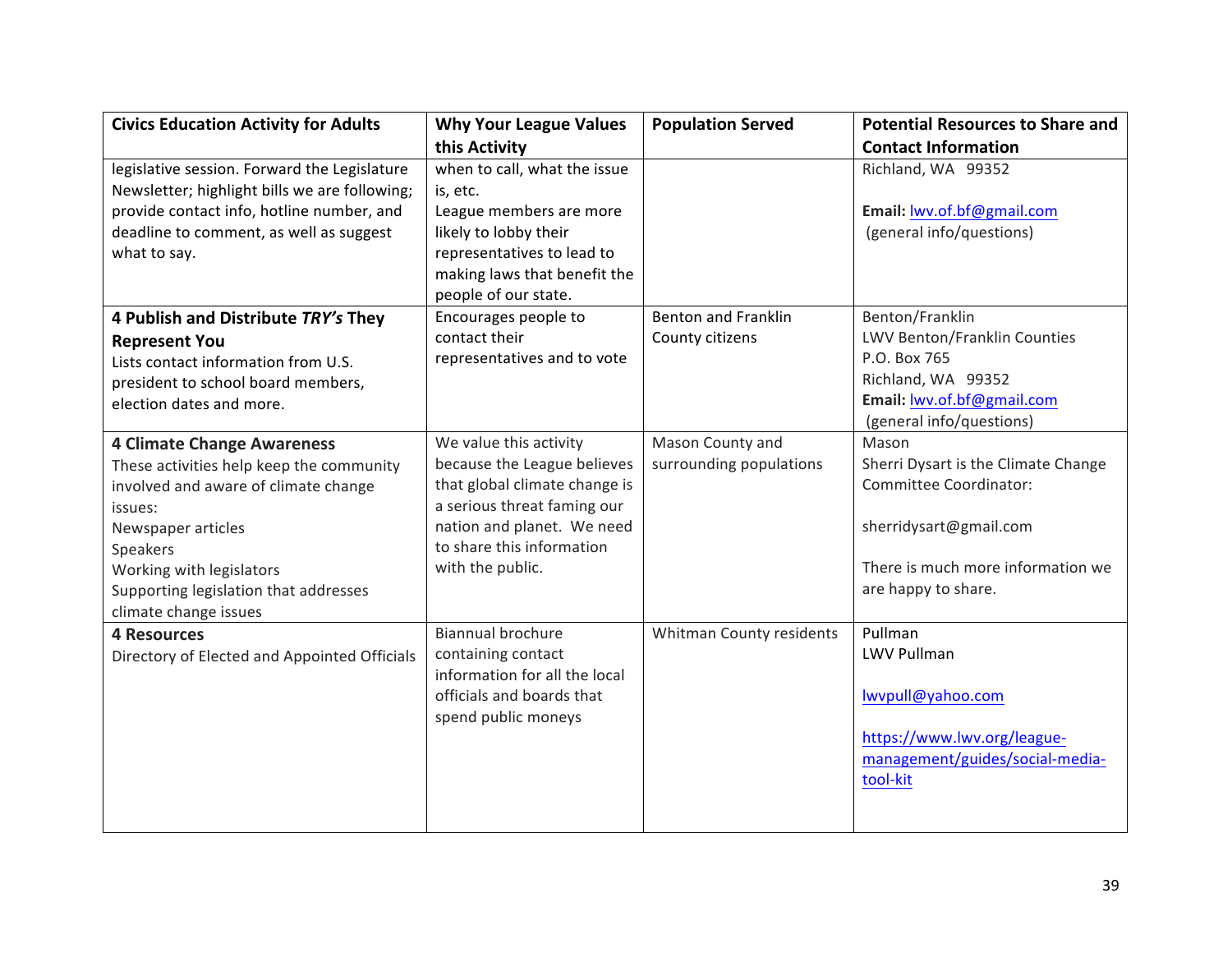| <b>Civics Education Activity for Adults</b> | <b>Why Your League Values</b>  | <b>Population Served</b>    | <b>Potential Resources to Share and</b> |
|---------------------------------------------|--------------------------------|-----------------------------|-----------------------------------------|
|                                             | this Activity                  |                             | <b>Contact Information</b>              |
| <b>4 Observer Corps</b>                     | LWVP has an invaluable tool    | <b>LWVP Observer Report</b> | Pullman                                 |
| Observe and report on local government      | in its mission of working for  | Readers Committee;          | lwvpull@yahoo.com                       |
| and other important Pullman and Whitman     | good government when           |                             |                                         |
| County agencies' Boards and                 | there is a vigorous and lively | All League members and      | LWVUS - Observing Your                  |
| Commissioners meetings.                     | Observer Corps in place.       | the community.              | Government in Action, A Resource        |
|                                             |                                |                             | Guide, LWVUS, 2007                      |
|                                             | This group forms the eyes      |                             |                                         |
|                                             | and ears of the LWVP Board     |                             | LWVP - Guidelines and FAQs;             |
|                                             | as participants attend and     |                             | Printed materials; Reports on           |
|                                             | observe the workings of        |                             | website.                                |
|                                             | governmental bodies.           |                             | LWVWA website:                          |
|                                             |                                |                             | http://www.lwvwa.org/about_us.ht        |
|                                             | The League believes that the   |                             | ml:                                     |
|                                             | presence of Observers helps    |                             | Observer Corps Tool Kit                 |
|                                             | keep government entities       |                             | LWVUS - League Basics,                  |
|                                             | attentive to their jobs, with  |                             | http://forum.lwv.org/sites/default/fi   |
|                                             | the proper respect for doing   |                             | les/member- resources/league-           |
|                                             | the public's business, and     |                             | basics.pdf                              |
|                                             | promotes transparency and      |                             |                                         |
|                                             | accountability.                |                             | LWVUS - #36 Observer Corps,             |
|                                             |                                |                             | Guidelines from National for an         |
|                                             |                                |                             | Observer Corps Program, 2011            |
|                                             |                                |                             | http://lwv.org/content/36-observer-     |
|                                             |                                |                             | corps                                   |
|                                             |                                |                             | WA State Open Meeting Laws              |
| 4 Advocacy                                  | Advocacy work is important     | Elected officials at all    | Seattle King                            |
| Unit members communicate with elected       | to our unit. We hope to do     | levels.                     | Contact: info@seattlelwv.org            |
| officials at all levels of government.      | more of this in the future.    |                             |                                         |
| <b>4 Action Alerts</b>                      | Most League                    | League members Seattle-     | Seattle King                            |
| One to three suggested action bullets are   | communications are in          | <b>King County</b>          | Action Chair, Board LWV                 |
| sent monthly to SKC league members by       | lengthy Voter newsletters or   |                             | info@seattlelwv.org                     |
| Action Chair on Board. Alerts could include | emails; These directed         |                             |                                         |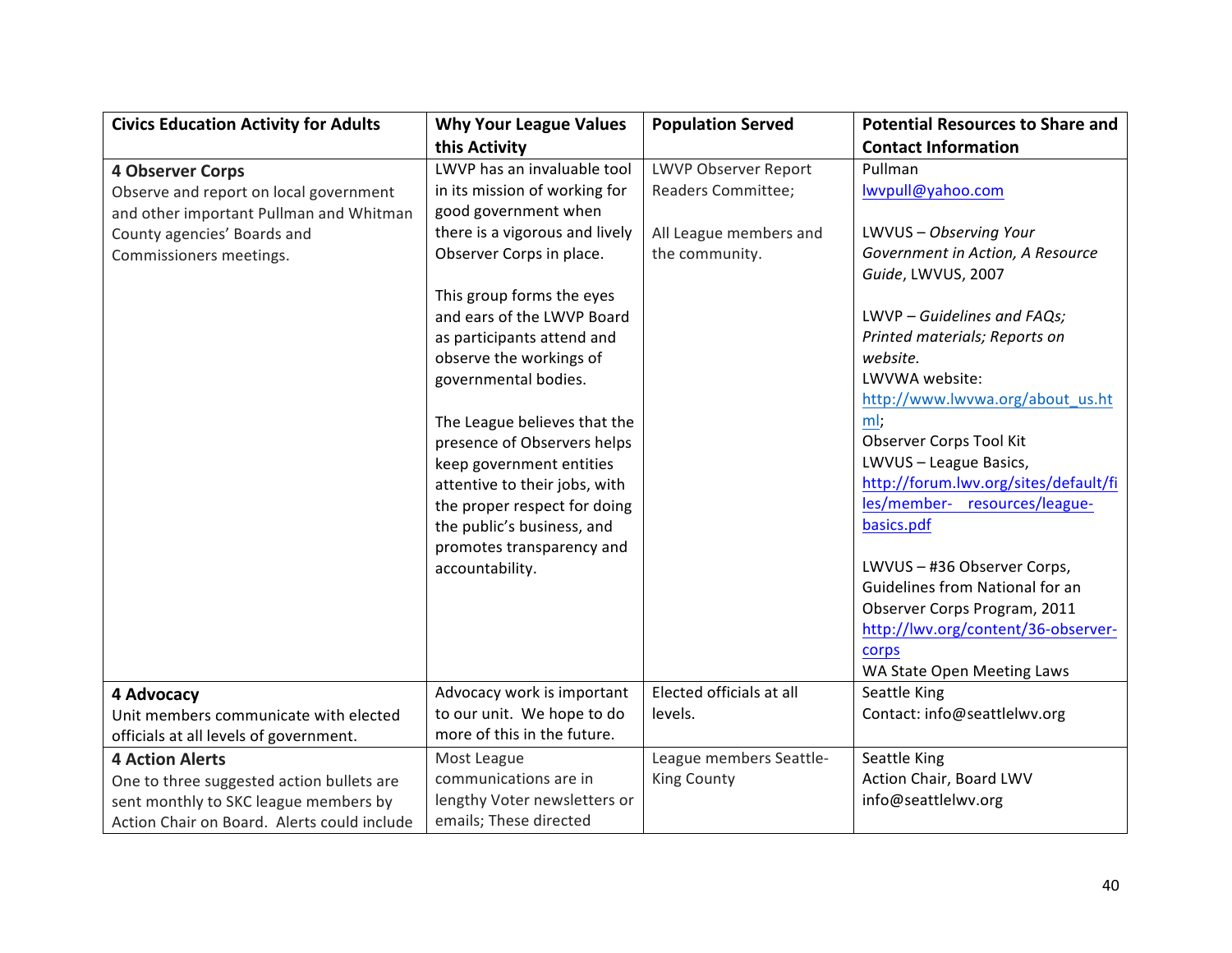| <b>Civics Education Activity for Adults</b>   | <b>Why Your League Values</b>  | <b>Population Served</b>    | <b>Potential Resources to Share and</b> |
|-----------------------------------------------|--------------------------------|-----------------------------|-----------------------------------------|
|                                               | this Activity                  |                             | <b>Contact Information</b>              |
| supporting a LWVWA policy statement or        | Action Alerts work to          |                             |                                         |
| legislation through postcards or attending a  | address fast moving issues     |                             |                                         |
| meeting/ hearing, reminder of LWVWA           | or as reminders of upcoming    |                             |                                         |
| function or League resources.                 | events.                        |                             |                                         |
| 4 Politics---Learning by Doing                | Activity introduces civic      | Focuses primarily on high   | Seattle King                            |
| (1.5 hours)                                   | education for anyone who       | school and college          | Agenda, curriculum and handouts         |
| A workshop designed for Shoreline College     | want to become politically     | students, but could be      |                                         |
| students to leave with an ACTION PLAN for     | involved but do not know       | presented to any group of   | Contact: judy.deiro@gmail.com           |
| the next step towards political activism and  | where or how to begin          | interested individuals      |                                         |
| to feel empowered to get politically          |                                |                             | Will lead workshop if requested and     |
| engaged.                                      |                                |                             | available.                              |
| 4 Weekly Legislative Discussions at the       | League members learn and       | League members and the      | Snohomish                               |
| <b>Mall</b>                                   | share background of a bill.    | public are welcome. Often   | During the Legislative Session          |
| January - April during Legislative Session.   | How to track a bill, contact   | teens join in.              | League members prep with Sunday         |
| Topics vary: housing, health,                 | legislators, and use           | Alderwood Food Court,       | LWVWA newsletter -                      |
| transportation, etc. Each person gets         | leg.wa.gov's website.          | Lynnwood.                   | <b>Bills by Topic:</b>                  |
| chance to talk/ask.                           |                                |                             | https://apps.leg.wa.gov/billsbytopic/   |
| Sometimes there are handouts.                 | Informal connections in a      |                             | Jody Trautwein:                         |
| Food/Beverage: bonus. Curious teens often     | small group - friendly &       |                             | info@lwvsnoho.com                       |
| join in, asking, "What are you talking        | democratic.                    |                             | <b>Bob Creamer</b>                      |
| about? "                                      |                                |                             |                                         |
| <b>4 Speak-Up Schools Training</b>            | In depth training and          | Anyone interested in        | Snohomish                               |
| (State-wide effort)                           | practice on how to prepare     | testifying to the 2021      | Karen Crowley, Project Lead of          |
| In addition to Speak-up Schools, League       | and deliver effective          | Redistricting Commission,   | LWVSC.                                  |
| members sharing information in ways we        | testimony related to           | etc.                        | info@lwvsnoho.org                       |
| have not done before-- Voter Services,        | redistricting in WA State.     |                             | Led by Alison McCaffrey, LWVWA          |
| Diversity, Equity and Inclusion (DEI), civics | Offered in Spring, 2021.       | Partnering with Skagit      | coordinator                             |
| education and Membership, Engagement          |                                | LWV.                        |                                         |
| and Leadership Development (MELD)             |                                |                             |                                         |
| <b>4 Brochure: Your Voice Matters</b>         | Our league created this tool   | Available to public to      | Snohomish                               |
| Tips for successful engagement at public      | to help anyone interested in   | download from our           | Brochure Link (LWVSC website) The       |
| hearings, i.e. testifying.                    | testifying to a council, board | website. Only in English at | brochure is also available on the       |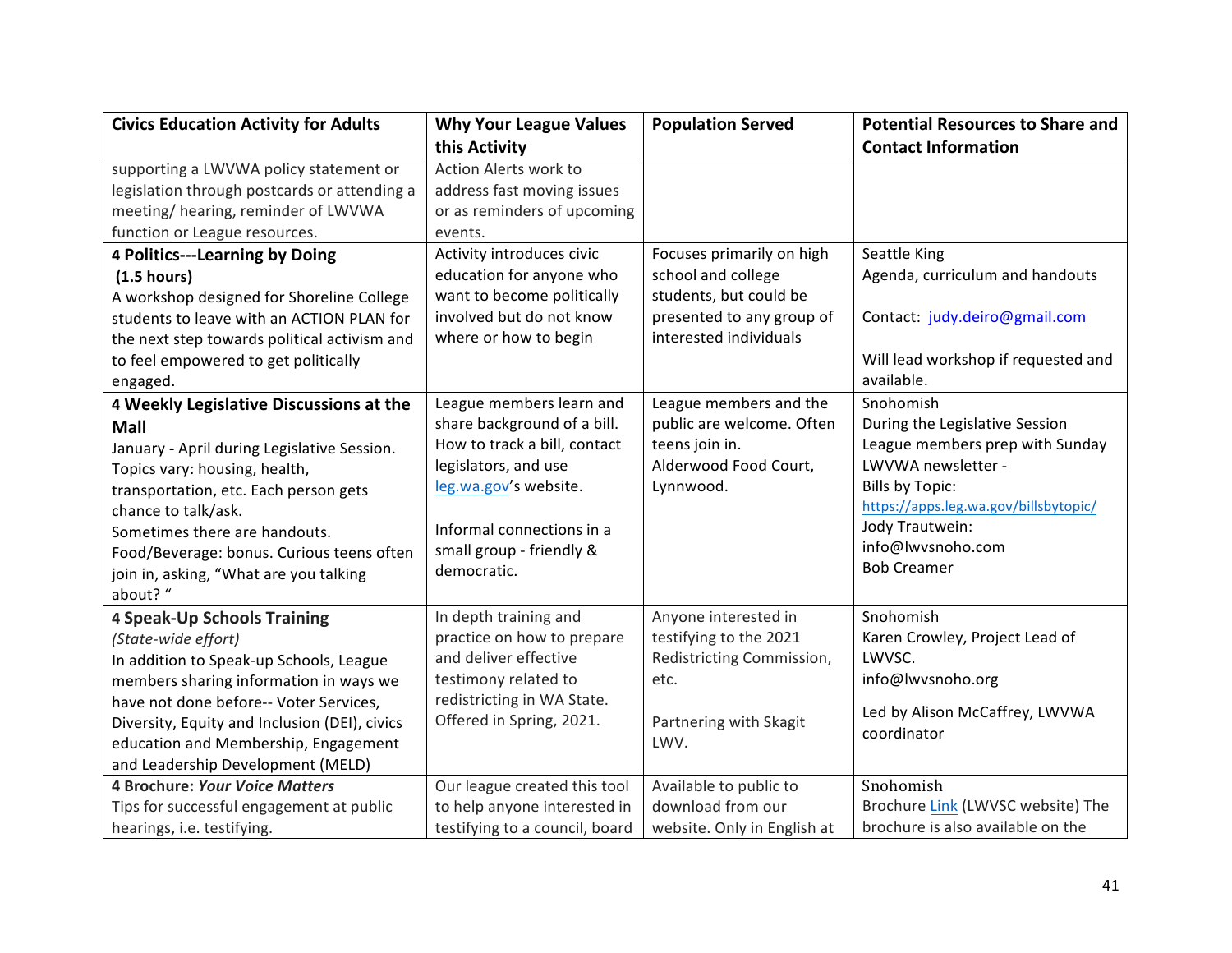| <b>Civics Education Activity for Adults</b>                                                                                      | <b>Why Your League Values</b>                                                                          | <b>Population Served</b>    | <b>Potential Resources to Share and</b> |
|----------------------------------------------------------------------------------------------------------------------------------|--------------------------------------------------------------------------------------------------------|-----------------------------|-----------------------------------------|
|                                                                                                                                  | this Activity                                                                                          |                             | <b>Contact Information</b>              |
|                                                                                                                                  | or commission. We wanted                                                                               | this time.                  | LWVWA website, or the Speak Up          |
|                                                                                                                                  | to take the mystery out of                                                                             |                             | School page:                            |
|                                                                                                                                  | the process and give helpful                                                                           |                             | https://lwvwa.org/speakup               |
|                                                                                                                                  | tips and tools.                                                                                        |                             |                                         |
|                                                                                                                                  |                                                                                                        |                             |                                         |
| 4 Speak-up School                                                                                                                | Elevating voices and                                                                                   | Anyone interested in        | Spokane                                 |
| Organizing workshops to train volunteers to                                                                                      | promoting diversity, equity,                                                                           | having their voices heard.  | Contact                                 |
| provide testimony to the Redistricting                                                                                           | and inclusion for                                                                                      | Including indigenous,       | http://lwvwa.org/speakup.org            |
| Commission                                                                                                                       | populations that have not                                                                              | BPOC, Latino, hard of       |                                         |
|                                                                                                                                  | previously been                                                                                        | hearing.                    |                                         |
|                                                                                                                                  | represented.                                                                                           |                             |                                         |
| 4 Observer Corps                                                                                                                 | Observers assist the League                                                                            | All League members as well  | Spokane                                 |
| The function of the Observer Corps is to                                                                                         | in better understanding the                                                                            | as the community at large.  | Sylvia Oliver                           |
| listen, learn and report back on factual                                                                                         | function of our government                                                                             |                             | Sylvia.oliver@gmail.com                 |
| information about proceedings of council,                                                                                        | and schools and importantly                                                                            |                             |                                         |
| board, commission and advisory                                                                                                   | call attention to community                                                                            |                             | https://my.lwv.org/washington/spo       |
| committees within our regional city and                                                                                          | and public policy issues the                                                                           |                             | kane-area/observer-corps-program-       |
| county government and public schools.                                                                                            | League may wish to                                                                                     |                             | league-women-voters-spokane-            |
|                                                                                                                                  | act/testify on based on                                                                                |                             | area.                                   |
|                                                                                                                                  | League Policy Statements                                                                               |                             |                                         |
|                                                                                                                                  | found in the League                                                                                    |                             |                                         |
|                                                                                                                                  | Handbook.                                                                                              |                             |                                         |
| 4 Broad Distribution of They Represent                                                                                           | Increases access to elected                                                                            | Citizens of Thurston County | Thurston                                |
| <b>You Brochures</b>                                                                                                             | officials and knowledge of                                                                             |                             | <b>Gail Gosney</b>                      |
| both in print and electronically                                                                                                 | whom to contact                                                                                        |                             | lwythurson@gmail.com                    |
|                                                                                                                                  | Category Five-Communication - Civic Discourse, Public Speaking, Social Media, the Press - 9 activities |                             |                                         |
| This category deals with all forms of communication; face-to-face, verbal and non-verbal, and how to determine reliable sources. |                                                                                                        |                             |                                         |
|                                                                                                                                  | Target audience: Community and/or League members                                                       |                             |                                         |
| 5 Media-Facebook, Letters to the                                                                                                 | Creates awareness of timely                                                                            | General public              | Benton/Franklin                         |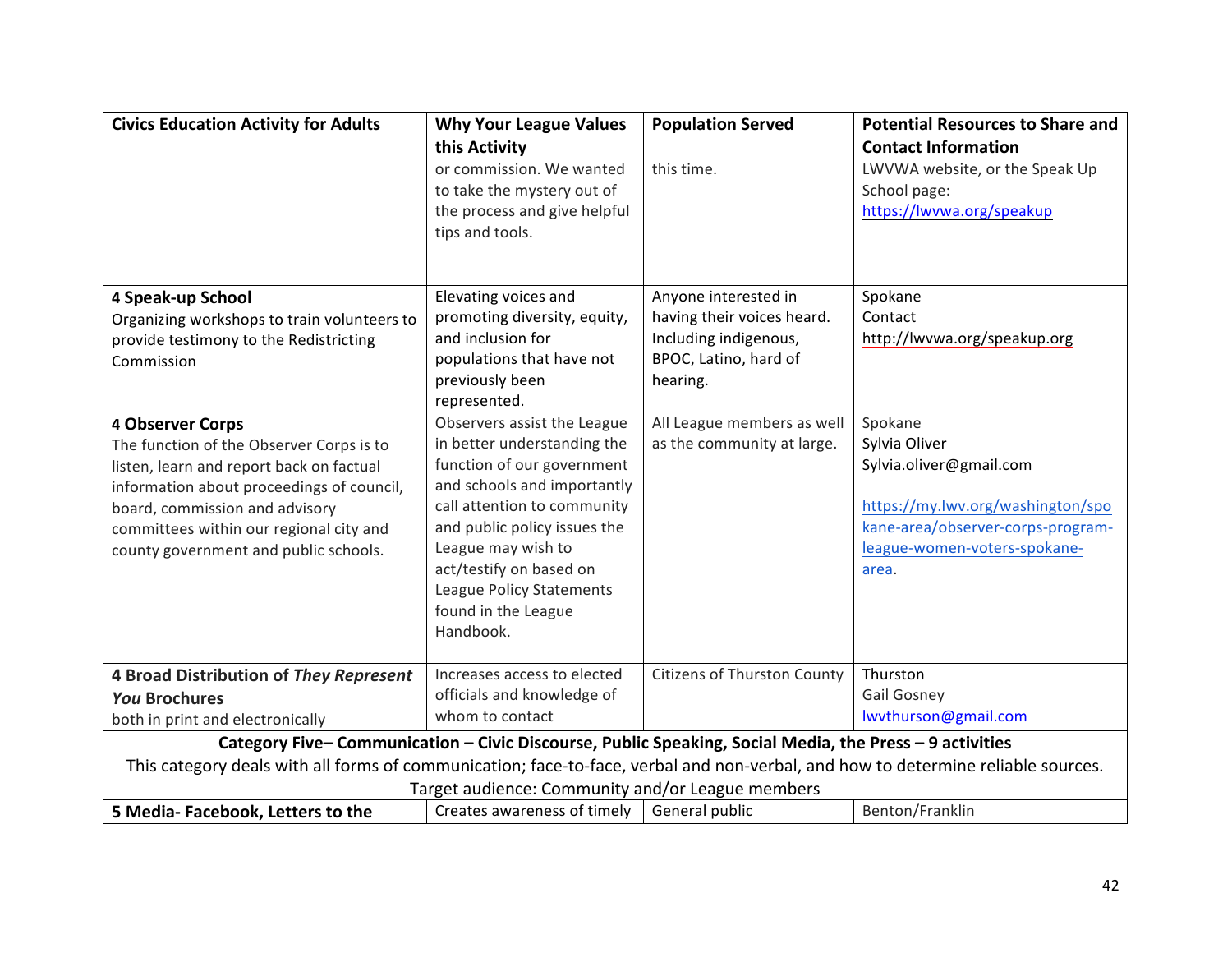| <b>Civics Education Activity for Adults</b>   | <b>Why Your League Values</b> | <b>Population Served</b>    | <b>Potential Resources to Share and</b> |
|-----------------------------------------------|-------------------------------|-----------------------------|-----------------------------------------|
|                                               | this Activity                 |                             | <b>Contact Information</b>              |
| <b>Editor</b>                                 | issues and voting             |                             | <b>Benton/Franklin Counties</b>         |
| Use of a variety of media to share League     | information.                  |                             | P.O. Box 765                            |
| elections and civics information.             |                               |                             | Richland, WA 99352                      |
|                                               |                               |                             | Email: lwv.of.bf@gmail.com(general      |
|                                               |                               |                             | info)                                   |
| <b>5 Civics Through Social Media</b>          | Social media is another way   | League members and          | Clallam                                 |
| From the first of September through           | to reach voters (currently    | community members           | info@lwvcla.org subject line:           |
| election week, we used social media to        | use Facebook, Instagram       |                             | communication committee, social         |
| inform voters about registration, what's on   | and Twitter).                 |                             | media                                   |
| the ballot, resources for making informed     |                               |                             | T Lynn                                  |
| decisions, etc.                               |                               |                             |                                         |
| <b>5 Social Media</b>                         | The LWV Social Media Tool     | All League members and      | Pullman                                 |
| Instagram, Facebook, Twitter and YouTube.     | Kit says it best in that you  | the general public          | lwypull@yahoo.com                       |
| We are making efforts to use social media     | can increase your             | interested in league        |                                         |
| to promote upcoming events, meetings and      | engagement by using "social   | activity.                   | https://www.lwv.org/league-             |
| other communications including civics         | media platforms to            |                             | management/guides/social-media-         |
| activities. The posts can be simple, or one   | maximize your presence,       |                             | tool-kit                                |
| can be more creative. We have a YouTube       | power, and reach!"            |                             | https://www.lwv.org/league-             |
| channel where people can see the recorded     |                               |                             | management/guides/social-media-         |
| activity if they were unable to make it       |                               |                             | tool-kit                                |
| during the scheduled time.                    |                               |                             |                                         |
| 5 Media Bias: Trusting Our Choices of         | <b>Defending Democracy</b>    | LWV members and general     | Seattle King                            |
| News Media (1 hour workshop)                  | depends on the public         | public                      | <b>Handouts and Power Point</b>         |
| LWV members and general public have           | knowing and trusting          |                             |                                         |
| concerns about how to identify reputable      | reliable sources for          |                             | Contact: Michael Knapp, PhD,            |
| sources (newspaper, TV, and radio) for        | information.                  |                             | retired UW professor of education,      |
| information. Presentation bases on            |                               |                             | mknapp@uw.edu                           |
| research updated annually.                    |                               |                             |                                         |
| <b>5 Civil Discourse</b>                      | Collaborative effort with     | Public sessions open to any | Skagit League                           |
| Panel discussions: 5-part series began with   | local mediation center and    | interested community        | Contact                                 |
| panel about civil discourse in Skagit County. | Skagit LWV. Consisted of      | members. Series ended       | info@skagitlwv.org                      |
|                                               | four training sessions at     | with discussion on          | All meetings were open to public,       |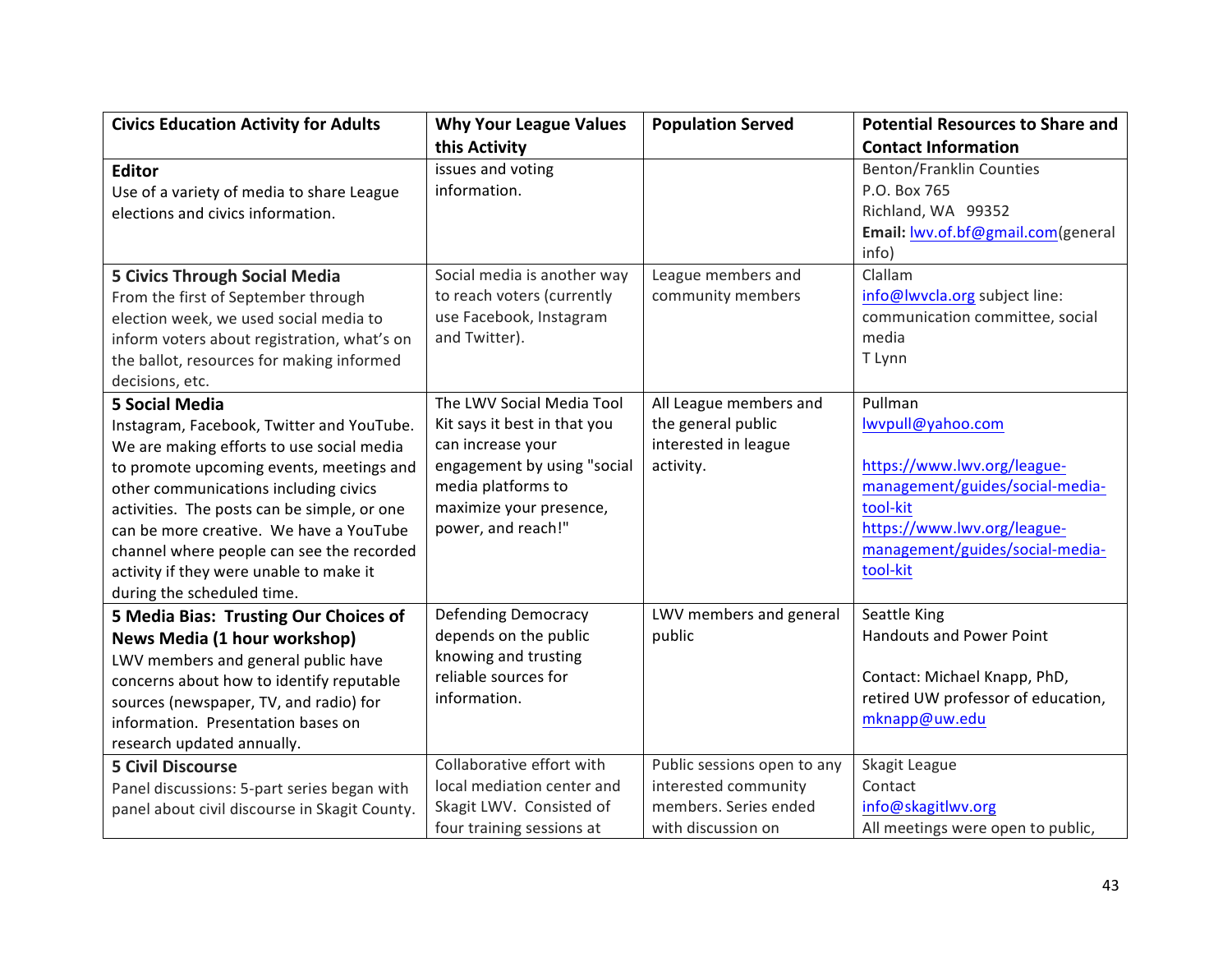| <b>Civics Education Activity for Adults</b>                                                                                                                  | <b>Why Your League Values</b>                                                                                                                       | <b>Population Served</b>                               | <b>Potential Resources to Share and</b>                                                                                                                                                                                                                |
|--------------------------------------------------------------------------------------------------------------------------------------------------------------|-----------------------------------------------------------------------------------------------------------------------------------------------------|--------------------------------------------------------|--------------------------------------------------------------------------------------------------------------------------------------------------------------------------------------------------------------------------------------------------------|
|                                                                                                                                                              | this Activity                                                                                                                                       |                                                        | <b>Contact Information</b>                                                                                                                                                                                                                             |
| Panel representatives from police, business,<br>agriculture, LBGTQ community, college,<br>newspaper. City Council determined need<br>for community meetings. | Skagit Valley College, led by<br>mediator on how to listen,<br>express differing opinions in<br>a civil way with respect for<br>differing opinions. | homelessness looking for<br>solution in Skagit County. | but being "BC" (before Corona) no<br>meetings were recorded. We<br>decided that this was a unique<br>project, was well attended, and<br>would be worth sharing with other<br>leagues because the topic is timely.<br>(Series originally held in 2018.) |
| 5 Partnership with Braver Angels                                                                                                                             | Braver Angels is a national                                                                                                                         | Public and League                                      | Snohomish                                                                                                                                                                                                                                              |
| Workshop: Communication Skills for                                                                                                                           | organization dedicated to                                                                                                                           | Members:                                               | Partnership Lead: Karen Crowley,                                                                                                                                                                                                                       |
| <b>Bridging the Political Divide</b>                                                                                                                         | breaking down the political                                                                                                                         | Anyone interested in                                   | info@lwvsnoho.org                                                                                                                                                                                                                                      |
| Discussion of the documentary film "The<br>Reunited States." Receive weekly info and                                                                         | divide. We value the<br>excellent training they<br>provide, and their                                                                               | depolarizing American<br>politics.                     | Optional: membership - \$12                                                                                                                                                                                                                            |
| Zooms w/red & blue participants<br>nationwide.                                                                                                               | commitment to meeting                                                                                                                               | Advertised on local online:                            |                                                                                                                                                                                                                                                        |
|                                                                                                                                                              | each other as citizens. Well<br>received by community.                                                                                              | myedmondsnews.com                                      |                                                                                                                                                                                                                                                        |
| 5 "Magazine on the Air,"                                                                                                                                     | Varied current topics propel                                                                                                                        | For League members and                                 | Snohomish                                                                                                                                                                                                                                              |
| Monthly radio program KSER.                                                                                                                                  | the curious listener using a                                                                                                                        | the public.                                            | info@seattlelwv.org                                                                                                                                                                                                                                    |
| Program on the Electoral College.                                                                                                                            | different communication                                                                                                                             |                                                        | Karen Crowley, LWV                                                                                                                                                                                                                                     |
| Interview with newly elected city council                                                                                                                    | mode.                                                                                                                                               | KSER 90.7.org FM                                       | Radio Show Host                                                                                                                                                                                                                                        |
| representatives. Interview with Lisa Ault of                                                                                                                 |                                                                                                                                                     |                                                        | karenacrowley@gmail.com                                                                                                                                                                                                                                |
| Fair Vote Washington Ranked Choice                                                                                                                           | Topics: strengthen current                                                                                                                          |                                                        | Linked to LWVSC website:                                                                                                                                                                                                                               |
| Voting.                                                                                                                                                      | and local state civics<br>knowledge.                                                                                                                |                                                        | http://www.kser.org/content/leagu<br>e-women-voters-magazine-air                                                                                                                                                                                       |
| Interview with Garth Fell on recall process                                                                                                                  |                                                                                                                                                     |                                                        |                                                                                                                                                                                                                                                        |
| in WA.                                                                                                                                                       |                                                                                                                                                     |                                                        | Re-United States on KSER                                                                                                                                                                                                                               |
|                                                                                                                                                              |                                                                                                                                                     |                                                        | radio:http://www.kser.org/this-                                                                                                                                                                                                                        |
|                                                                                                                                                              |                                                                                                                                                     |                                                        | week-on-                                                                                                                                                                                                                                               |
|                                                                                                                                                              |                                                                                                                                                     |                                                        | kser?page=5&%3Bamp%3B=wipiiaw<br>ryrkck                                                                                                                                                                                                                |
| <b>5 Communications - Social Media</b>                                                                                                                       | Social media - a way to get                                                                                                                         | General public, League                                 | Snohomish                                                                                                                                                                                                                                              |
| Consistency                                                                                                                                                  | information quickly to many                                                                                                                         | members                                                | <b>LWVSC Communications team:</b>                                                                                                                                                                                                                      |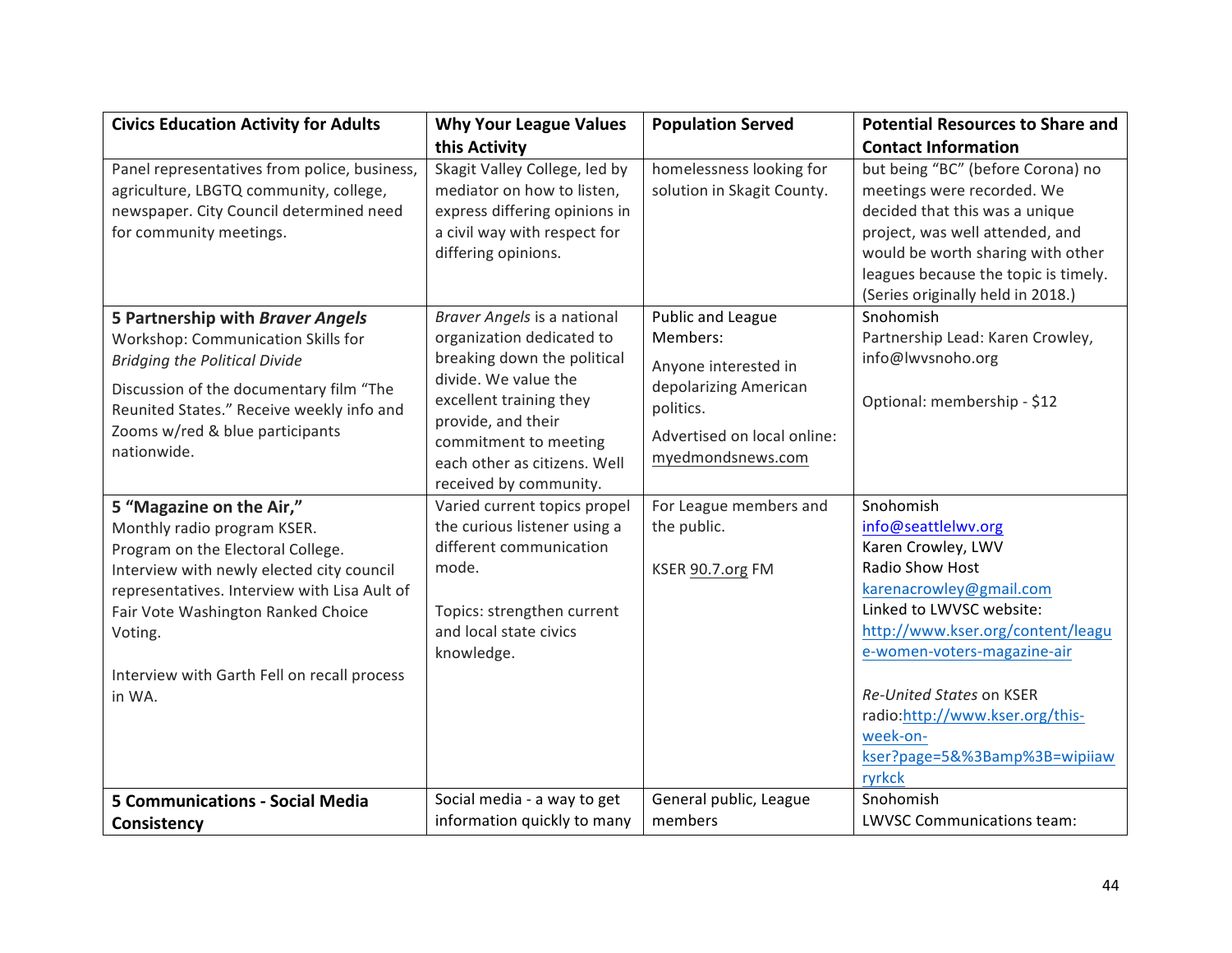| <b>Civics Education Activity for Adults</b>                                                                                                   | <b>Why Your League Values</b>                                                       | <b>Population Served</b>       | <b>Potential Resources to Share and</b> |
|-----------------------------------------------------------------------------------------------------------------------------------------------|-------------------------------------------------------------------------------------|--------------------------------|-----------------------------------------|
|                                                                                                                                               | this Activity                                                                       |                                | <b>Contact Information</b>              |
| Expand from the mainstays. Use all media,                                                                                                     | people. Using it can help                                                           |                                | lwysccommunications@gmail.com           |
| each reaching different audiences.                                                                                                            | keep civics knowledge in the                                                        | LWVSC's new                    |                                         |
| Example: Instagram - uses short videos,                                                                                                       | forefront of people's minds.                                                        | Communication Team (of         | Jen Winkler, Team Lead                  |
| graphics & music to draw attention.                                                                                                           | Advertising LWV events is                                                           | 5) was introduced Summer,      | lwvsccommunications@gmail.com           |
| Popular with young adults: a way to send                                                                                                      | most helpful.                                                                       | 2020.                          |                                         |
| messages about civics, voting, & League                                                                                                       | Keeping up on trends is                                                             |                                | Detailed rationale and stats            |
| events.                                                                                                                                       | imperative to making it                                                             | Born out of desire for more    | provided by Jen Winkler                 |
| We just started an Instagram page, and                                                                                                        | effective.                                                                          | exposure to public and a       |                                         |
| quickly have 81 followers, by following local                                                                                                 | Posting daily is ideal for                                                          | consistency in our             |                                         |
| organizations that follow us back. Same                                                                                                       | many platforms, at                                                                  | protocols.                     |                                         |
| information formatted differently in                                                                                                          | minimum once a week. It's                                                           |                                |                                         |
| Facebook, which reaches mostly older                                                                                                          | ok to repeat the same info                                                          | Have own YouTube               |                                         |
| adults and is more text-based. Observing                                                                                                      | across multiple places!                                                             | channel. Getting good use.     |                                         |
| this social media past 6 months. Our                                                                                                          | (Website, email, the Voter,                                                         | Approved by Board.             |                                         |
| engagement has grown exponentially. *                                                                                                         | YouTube, Facebook)                                                                  |                                |                                         |
| <b>5 Civil Discourse Presentations &amp;</b>                                                                                                  | Insights from education,                                                            | The public and students        | Snohomish                               |
| <b>Conversations</b>                                                                                                                          | media, and political groups.                                                        | from Edmonds Community         | Joan Smith, Civil Discourse Chair       |
| 2017-2019 Presenters, followed by small                                                                                                       | Helped develop                                                                      | College and Everett            | joan.a.smith@gmail.com                  |
| group discussions.                                                                                                                            | partnerships with NAACP,                                                            | Community College.             |                                         |
| "Diversity: Conflict to Cohesions: The Role                                                                                                   | Muslim, Latino, Tulalip                                                             |                                | Partnership with Sno-Isle Libraries,    |
| of Civic Discourse" in 2018.                                                                                                                  | Tribes, students and                                                                | <b>Community and Snohomish</b> | AAUW, Edmonds & Everett Comm.           |
|                                                                                                                                               | <b>Snohomish County</b>                                                             | Bridge Builders, Marysville.   | Colleges, NAACP, and Volunteers of      |
| "Civil Conversations in an Angry Age" by                                                                                                      | Leadership.                                                                         |                                | <b>American Mediation Specialists</b>   |
| David Smith, March 2019.                                                                                                                      | Partnered with Everett                                                              | Public and students at         |                                         |
|                                                                                                                                               | Community College and WA                                                            | Cascade High.                  | New partnership: City of Everett in     |
|                                                                                                                                               | State humanities speaker                                                            |                                | their Civil City project                |
|                                                                                                                                               |                                                                                     |                                |                                         |
|                                                                                                                                               | Category Six - This Category is for Current Issues and Special Topics-16 activities |                                |                                         |
| Climate change, affordable housing, opioid addiction, systemic racism, redistricting, LGBTQ rights, including outreach and involvement of the |                                                                                     |                                |                                         |

| community. Target audience: community and/or League members.                                                     |                            |         |                                |  |
|------------------------------------------------------------------------------------------------------------------|----------------------------|---------|--------------------------------|--|
| Bellingham/Whatcom<br>  6 Issue Groups - Monthly Meetings:<br>Community and League<br>  In lieu of separate unit |                            |         |                                |  |
| Guest Speakers/video presentations                                                                               | meetings, our League looks | members | membership@lwvbellinghamwhatco |  |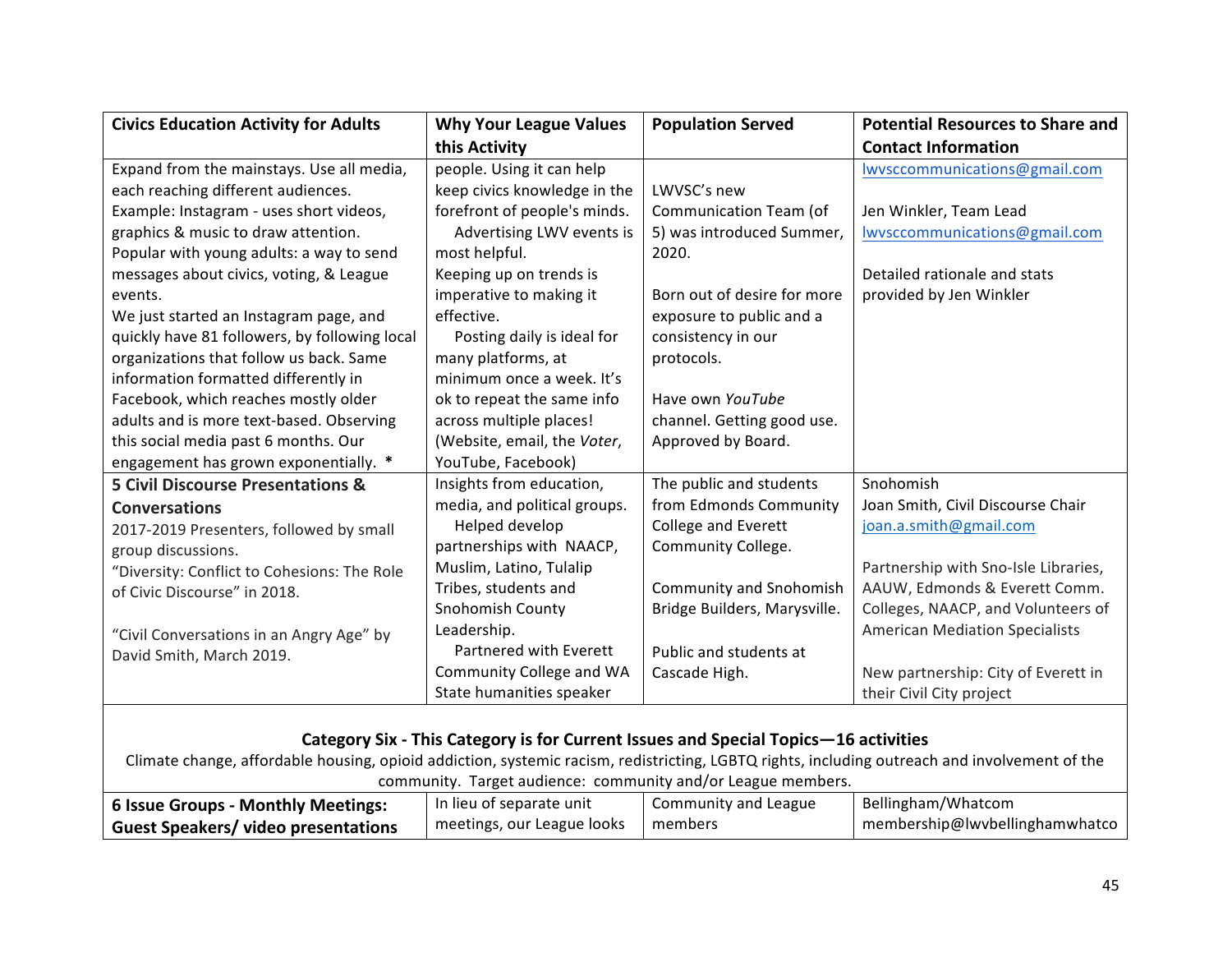| <b>Civics Education Activity for Adults</b>                                                                                                                                                                                                                                                | <b>Why Your League Values</b>                                                                                                                                                                                                                                                                     | <b>Population Served</b>                                                                                                                                                                    | <b>Potential Resources to Share and</b>                                                                                                                                                                                      |
|--------------------------------------------------------------------------------------------------------------------------------------------------------------------------------------------------------------------------------------------------------------------------------------------|---------------------------------------------------------------------------------------------------------------------------------------------------------------------------------------------------------------------------------------------------------------------------------------------------|---------------------------------------------------------------------------------------------------------------------------------------------------------------------------------------------|------------------------------------------------------------------------------------------------------------------------------------------------------------------------------------------------------------------------------|
|                                                                                                                                                                                                                                                                                            | this Activity                                                                                                                                                                                                                                                                                     |                                                                                                                                                                                             | <b>Contact Information</b>                                                                                                                                                                                                   |
| or panel discussions<br>Invite members and community to educate,<br>discuss, and advocate for current & future<br>issues.<br>Current issue groups:<br>Healthcare<br>Women's Economic Security (WES)<br>Racial Equity/Healthy Democracy (REHD)<br><b>Voting Rights</b><br>Climate and Water | for new opportunities to<br>collaborate with other<br>community groups to<br>address the issues that they<br>are focused on and to affect<br>policy at the local, state and<br>national levels.<br>Engaging with the<br>community from the onset<br>keeps the League group<br>focused on relevant |                                                                                                                                                                                             | m.org<br>(360) 734-2366<br>Website:<br>https://www.lwvbellinghamwhatco<br>m.org<br>info@LWVBellinghamwhatcom.org                                                                                                             |
| <b>6 ZOOM Sessions Educating</b><br><b>Community: Climate Change</b><br>Trains carrying oil/building new pipeline<br>and Cherry Point Preservation. Involved<br>testimony & emails.                                                                                                        | outcomes.<br>Environmental problems<br>have been facing Bellingham<br>waterfront for years.<br>For preservation of Cherry<br>Point and resistance to<br>railway transporting oil.                                                                                                                 | LWV education; community<br>in general through letters,<br>public testimony to the<br>county council meeting;<br>open ZOOM meeting &<br>presentations to educate<br>publics re: the issues. | Bellingham/Whatcom<br>lwvbellinghamwhatcom.org                                                                                                                                                                               |
| 6 "Slay the Dragon"-film, 2019<br>Follows citizens' groups working to end the<br>practice of gerrymandering.<br>1hr 40 min. Shown 11-15-2020<br>Panel discussed and answered questions at<br>"intermission". Issue Chair, Allison<br>McCaffree on panel.                                   | "Our purpose for this<br>screening is to highlight how<br>thousands of people worked<br>together." Rectify problems<br>with fair<br>representation/redistricting<br>in Bellingham and Whatcom<br>Co. Discussion and<br>participants in LWVBWC<br>link.                                            | LWVBWC and Whatcom<br>Co. Community<br>See LWVBWC link to buy or<br>rent on YouTube.                                                                                                        | Bellingham/Whatcom<br>Iwvbellinghamwhatcom.org<br>https://www.lwvbellinghamwhatco<br>m.org/news/slay-the-dragon-film-<br>showing-amp-panel-discussion-<br>about-gerrymandering<br>https://www.imdb.com/title/tt1001<br>1500/ |
| 6 Nooksack Water Basin Zoom<br><b>Presentations</b><br>Salmon recovery, and orca whale                                                                                                                                                                                                     | Important work with Lummi<br>Nation.<br>Relevant due to increased                                                                                                                                                                                                                                 | Increase League members'<br>awareness and the County<br>Council; Lummi Nation and                                                                                                           | Bellingham/Whatcom<br>info@LWVBellinghamwhatcom.org                                                                                                                                                                          |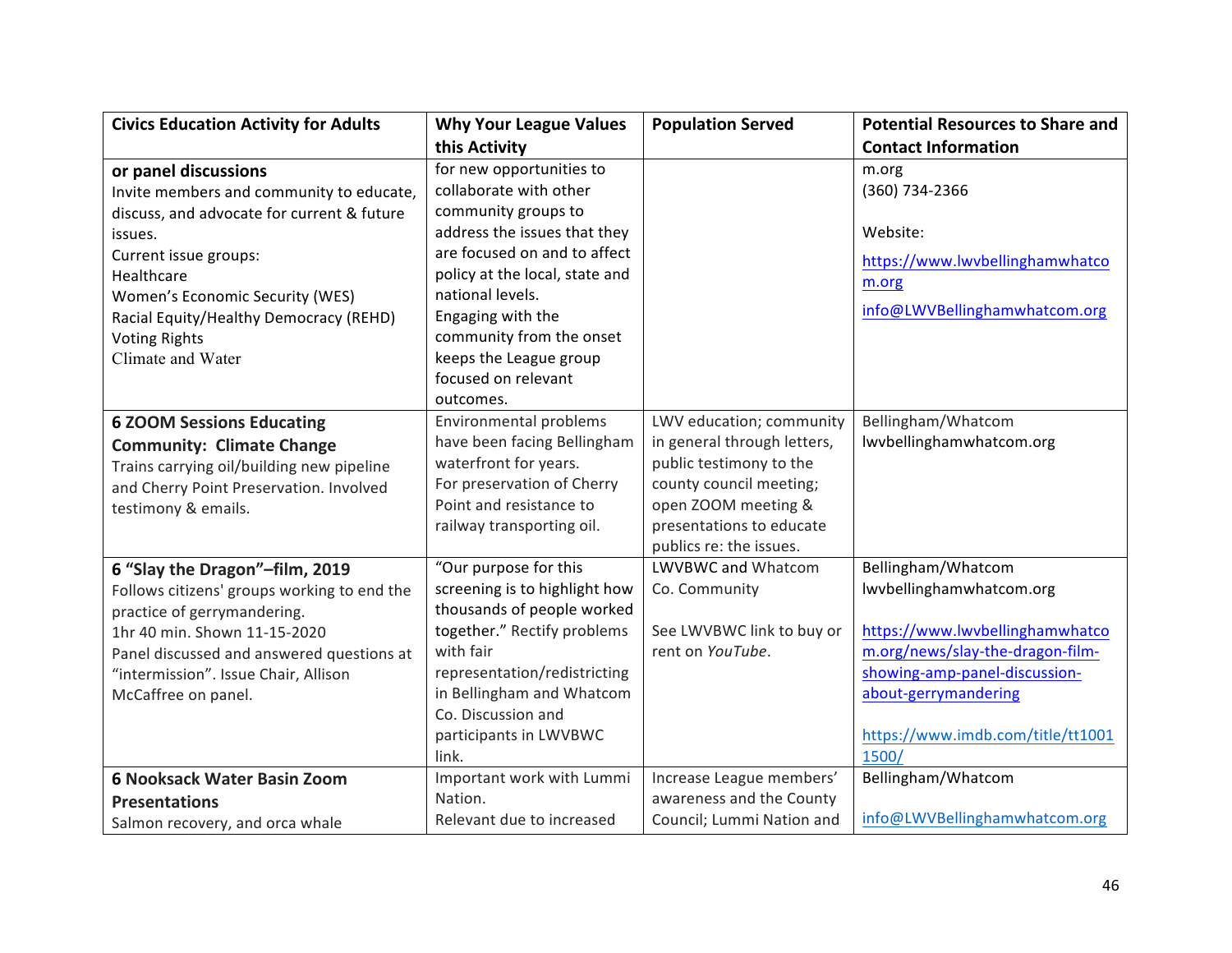| <b>Civics Education Activity for Adults</b>   | <b>Why Your League Values</b>    | <b>Population Served</b>    | <b>Potential Resources to Share and</b> |
|-----------------------------------------------|----------------------------------|-----------------------------|-----------------------------------------|
|                                               | this Activity                    |                             | <b>Contact Information</b>              |
| preservation; restoration strategies          | stream temperatures equals       | public                      |                                         |
| explained.                                    | less salmon; getting water       |                             |                                         |
|                                               | to farmers and surrounding       |                             |                                         |
| Emails to County Council.                     | communities fairly and           |                             |                                         |
|                                               | equitably.                       |                             |                                         |
| <b>6 Interest Study on Water: Community</b>   | Water accessibility and          | Community members of        | Clallam                                 |
| Outreach                                      | water quality are important      | Sequim area. In addition,   |                                         |
| Our Water Committee studied water issues      | issues in the Sequim-            | the film has been used in   | 20 min film, lecture series topics and  |
| in the Dungeness Watershed and wanted to      | Dungeness area. We               | education activities by our | speaker list available on website       |
| share the information. We had a 20-minute     | partnered with many local        | local Audubon Center.       | Iwvcla.org Story of Water tab           |
| introductory film made, showed it to          | groups to provide this           |                             |                                         |
| community groups to generate interest and     | educational opportunity:         |                             | Contact: info@lwvcla.org subject        |
| followed that with a 10-month speaker         | Dungeness Water                  |                             | line: story of water                    |
| series.                                       | Management Team,                 |                             | Carrol Hull                             |
|                                               | Jamestown S'Klallam Tribe,       |                             |                                         |
|                                               | county water experts, Land       |                             |                                         |
|                                               | Trust, Dept of Ecology, etc.     |                             |                                         |
| <b>6 ZOOM Presentation on Clark County</b>    | Charter review process will      | Mainly adults. Anyone       | Clark                                   |
| <b>Charter Review Commission</b>              | impact entire Clark County.      | could register whether in   | Contact: lwvclarkcounty@gmail.com       |
| October 21, 2020, What is its role? Why is it | This presentation also built     | Fort Vancouver Regional     |                                         |
| important? League moderator and guest         | interest in League's             | Library district or Camas   |                                         |
| speakers: Policy analyst with Clark County    | candidate forums for             | Library area.               |                                         |
| and former chair of Board of Freeholders      | <b>Charter Review Commission</b> |                             |                                         |
| who drafted County Charter.                   | candidates. Supported            |                             |                                         |
|                                               | partnerships with Fort           |                             |                                         |
|                                               | Vancouver Regional and           |                             |                                         |
|                                               | Camas Libraries.                 |                             |                                         |
| <b>6 Monthly Informational Evening</b>        | These meetings are another       | All League members,         | Pullman                                 |
| <b>Meetings</b>                               | way that LWV reaches out         | friends of League who are   | lwvpull@yahoo.com                       |
| Panel/Guest speakers on hot topics of         | to our community to              | not members, and the        |                                         |
| interest including the Pullman Regional       | educate on issues of             | general community.          | City of Pullman,                        |
| Hospital during COVID, Rob Curley,            | importance.                      |                             | Pullman Moscow Regional Airport,        |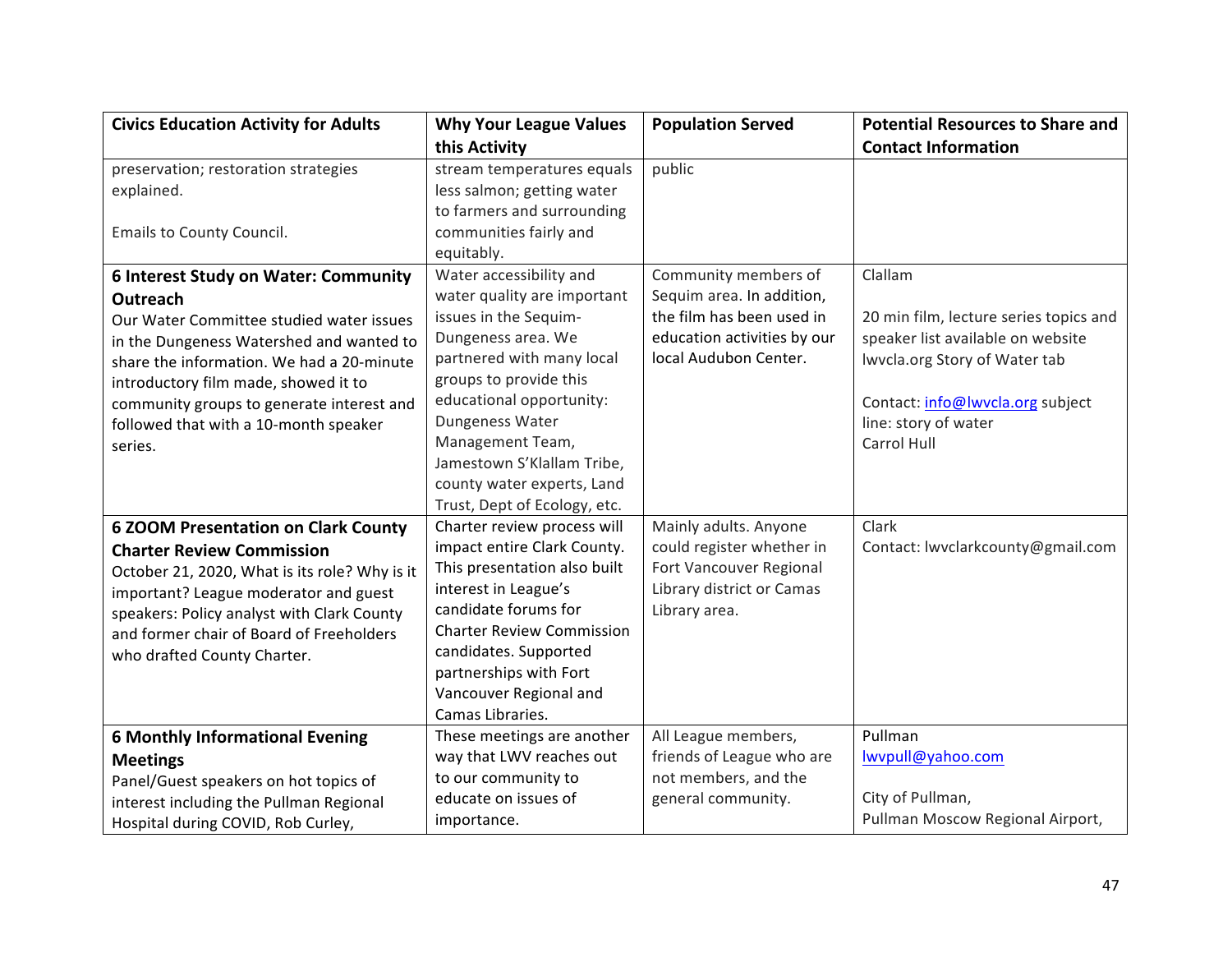| <b>Civics Education Activity for Adults</b>                    | <b>Why Your League Values</b>                         | <b>Population Served</b>  | <b>Potential Resources to Share and</b> |
|----------------------------------------------------------------|-------------------------------------------------------|---------------------------|-----------------------------------------|
|                                                                | this Activity                                         |                           | <b>Contact Information</b>              |
| Suffragette reenactments, Rank Choice                          |                                                       |                           | Whitman County Commissioners,           |
| Voting, Active Transportation Planning,                        |                                                       |                           | Whitman County Superior Court           |
| Citizen Climate Lobby, and many more.                          |                                                       |                           | We have reached out to the local        |
|                                                                |                                                       |                           | "Black Lives Matter" group as well as   |
|                                                                |                                                       |                           | to the CEO of the Pullman Regional      |
|                                                                |                                                       |                           | Hospital and Spokesman Review           |
|                                                                |                                                       |                           | editor Rob Curley.                      |
| <b>6 Positions &amp; Studies</b>                               | It brought together many                              | Seniors, children, WSU    | Pullman                                 |
| One example is the Poverty Study for                           | agencies so that they are                             | students, and those with  | lwvpull@yahoo.com                       |
| Whitman Co. (most recent and proactive).                       | talking. This inspired action                         | low-income.               |                                         |
|                                                                | to address food insecurities                          |                           | http://lwvpullman.org/pdf/PovStud       |
|                                                                | in the region.                                        |                           | yFinal.pdf                              |
| <b>6 Brown Bag Noon Presentations</b>                          | These noon meetings are a                             | All League members,       | Pullman                                 |
| Panels/Speakers on Hot Topics at noon                          | conscious effort to educate                           | friends of League who are | lwvpull@yahoo.com                       |
| such as mental health care, Pullman City                       | Pullman and Whitman                                   | not members, and the      | City of Pullman, Pullman Moscow         |
| Budgeting, update on the Airport                               | County voters on issues of                            | general community.        | Regional Airport, Whitman County        |
| expansion, report by the Whitman County                        | importance to all of us.                              |                           | Commissioners, Whitman County           |
| Commissioners, the jurisdiction of the                         |                                                       |                           | <b>Superior Court</b>                   |
| <b>Superior Court</b>                                          |                                                       |                           |                                         |
| <b>6 LWV Seattle King County Book Club</b>                     | This is another example of a                          | LWV members and           | Seattle King                            |
| LWVSKC identifies a book for interested                        | possible civics education                             | members of the public who | Contact: info@seattlelwv.org            |
| member to read and then share at a Town                        | "tucked in" activity which<br>invites the public into | have read the book.       |                                         |
| Hall meeting. Often the author is present at<br>the Town Hall. | discussion with League                                |                           |                                         |
|                                                                | members.                                              |                           |                                         |
|                                                                |                                                       |                           |                                         |
| <b>6 Forum: Climate Change Emergency</b>                       | Natural Resources League                              | League members &          | Snohomish                               |
| Three guest speakers: Dr. Richard Gammon,                      | Committee felt compelled                              | community- 65 attendees.  | Joan Smith, Chair.                      |
| UW. Dr. Jon Witte, Social Justice, and Elby                    | to share great concern for                            | Invited local high school | joan.a.smith@gmail.com                  |
| Jones, Frontera; "Million Trees Project".                      | our rapidly changing                                  | science teachers & teens: |                                         |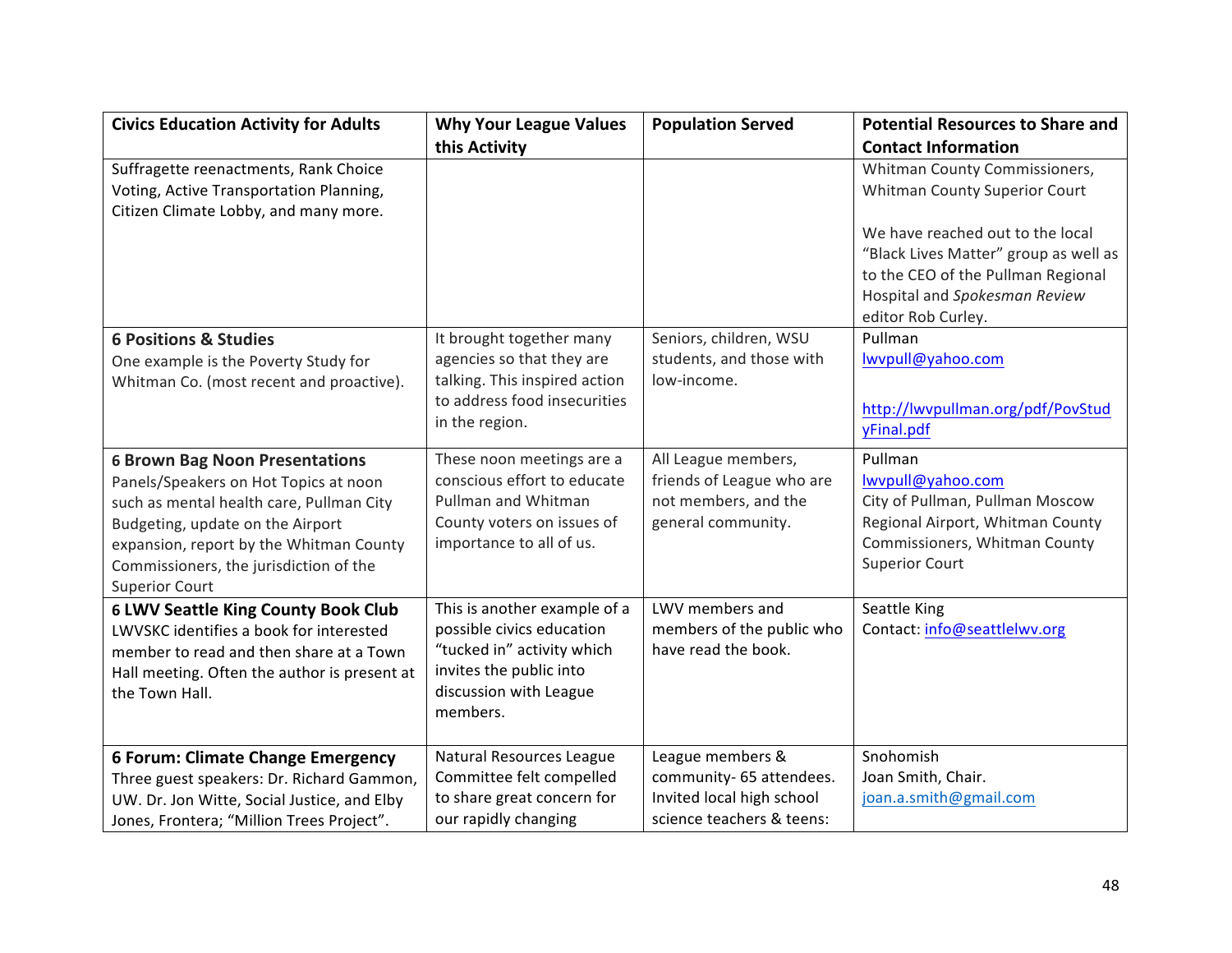| <b>Civics Education Activity for Adults</b>   | <b>Why Your League Values</b>  | <b>Population Served</b>   | <b>Potential Resources to Share and</b> |
|-----------------------------------------------|--------------------------------|----------------------------|-----------------------------------------|
|                                               | this Activity                  |                            | <b>Contact Information</b>              |
|                                               | environment. Local             | "Students Saving Salmon" - |                                         |
|                                               | professors added relevance     | few attended.              | https://myedmondsnews.                  |
|                                               | and integrity.                 |                            | com/2020/10/save-the-date-league-       |
|                                               |                                |                            | of-women-voters-of-snohomish-           |
|                                               |                                |                            | county-to-host-climate-change-          |
|                                               |                                |                            | emergency-event-oct-21/                 |
| 6 Women's Suffrage Film "Iron Jawed           | Opportunity to mix             | LWVSC members, Adult       | Snohomish                               |
| Angels"                                       | generationally, honor older    | Leisure Center residents,  | "Iron Jawed Angels"                     |
| 2004. 2 hours with Hillary Swank. At Adult    | adults and use a theatre in    | and guests                 | http://www.imdb.com/title/tt03381       |
| Leisure Center's Theatre. Discussion          | an adult leisure center. The   |                            | 39                                      |
| followed with LWVSC members, residents,       | movie was engaging.            |                            | Also on Amazon Prime, HBO, HULU.        |
| and guests.                                   |                                |                            | Connections: Know a LWV member          |
|                                               |                                |                            | in an adult leisure center?             |
| 6 Documentary: "The Long Night"               | This award-winning film        | League members, the        | Snohomish                               |
| In 2017, showed documentary. Topic was        | opened 150 attendees'          | community, and members     | LWVSC Children's Services -             |
| Human Trafficking, Seattle to Everett; 3      | eyes. In turn, Children's      | of Universalist church     | Phyllis Busch, facilitator,             |
| guest speakers with discussion on how can     | Committee took on current      | congregation, where film   | info@lwvsnoho.org                       |
| we help.                                      | homeless study during last     | was shown.                 |                                         |
| Children's Committee purchased film and       | two years, as many young       |                            | DVD on sex trafficking will be loaned   |
| found guest speakers.                         | girls were homeless, needed    |                            | out: https://lwvsnoho.org/childrens-    |
|                                               | moneyand turned to the         |                            | services/                               |
| Well attended by public.                      | streets.                       |                            |                                         |
| <b>6 Four-year Study of Water Issues</b>      | We value this activity         | Each meeting drew          | Thurston                                |
| We are conducting a four-year study on        | because ground and stream      | audiences of 140-150       | <b>Karen Verrill</b>                    |
| water issues in Thurston Co called Where's    | water supplies are at very     | people. Four of the        | lwvthurston@gmail.com                   |
| The Water. The public part that we consider   | high risk and we believe it is | meetings were in Olympia   |                                         |
| public education is:                          | critical that our residents    | and one in Yelm which is   |                                         |
|                                               | learn about the risks and      | more rural, and farmers    |                                         |
| We held five public forums during which       | reasons for them so they       | were part of the panel.    |                                         |
| two people presented information about        | will support the efforts       | These meetings were        |                                         |
| water quality, quantity, sea level rise, the  | made to mediate the risks.     | taped, placed on YouTube   |                                         |
| role of trees in protecting water supply, and | We live in a green and lush    | and are available on our   |                                         |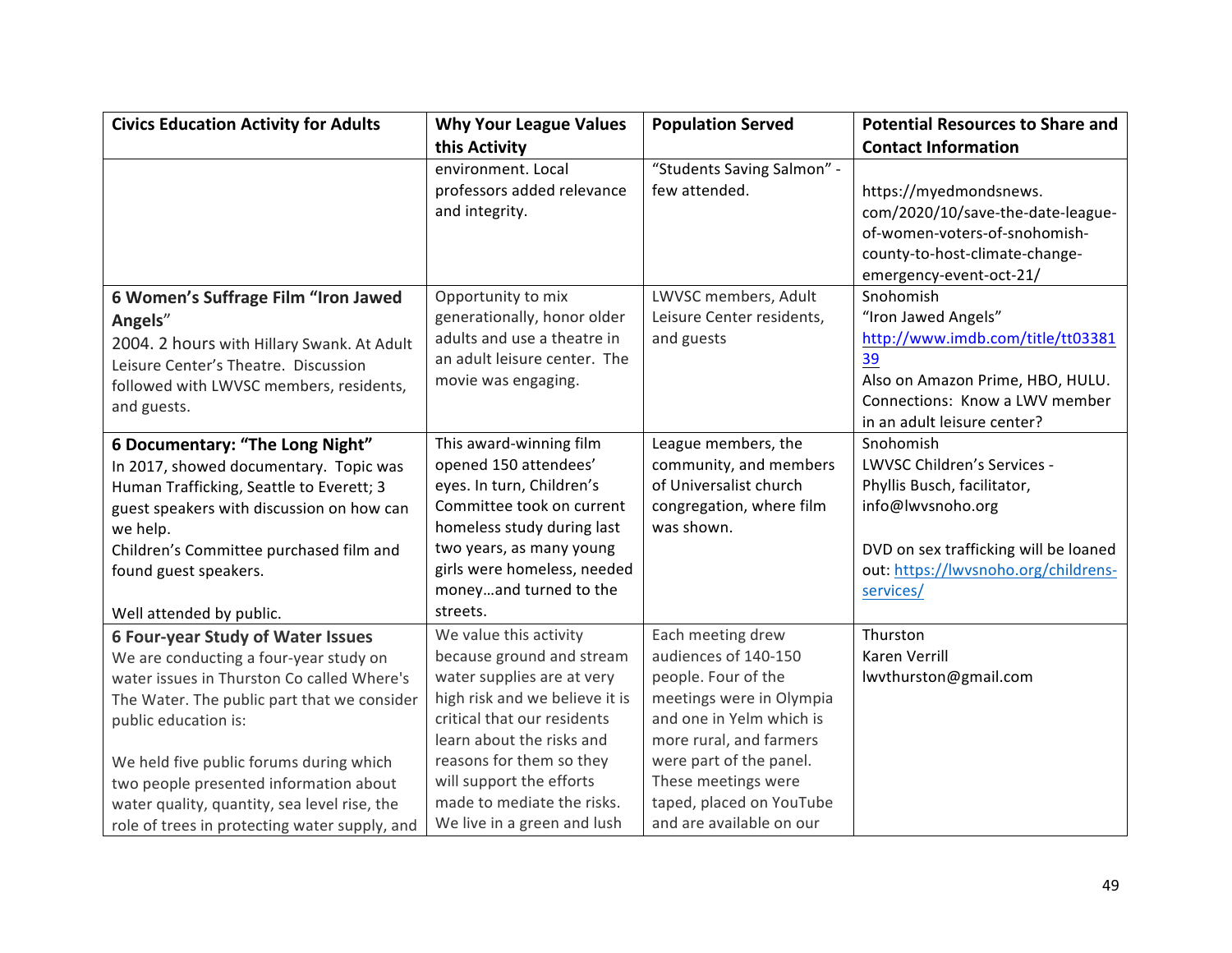| <b>Civics Education Activity for Adults</b> | <b>Why Your League Values</b> | <b>Population Served</b> | <b>Potential Resources to Share and</b> |
|---------------------------------------------|-------------------------------|--------------------------|-----------------------------------------|
|                                             | this Activity                 |                          | <b>Contact Information</b>              |
| much more. The speakers represented         | environment so it is hard for | website.                 |                                         |
| specialists from county, state and tribal   | most of us to believe we      |                          |                                         |
| governments and organizations.              | have a problem. We were       |                          |                                         |
|                                             | shocked to learn that only    |                          |                                         |
|                                             | 1% of all the water in the    |                          |                                         |
|                                             | world is fresh.               |                          |                                         |
| <b>6 Presentation on Census and</b>         | We want to help the           | Public                   | White Salmon-Skamania                   |
| <b>Redistricting</b>                        | community understand the      |                          | Laurie Sherbune                         |
| by Allison McCaffree                        | history and implications of   |                          | leaguewomenvoters.ks@gmail.com          |
|                                             | the census count and the      |                          |                                         |
|                                             | outcomes it may produce.      |                          | State LWV and Fort Vancouver            |
|                                             |                               |                          | Regional Library System                 |
| <b>6 Community Conversations</b>            | Serves as a way for           | Members and general      | Yakima                                  |
| Normally once a month but we stopped in-    | members to get together, as   | community                | Yakima League                           |
| person events because of Covid 19.          | we do not have monthly        |                          | yakimacountylwvyc@gmail.com             |
|                                             | business meetings. Also       |                          |                                         |
| "Designated Crisis Responders"              | promotes LWVYC as these       |                          |                                         |
| Partnership with Yakima Police              | conversations are open to     |                          |                                         |
| Department, Union Gap PD, and Yakima Co.    | the public, and we usually    |                          |                                         |
| Sheriff's office.                           | can get the local paper to    |                          |                                         |
|                                             | run an announcement. We       |                          |                                         |
| "Washington State Long Term Care Act"       | also send flyers to our       |                          |                                         |
|                                             | extensive "friends of         |                          |                                         |
|                                             | League" email list.           |                          |                                         |

#### **85% of LWV Counties (17/20) and 160 activities**

| <b>Bellingham</b>       | <b>Kittitas</b>        |
|-------------------------|------------------------|
| <b>Benton-Franklin</b>  | <b>Mason</b>           |
| Clallam                 | Pullman                |
| <b>Clark</b>            | Seattle King (6 units) |
| Jefferson Unit-at-large | <b>Skagit</b>          |
| <b>Kitsap</b>           | <b>Snohomish</b>       |
|                         |                        |